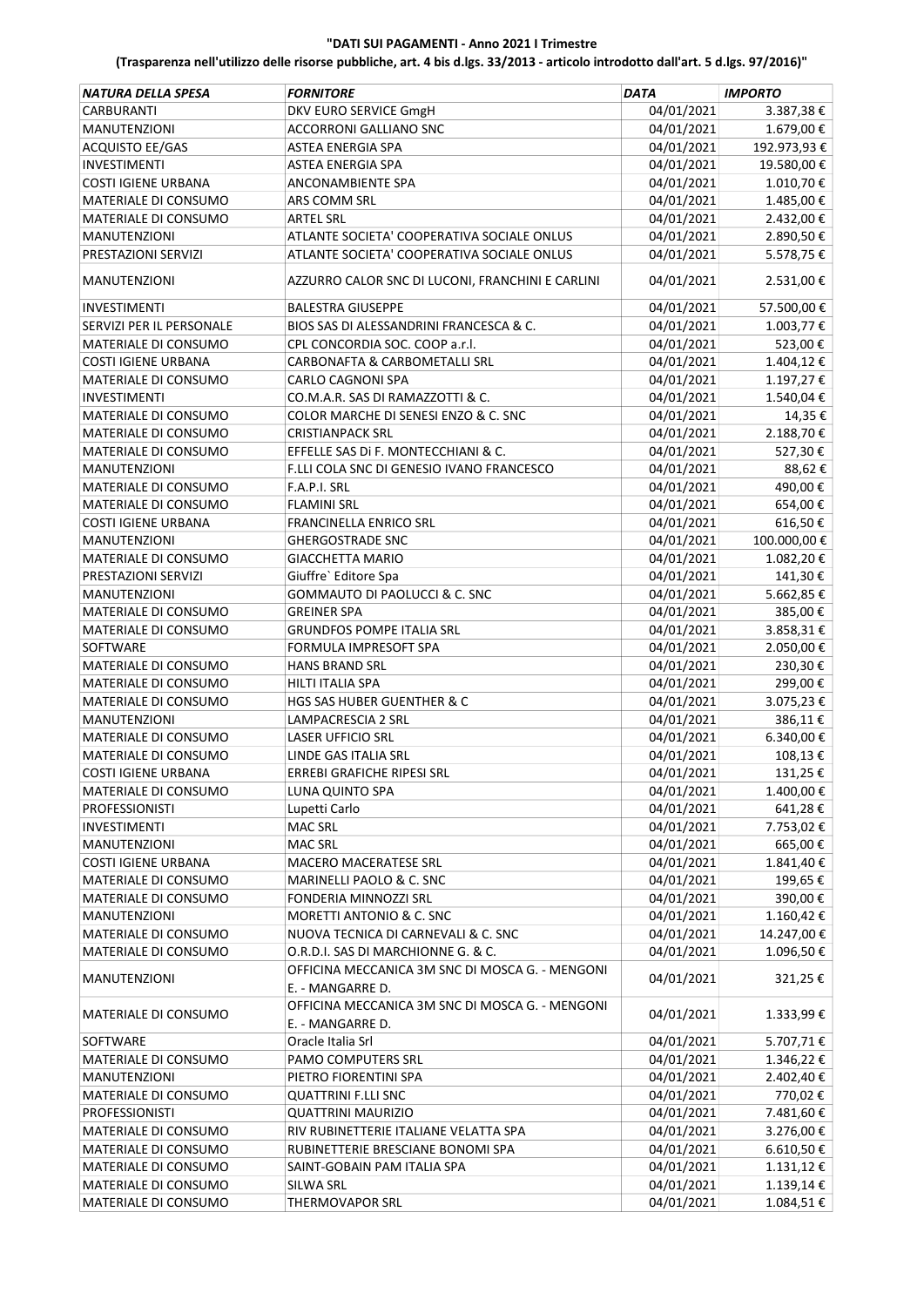| NATURA DELLA SPESA          | <b>FORNITORE</b>                                          | <b>DATA</b> | <b>IMPORTO</b> |
|-----------------------------|-----------------------------------------------------------|-------------|----------------|
| <b>TRASPORTI</b>            | TNT GLOBAL EXPRESS SPA                                    | 04/01/2021  | 84,60€         |
| MATERIALE DI CONSUMO        | VE.MA.PLA. SRL                                            | 04/01/2021  | 903,02€        |
| NOLO/LEASING AUTOMEZZI      | ARVAL SERVICE LEASE ITALIA SPA                            | 04/01/2021  | 7.148,24€      |
| PRESTAZIONI SERVIZI         | TECNOSTAMPA SRL                                           | 04/01/2021  | 10.304,00€     |
| <b>MATERIALE DI CONSUMO</b> | CARABELLI SRL                                             | 04/01/2021  | 405,00€        |
| <b>COSTI IGIENE URBANA</b>  | TRASPORTI ECOLOGICI CIRIONI ARDUINO SRL                   | 04/01/2021  | 870,84€        |
| MATERIALE DI CONSUMO        | ELETTROMECCANICA FAGGIOLATI SRL                           | 04/01/2021  | 1.450,40€      |
| MATERIALE DI CONSUMO        | <b>GIOVANNI MAZZARINI SRL</b>                             | 04/01/2021  | 166,42€        |
| <b>MATERIALE DI CONSUMO</b> | <b>VIVAX SRL</b>                                          | 04/01/2021  | 590,00€        |
| MATERIALE DI CONSUMO        | <b>ACQUA &amp; TECNOLOGIA SRL</b>                         | 04/01/2021  | 3.294,00€      |
| MATERIALE DI CONSUMO        | OFFICINE RIGAMONTI SPA                                    | 04/01/2021  | 1.072,53€      |
| <b>PROFESSIONISTI</b>       | <b>VIRGINI PAOLO</b>                                      | 04/01/2021  | 1.636,00€      |
| PRESTAZIONI SERVIZI         | PAVONI ROSSANO SRL                                        | 04/01/2021  | 300,00€        |
| <b>INVESTIMENTI</b>         | ADRIATICA PERFORAZIONI                                    | 04/01/2021  | 6.803,17€      |
| MATERIALE DI CONSUMO        | RIO INERTI SRL                                            | 04/01/2021  | 797,16€        |
| MATERIALE DI CONSUMO        | STACCHIETTI SERVICE SRL                                   | 04/01/2021  | 601,43€        |
| MATERIALE DI CONSUMO        | <b>EUROCARTA SRL</b>                                      | 04/01/2021  | 154,80€        |
| <b>PROFESSIONISTI</b>       | PROG&CONS SAS                                             | 04/01/2021  | 11.042,55€     |
| MANUTENZIONI                | <b>BRAVI SRL</b>                                          | 04/01/2021  | 150,00€        |
| <b>COSTI IGIENE URBANA</b>  | AZIENDA SERVIZI AMBIENTALI SRL                            | 04/01/2021  | 17.403,33 €    |
| <b>PROFESSIONISTI</b>       | STUDIO ASSOCIATO ING. FERRETTI & P.I. CAPODACQUA          | 04/01/2021  | 958,81€        |
| <b>INVESTIMENTI</b>         | <b>SAV SRL</b>                                            | 04/01/2021  | 2.441,00€      |
| MATERIALE DI CONSUMO        | CHIMICA CENTRO SRL                                        | 04/01/2021  | 472,60€        |
| ALTRI FORNIT. RESIDUALI     | A.S.D. CIRCOLO TENNIS FRANCESCO GUZZINI                   | 04/01/2021  | 12.200,00€     |
| MATERIALE DI CONSUMO        | REMATARLAZZI SPA                                          | 04/01/2021  | 9.150,60€      |
| SERVIZI PER IL PERSONALE    | <b>BIOS CENTER SRL</b>                                    | 04/01/2021  | 1.904,00€      |
| MATERIALE DI CONSUMO        | MECCANICA SEGRINO SRL                                     | 04/01/2021  | 910,00€        |
| <b>MANUTENZIONI</b>         | <b>BLUPURA SRL</b>                                        | 04/01/2021  | 1.870,00€      |
| MATERIALE DI CONSUMO        | NUOVA SAPI SRL                                            | 04/01/2021  | 1.479,77€      |
| MATERIALE DI CONSUMO        | ELETTROMECCANICA PIERPAOLI SNC DI PIERPAOLI DEVID<br>& C. | 04/01/2021  | 500,00€        |
| <b>TRASPORTI</b>            | <b>TRK SRL</b>                                            | 04/01/2021  | 1.503,50€      |
| <b>MATERIALE DI CONSUMO</b> | <b>GF RICAMBI SRL</b>                                     | 04/01/2021  | 189,69€        |
| <b>LAVORO INTERINALE</b>    | ALI AGENZIA PER IL LAVORO SPA                             | 04/01/2021  | 6.686,80€      |
| PRESTAZIONI SERVIZI         | CENTRO ASSISTENZA ECOLOGICA SRL                           | 04/01/2021  | 2.360,00€      |
| <b>PROFESSIONISTI</b>       | <b>ORPIANESI CARLO</b>                                    | 04/01/2021  | 957,43€        |
| PRESTAZIONI SERVIZI         | <b>AXITEA SPA</b>                                         | 04/01/2021  | 2.334,08€      |
| MATERIALE DI CONSUMO        | NTI-NKE SRL                                               | 04/01/2021  | 3.150,00 €     |
| <b>MANUTENZIONI</b>         | NUOVA CARROZZERIA ADRIATICA SNC                           | 04/01/2021  | 906,66€        |
| <b>COSTI IGIENE URBANA</b>  | <b>GASPARETTI SRL</b>                                     | 04/01/2021  | 220,60€        |
| MATERIALE DI CONSUMO        | <b>SEBACH SPA</b>                                         | 04/01/2021  | 180,00€        |
| MATERIALE DI CONSUMO        | <b>BUSCARINI DI BADIALI SIMONE</b>                        | 04/01/2021  | 300,00€        |
| MATERIALE DI CONSUMO        | <b>BOSICA SRL</b>                                         | 04/01/2021  | 220,00€        |
| PRESTAZIONI SERVIZI         | <b>DELOITTE &amp; TOUCHE SPA</b>                          | 04/01/2021  | 8.800,00 €     |
| <b>CANONI E CONCESSIONI</b> | SOCIETA' PER L'ACQUEDOTTO DEL NERA SPA                    | 04/01/2021  | 236.929,50€    |
| MATERIALE DI CONSUMO        | SEAR SNC DI BRACONI G. & M.                               | 04/01/2021  | 123,90€        |
| MANUTENZIONI                | <b>MOVITEC SRL</b>                                        | 04/01/2021  | 480,00€        |
| MATERIALE DI CONSUMO        | <b>MOVITEC SRL</b>                                        | 04/01/2021  | 1.384,00€      |
| <b>INVESTIMENTI</b>         | MOVISERVICE DI PRESENTI ROSSANO & C.SNC                   | 04/01/2021  | 9.722,00€      |
| <b>COSTI DEPURAZIONE</b>    | CENTRO MARCHE ACQUE SRL                                   | 04/01/2021  | 56.635,14€     |
| <b>TELEFONICHE</b>          | NETOIP.COM SRL                                            | 04/01/2021  | 343,94€        |
| MATERIALE DI CONSUMO        | <b>IMETER SRL</b>                                         | 04/01/2021  | 1.305,93€      |
| <b>COSTI IGIENE URBANA</b>  | <b>ECOLOGICA MARCHE SRL</b>                               | 04/01/2021  | 76,40€         |
| MANUTENZIONI                | Z.P.Z. MACCHINE AGRICOLE SRL                              | 04/01/2021  | 1.890,00€      |
| <b>COSTI IGIENE URBANA</b>  | IMPRESA SANGALLI GIANCARLO & C. SRL                       | 04/01/2021  | 5.100,00€      |
| <b>MANUTENZIONI</b>         | PARADIGMA DI MASSIMO PIERMARIA                            | 04/01/2021  | 665,00€        |
| MATERIALE DI CONSUMO        | <b>EUROSINTEX SRL</b>                                     | 04/01/2021  | 2.196,80€      |
| INVESTIMENTI                | ELETTROEFFE SRL                                           | 04/01/2021  | 1.280,00€      |
| <b>MANUTENZIONI</b>         | ELETTROEFFE SRL                                           | 04/01/2021  | 472,00 €       |
| MATERIALE DI CONSUMO        | SIR SAFETY SYSTEM SPA UNIPERSONALE                        | 04/01/2021  | 924,00€        |
| MATERIALE DI CONSUMO        | CAGI DI GALIMBERTI MARINA                                 | 04/01/2021  | 2.902,70€      |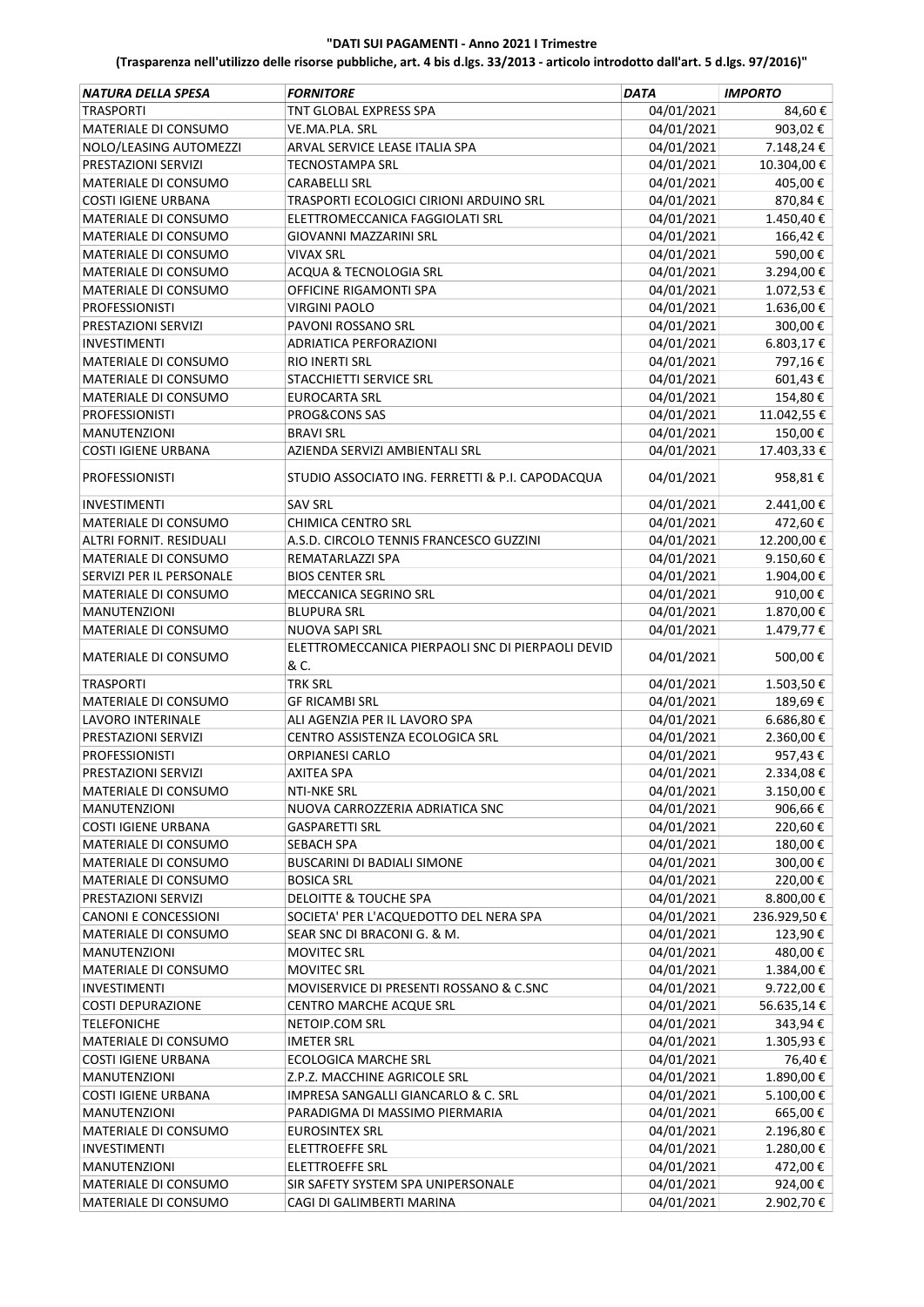| NATURA DELLA SPESA                         | <b>FORNITORE</b>                               | <b>DATA</b> | <b>IMPORTO</b> |
|--------------------------------------------|------------------------------------------------|-------------|----------------|
| MATERIALE DI CONSUMO                       | <b>AQUILONE INSEGNE SRLS</b>                   | 04/01/2021  | 1.672,50€      |
| PRESTAZIONI SERVIZI                        | <b>REGIE SRL</b>                               | 04/01/2021  | 97,80€         |
| MATERIALE DI CONSUMO                       | FIP FORMATURA INIEZIONE POLIMERI SPA           | 04/01/2021  | 334,89€        |
| PRESTAZIONI SERVIZI                        | <b>IMBALPLAST SRL</b>                          | 04/01/2021  | 1.930,77€      |
| PRESTAZIONI SERVIZI                        | <b>SEDA PARTNERS SRL</b>                       | 04/01/2021  | 5.355,40€      |
| <b>MANUTENZIONI</b>                        | CARPENTERIA METALLICA SRL UNIPERSONALE         | 04/01/2021  | 1.410,00€      |
| <b>PROFESSIONISTI</b>                      | <b>BELLEZZA GIANLUCA</b>                       | 04/01/2021  | 908,48€        |
| <b>PROFESSIONISTI</b>                      | SANTINELLI CIRO                                | 04/01/2021  | 1.125,00€      |
| <b>PROFESSIONISTI</b>                      | <b>FERRETTI PAOLO</b>                          | 04/01/2021  | 3.135,15€      |
| PRESTAZIONI SERVIZI                        | <b>ABBREVIA SPA</b>                            | 04/01/2021  | 118,00€        |
| <b>COSTI IGIENE URBANA</b>                 | RIECO SPA                                      | 04/01/2021  | 2.004,50€      |
| MATERIALE DI CONSUMO                       | <b>JOOG SRL</b>                                | 04/01/2021  | 318,00€        |
| SERVIZI ALLA CLIENTELA                     | <b>ANDREANI TRIBUTI SRL</b>                    | 04/01/2021  | 2.497,35€      |
| MATERIALE DI CONSUMO                       | FORK LIFT SERVICE SRL                          | 04/01/2021  | 4.564,66€      |
| <b>MANUTENZIONI</b>                        | M.A.I.D. SRL                                   | 04/01/2021  | 94,94€         |
| PRESTAZIONI SERVIZI                        | VEDETTA 2 MONDIALPOL SPA                       | 04/01/2021  | 750,00€        |
| <b>MATERIALE DI CONSUMO</b>                | <b>SIOS SRL</b>                                | 04/01/2021  | 704,18€        |
| MATERIALE DI CONSUMO                       | <b>TUTTOSICUREZZA SRL</b>                      | 04/01/2021  | 2.022,00€      |
| <b>MATERIALE DI CONSUMO</b>                | DE.CO.MAC snc DI GUAZZARONI STEFANO C.         | 04/01/2021  | 600,00€        |
| PRESTAZIONI SERVIZIO                       | ECO ERIDANIA SPA                               | 04/01/2021  | 315,00€        |
|                                            |                                                | 04/01/2021  | 254,00€        |
| PRESTAZIONI SERVIZI                        | <b>MTB SRLS</b>                                |             | 260,00€        |
| PRESTAZIONI SERVIZI                        | DOGMA SYSTEMS SRL                              | 04/01/2021  |                |
| MATERIALE DI CONSUMO                       | RIGANELLI SRL                                  | 04/01/2021  | 170,00€        |
| <b>COSTI IGIENE URBANA</b>                 | BREGA EUGENIO & C. S.R.L.                      | 04/01/2021  | 150,00€        |
| MATERIALE DI CONSUMO                       | PUNTO VERDE OSIMO SRL                          | 04/01/2021  | 28,00€         |
| MATERIALE DI CONSUMO                       | L.P. FERRAMENTA di LUCA PRINCIPI               | 04/01/2021  | 371,45€        |
| <b>PROFESSIONISTI</b>                      | COSTANTINI ANDREA                              | 04/01/2021  | 19.259,03€     |
| <b>COSTI IGIENE URBANA</b>                 | TM SERVIZI ECOLOGICI SRL                       | 04/01/2021  | 2.737,35€      |
| <b>COSTI IGIENE URBANA</b>                 | <b>FRANCIONI LUCIANO</b>                       | 04/01/2021  | 615,90€        |
| SOFTWARE                                   | EDP SQUARED SRL SEMPLIFICATA                   | 04/01/2021  | 625,00€        |
| MATERIALE DI CONSUMO                       | <b>DATACOL SRL</b>                             | 04/01/2021  | 150,00€        |
| MATERIALE DI CONSUMO                       | ME.TE.MA. SRL                                  | 04/01/2021  | 225,00€        |
| MATERIALE DI CONSUMO                       | DOA SRL                                        | 04/01/2021  | 805,00€        |
| PRESTAZIONI SERVIZI                        | <b>CREDEMTEL SPA</b>                           | 04/01/2021  | 2.155,87€      |
| MATERIALE DI CONSUMO                       | <b>TJ POINT SRL</b>                            | 04/01/2021  | 180,00€        |
| <b>SOFTWARE</b>                            | RANOCCHI SOFTWARE SRL                          | 04/01/2021  | 90,00€         |
| NOLO/LEASING AUTOMEZZI                     | <b>ICCREA BANCAIMPRESA SPA</b>                 | 04/01/2021  | 6.237,27€      |
| <b>INVESTIMENTI</b>                        | SER.ECO. DEPURAZIONE ACQUE S.R.L.              | 04/01/2021  | 32.925,35€     |
| <b>PROFESSIONISTI</b>                      | <b>GATTO MASSIMILIANO</b>                      | 04/01/2021  | 750,00€        |
| <b>COSTI IGIENE URBANA</b>                 | <b>ECO CONSUL SURL</b>                         | 04/01/2021  | 883,32€        |
| MATERIALE DI CONSUMO                       | HYDRO INGEGNERIA - SOC. COOP.                  | 04/01/2021  | 5.275,49€      |
| MATERIALE DI CONSUMO                       | SERAFINI MARIO SRL                             | 04/01/2021  | 97,60€         |
| <b>MATERIALE DI CONSUMO</b>                | EDIL MODERNA DI L. LANCIONI & C SAS            | 04/01/2021  | 150,00€        |
| INVESTIMENTI                               | <b>EDIL-SERVICE SRL</b>                        | 04/01/2021  | 4.300,00€      |
| SERVIZI PER IL PERSONALE                   | Laboratorio Analisi Del Piano s.r.l.           | 04/01/2021  | 1.210,00€      |
| ALTRE FORNIT.RESIDUALI                     | USAP UNIONE SPORTIVA DILETTANTISTICA AGUGLIANO | 04/01/2021  | 1.830,00€      |
| <b>PROFESSIONISTI</b>                      | <b>BARIGELLETTI FLAVIO</b>                     | 04/01/2021  | 5.423,86€      |
| ACQUISTO ACQUA - FACTORING                 | ACQUAMBIENTE MARCHE SRL                        | 05/01/2021  | 43.955,42€     |
| <b>ANALISI - FACTORING</b>                 | CONSULCHIMICA AMBIENTE SRL                     | 05/01/2021  | 8.761,08€      |
| MATERIALE DI CONSUMO -                     |                                                |             |                |
| <b>FACTORING</b>                           | <b>ECOMONT SRL</b>                             | 05/01/2021  | 10.000,00€     |
| MANUTENZIONI - FACTORING                   | F.C. SNC DI FALASCONI & CUPIDO                 | 05/01/2021  | 32.191,33€     |
| INVESTIMENTI - FACTORING                   | IDRO-EDIL-ELETTROTERMICA SRL                   | 05/01/2021  | 47.487,25€     |
| INVESTIMENTI - FACTORING                   | IMET F.LLI PESARESI SRL                        | 05/01/2021  | 7.076,83€      |
| MANUTENZIONI - FACTORING                   | <b>ITALSPURGO SRL UNIPERSONALE</b>             | 05/01/2021  | 4.192,00€      |
| COSTI IGIENE URBANA -<br><b>FACTORING</b>  | <b>MST SRL</b>                                 | 05/01/2021  | 47.800,56€     |
| MATERIALE DI CONSUMO -<br><b>FACTORING</b> | <b>QUATTRINI F.LLI SNC</b>                     | 05/01/2021  | 31.274,50€     |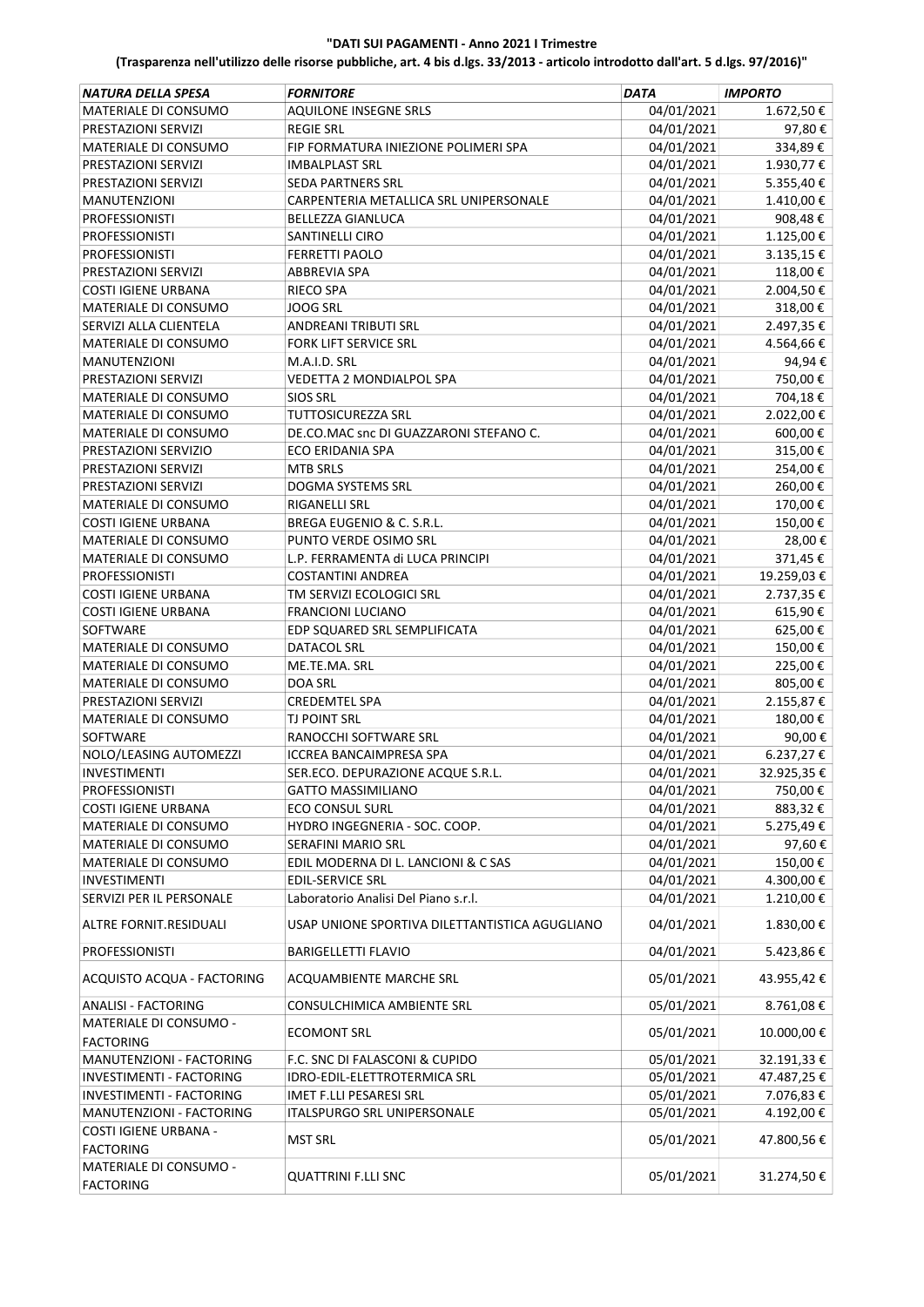| NATURA DELLA SPESA                                | <b>FORNITORE</b>                                                          | <b>DATA</b> | <b>IMPORTO</b> |
|---------------------------------------------------|---------------------------------------------------------------------------|-------------|----------------|
| MATERIALE DI CONSUMO -                            |                                                                           |             |                |
| <b>FACTORING</b>                                  | THERMOVAPOR SRL                                                           | 05/01/2021  | 13.769,96€     |
| MATERIALE DI CONSUMO -                            |                                                                           |             |                |
| <b>FACTORING</b>                                  | INTERGEN SPA                                                              | 05/01/2021  | 3.387,50€      |
| MANUTENZIONI - FACTORING                          | SAVORETTI SAVERIO & PRINCIPI ADRIANA SNC                                  | 05/01/2021  | 9.520,00€      |
| PRESTAZIONI SERVIZI - FACTORING UTILITEAM CO. SRL |                                                                           | 05/01/2021  | 9.500,00€      |
| MANUTENZIONI - FACTORING                          | <b>BLUPURA SRL</b>                                                        | 05/01/2021  | 12.266,67€     |
| <b>COSTI IGIENE URBANA</b>                        | ECO.TRA.FIL. DI BALDI FT. & C. SNC                                        | 05/01/2021  | 148,00€        |
| <b>INVESTIMENTI - FACTORING</b>                   | C.P.E. SAS                                                                | 05/01/2021  | 8.145,00€      |
| <b>PROFESSIONISTI</b>                             | PERUZZI SERGIO                                                            | 05/01/2021  | 762,96€        |
| MATERIALE DI CONSUMO                              | APRA SPA                                                                  | 05/01/2021  | 2.070,00€      |
|                                                   |                                                                           |             |                |
|                                                   | PRESTAZIONI SERVIZI - FACTORING   IMPRESA DI PULIZIE SABBATINI F. & C SNC | 05/01/2021  | 4.429,00€      |
| <b>ANALISI - FACTORING</b>                        | AMBIENTE LABORATORIO ANALISI DI CAPPELLA G.&C. SAS                        | 05/01/2021  | 4.045,90€      |
| PRESTAZIONI SERVIZI                               | DISTRIBUZIONE ELETTRICA ADRIATICA SPA                                     | 05/01/2021  | 71.458,09€     |
| MATERIALE DI CONSUMO -<br><b>FACTORING</b>        | FITT SPA                                                                  | 05/01/2021  | 14.688,00€     |
| NOLO/LEASING AUTOMEZZI -                          | PROGRAM DI AUTONOLEGGIO FIORENTINO SRL                                    | 05/01/2021  | 6.342,45€      |
| <b>FACTORING</b>                                  |                                                                           |             |                |
| COSTI IGIENE URBANA -<br><b>FACTORING</b>         | CIR33 SERVIZI S.R.L.                                                      | 05/01/2021  | 46.045,66€     |
| LOCAZIONI/AFFITTI                                 | <b>LUZI GIORGIO</b>                                                       | 05/01/2021  | 550,41€        |
| MATERIALE DI CONSUMO -                            | SOCIETA' DEL GRES SPA                                                     | 05/01/2021  | 11.088,00€     |
| <b>FACTORING</b>                                  |                                                                           |             |                |
| MATERIALE DI CONSUMO -                            | ME.TE.MA. SRL                                                             | 05/01/2021  | 26.080,00€     |
| <b>FACTORING</b>                                  |                                                                           |             |                |
| LOCAZIONI/AFFITTI                                 | SDRUBOLINI CECILIA                                                        | 05/01/2021  | 306,08€        |
| COSTI IGIENE URBANA -                             | LA CITTA' VERDE COOP. SOC. A R.L.                                         | 05/01/2021  | 6.672,60€      |
| <b>FACTORING</b>                                  |                                                                           |             |                |
| MATERIALE DI CONSUMO -<br><b>FACTORING</b>        | <b>COMAP SRL</b>                                                          | 05/01/2021  | 7.300,00€      |
| MATERIALE DI CONSUMO -                            |                                                                           |             |                |
| <b>FACTORING</b>                                  | CO.MA.RI. SRL                                                             | 05/01/2021  | 6.900,00€      |
| MATERIALE DI CONSUMO -                            |                                                                           |             |                |
| <b>FACTORING</b>                                  | TEKNEGAS SRL                                                              | 05/01/2021  | 11.792,37€     |
| SERVIZI PER IL PERSONALE -                        |                                                                           |             |                |
| <b>FACTORING</b>                                  | SAFETY WORK S.R.L.                                                        | 05/01/2021  | 14.100,00€     |
| INVESTIMENTI - FACTORING                          | M.I.S.A. MECCANICHE IDROELETTRICHE SERVICE ARZIGNA                        | 05/01/2021  | 164.472,00€    |
| PRESTAZIONI SERVIZI                               | NOMOS APPALTI SRL                                                         | 07/01/2021  | 300,00€        |
| MATERIALE DI CONSUMO                              | <b>FERRACUTI SRL</b>                                                      | 07/01/2021  | 1.710,00€      |
| NOLO/LEASING AUTOMEZZI                            | <b>BNL LEASING SPA</b>                                                    | 07/01/2021  | 12.343,00€     |
| ALTRE FORNIT.RESIDUALI                            | COOPERATIVA SOCIALE TERRA E VITA                                          | 08/01/2021  | 232,59€        |
| COSTI DEPURAZIONE - FACTORING                     | <b>ACQUAMBIENTE MARCHE SRL</b>                                            | 11/01/2021  | 98.863,18€     |
| PRESTAZIONI SERVIZI                               | FEDERPRIVACY                                                              | 11/01/2021  | 1.317,00€      |
| SERVIZI ALLA CLIENTELA                            | POSTE ITALIANE SPA                                                        | 12/01/2021  | 1.336,67€      |
| INVESTIMENTI                                      | IMPRESA EDILE STRADALE F.LLI PAZZAGLIA SNC                                | 12/01/2021  | 1.291,25€      |
| CARBURANTI                                        | BRACALENTE STEFANO STAZIONE SERVIZIO ESSO                                 | 12/01/2021  | 656,23€        |
| CARBURANTI                                        | SIMONETTI MARIO SRL                                                       | 12/01/2021  | 432,66€        |
| CARBURANTI                                        | ANDREUCCI MARCO E C SAS                                                   | 12/01/2021  | 84,66€         |
| CARBURANTI                                        | RECAR DI SEVERINI ARMANDO SNC                                             | 12/01/2021  | 287,28€        |
| CARBURANTI                                        | METANO 96                                                                 | 12/01/2021  | 123,14€        |
| <b>TELEFONICHE</b>                                | TIM SPA                                                                   | 13/01/2021  | 8.448,94€      |
| INVESTIMENTI                                      | SNB SERVICE S.R.L.                                                        | 13/01/2021  | 2.000,00€      |
| SOFTWARE                                          | QUEST SOFTWARE INTERNATIONAL LTD                                          | 14/01/2021  | 1.151,05€      |
| <b>CANONI E CONCESSIONI</b>                       | ARPA MARCHE                                                               | 14/01/2021  | 5.617,50€      |
| MATERIALE DI CONSUMO                              | AZOLVER ITALIA SRL                                                        | 14/01/2021  | 327,00€        |
| COSTI IGIENE URBANA                               | AIMAG SPA                                                                 | 14/01/2021  | 54.651,82€     |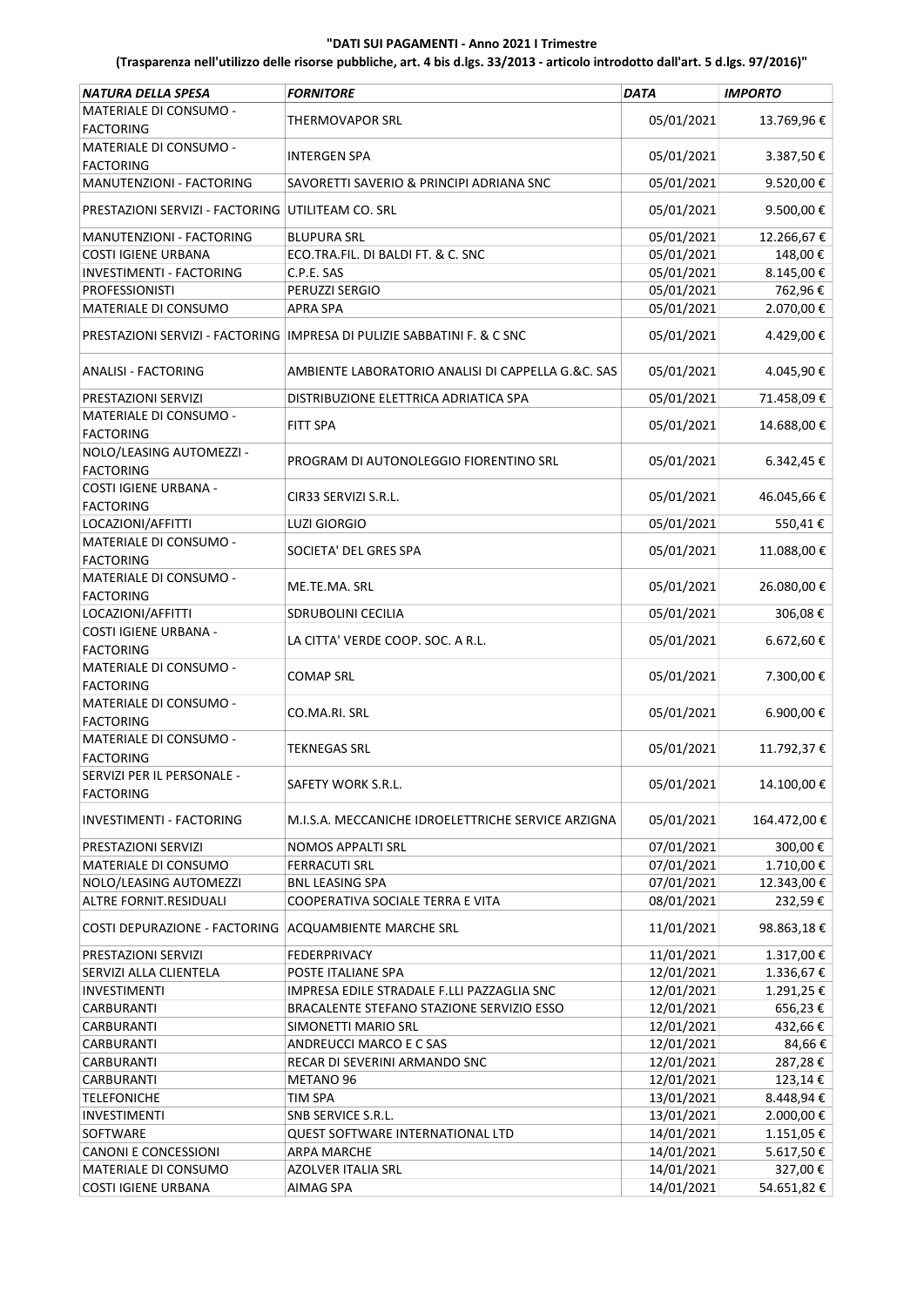| NATURA DELLA SPESA                               | <b>FORNITORE</b>                                             | DATA       | <b>IMPORTO</b> |
|--------------------------------------------------|--------------------------------------------------------------|------------|----------------|
| ACQUISTO ACQUA - FACTORING                       | ACQUAMBIENTE MARCHE SRL                                      | 15/01/2021 | 41.332,69€     |
| PRESTAZIONI SERVIZI                              | <b>INFOCAMERE</b>                                            | 15/01/2021 | 1.000,00€      |
| <b>MANUTENZIONI</b>                              | STACCHIETTI SERVICE SRL                                      | 15/01/2021 | 33,54€         |
| <b>INVESTIMENTI</b>                              | ONEDIRECT SRL                                                | 15/01/2021 | 233,04€        |
| <b>TELEFONICHE</b>                               | <b>GO INTERNET SPA</b>                                       | 15/01/2021 | 75,00€         |
| <b>INVESTIMENTI</b>                              | TE.MA TECNOLOGIA & MACCHINARI SRL                            | 15/01/2021 | 3.792,50€      |
| MATERIALE DI CONSUMO                             | <b>RETE AMBIENTE</b>                                         | 15/01/2021 | 30,00€         |
|                                                  |                                                              |            |                |
| ACQUISTO GAS COGENERAZIONE -<br><b>FACTORING</b> | ASTEA ENERGIA SPA                                            | 16/01/2021 | 47.270,19€     |
| SERVIZI ALLA CLIENTELA                           | POSTE ITALIANE SPA                                           | 18/01/2021 | 400,06€        |
| MATERIALE DI CONSUMO                             | NUOVA SAPI SRL                                               | 18/01/2021 | 209,87€        |
| <b>COSTI IGIENE URBANA</b>                       | <b>HERAMBIENTE SPA</b>                                       | 18/01/2021 | 17.745,00€     |
| SERVIZI PER IL PERSONALE                         | BETA FORMAZIONE SRL                                          | 18/01/2021 | 831,95€        |
| NOLO/LEASING AUTOMEZZI                           | ES MOBILITY SRL                                              | 18/01/2021 | 68,03€         |
| <b>COSTI IGIENE URBANA</b>                       | Consorzio Nazionale Acciaio                                  | 18/01/2021 | 51,84€         |
| MATERIALE DI CONSUMO                             | SIR.TEL. S.R.L.                                              | 18/01/2021 | 291,72€        |
| <b>TELEFONICHE</b>                               | TIM SPA                                                      | 19/01/2021 | 180,75€        |
| LOCAZIONI/AFFITTI                                | <b>IMMOBILIARE BATTISTELLI SRL</b>                           | 19/01/2021 | 535,24€        |
| <b>COSTI DEPURAZIONE</b>                         | <b>CENTRO MARCHE ACQUE SRL</b>                               | 19/01/2021 | 89.552,87€     |
| LOCAZIONI/AFFITTI                                | CATENA COSTRUZIONI DI CATENA ALESSANDRO & C SAS              | 19/01/2021 | 400,00€        |
| <b>CARBURANTI</b>                                |                                                              |            |                |
|                                                  | DKV EURO SERVICE GmgH                                        | 20/01/2021 | 3.694,78€      |
| <b>TELEFONICHE</b>                               | WIND TRE SPA                                                 | 20/01/2021 | 2.140,84€      |
| SERVIZI PER IL PERSONALE                         | WELFAREBIT                                                   | 21/01/2021 | 2.393,18€      |
| ACQUISTO EE/GAS                                  | ASTEA ENERGIA SPA                                            | 22/01/2021 | 29.828,50€     |
| ACQUISTO EE/GAS - FACTORING                      | ASTEA ENERGIA SPA                                            | 22/01/2021 | 49.555,02€     |
| ACQUISTO GAS COGENERAZIONE -<br><b>FACTORING</b> | ASTEA ENERGIA SPA                                            | 22/01/2021 | 108.222,13€    |
| AUTOCONSUMI                                      | ASTEA - AUTOCONSUMI                                          | 22/01/2021 | 2.096,59€      |
| PRESTAZIONI SERVIZI                              | POSTE ITALIANE SPA                                           | 22/01/2021 | 2.771,58€      |
| <b>COSTI IGIENE URBANA</b>                       | COREPLA                                                      | 22/01/2021 | 4.230,76€      |
| LOCAZIONI/AFFITTI                                | FONDAZIONE OPERE LAICHE LAURETANE E CASA HERMES              | 26/01/2021 | 702,10€        |
| SERVIZI PER IL PERSONALE                         | SODEXO BENEFITS E REWARDS SERVICES ITALIA SRL                | 27/01/2021 | 18.256,60€     |
| <b>TELEFONICHE</b>                               | VODAFONE ITALIA S.P.A.                                       | 27/01/2021 | 3,90€          |
| INTERESSI/COMMISSIONI                            | <b>NEXI PAYMENTS SPA</b>                                     | 27/01/2021 | 64,50€         |
| MATERIALE DI CONSUMO                             | PNEUMATEC S.R.L.                                             | 27/01/2021 | 252,00€        |
| LOCAZIONI/AFFITTI                                | PRISMA IMMOBILIARE SRL                                       | 28/01/2021 | 3.650,00€      |
| MATERIALE DI CONSUMO                             | <b>ASTEA ENERGIA SPA</b>                                     | 29/01/2021 | 208,06€        |
| <b>COSTI IGIENE URBANA</b>                       | ANCONAMBIENTE SPA                                            | 29/01/2021 | 1.281,15€      |
| MANUTENZIONI                                     | ATLANTE SOCIETA' COOPERATIVA SOCIALE ONLUS                   | 29/01/2021 | 495,00€        |
| <b>ACQUISTO ACQUA</b>                            | AZIENDA PLURISERVIZI MACERATA SPA                            | 29/01/2021 | 925,15€        |
| <b>MANUTENZIONI</b>                              | AZZURRO CALOR SNC DI LUCONI, FRANCHINI E CARLINI             | 29/01/2021 | 121,00€        |
| MATERIALE DI CONSUMO                             | BASSANI ALESSANDRO SRL                                       | 29/01/2021 | 1.684,50€      |
| MATERIALE DI CONSUMO                             | CARLO CAGNONI SPA                                            | 29/01/2021 | 1.164,85€      |
| <b>MANUTENZIONI</b>                              | CO.M.A.R. SAS DI RAMAZZOTTI & C.                             | 29/01/2021 | 2.190,36€      |
| MANUTENZIONI                                     | COLOR MARCHE DI SENESI ENZO & C. SNC                         | 29/01/2021 | 36,80€         |
| MATERIALE DI CONSUMO                             | <b>CRISTIANPACK SRL</b>                                      | 29/01/2021 | 926,10€        |
| MATERIALE DI CONSUMO                             | DELTA SEGNALETICA SRL                                        | 29/01/2021 | 372,84€        |
| MATERIALE DI CONSUMO                             | ECOLINE ANTICORROSION DIVISION SRL                           | 29/01/2021 | 246,00€        |
| MATERIALE DI CONSUMO                             | EFFELLE SAS DI F. MONTECCHIANI & C.                          | 29/01/2021 | 191,89€        |
| MANUTENZIONI                                     | CHIACCHIERA GOMME SRL                                        | 29/01/2021 | 685,48€        |
| <b>INVESTIMENTI</b>                              | ELETTROMECCANICA ARTIGIANA DI RAGNI SANTE & C.<br><b>SNC</b> | 29/01/2021 | 730,00€        |
| MATERIALE DI CONSUMO                             | ELETTROMECCANICA DORICA SAS                                  | 29/01/2021 | 5.100,00€      |
| <b>MANUTENZIONI</b>                              | F.A.I. SAS DI CERVIGNI & C.                                  | 29/01/2021 | 104,00€        |
|                                                  |                                                              |            |                |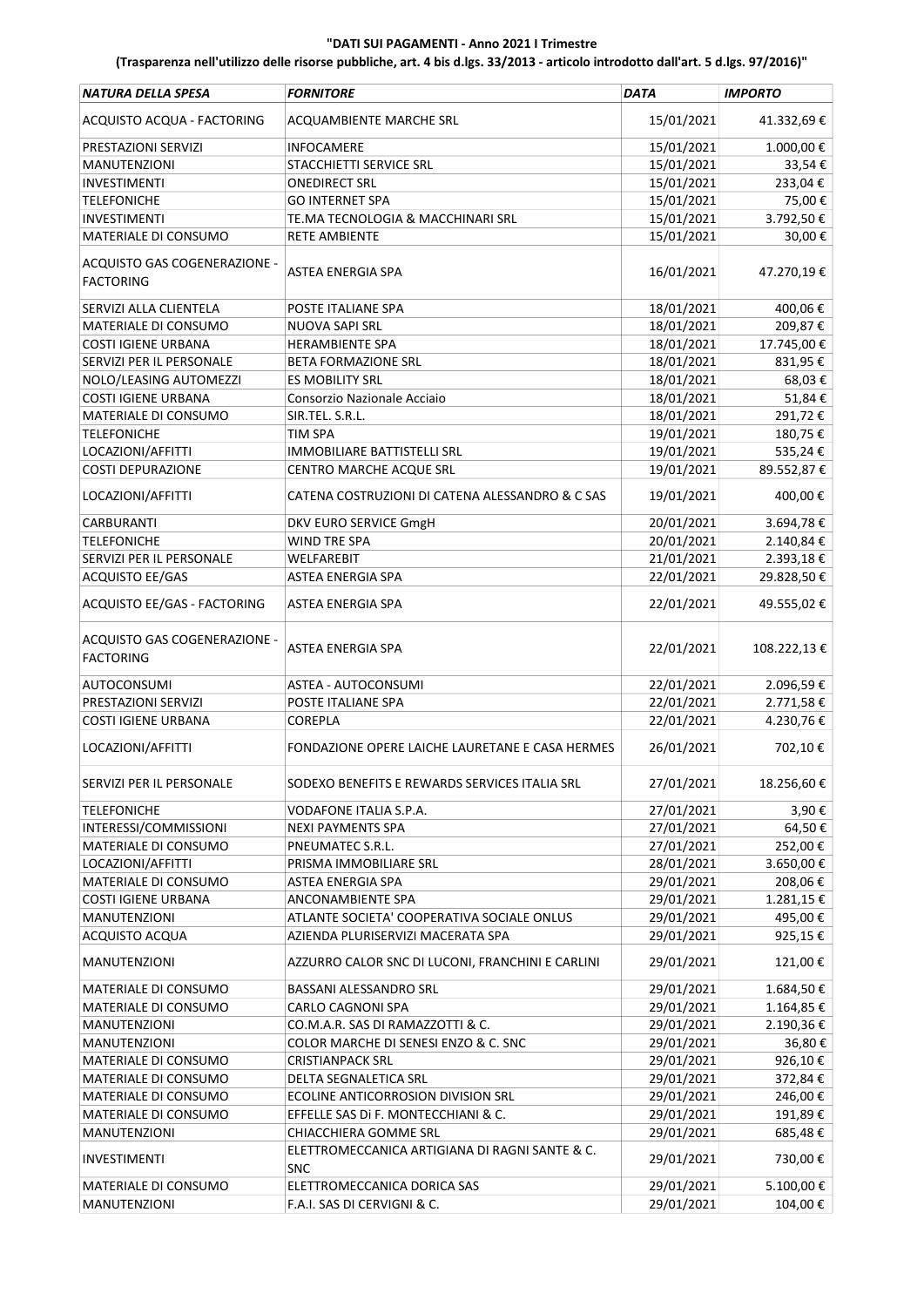| <b>NATURA DELLA SPESA</b>                   | <b>FORNITORE</b>                                 | <b>DATA</b> | <b>IMPORTO</b> |
|---------------------------------------------|--------------------------------------------------|-------------|----------------|
| <b>MANUTENZIONI</b>                         | F.LLI COLA SNC DI GENESIO IVANO FRANCESCO        | 29/01/2021  | 169,67€        |
| MATERIALE DI CONSUMO                        | F.A.P.I. SRL                                     | 29/01/2021  | 3.840,00€      |
| PRESTAZIONI SERVIZI                         | UTILITALIA SERVIZI SRL                           | 29/01/2021  | 400,00€        |
| MATERIALE DI CONSUMO                        | FLAMINI SRL                                      | 29/01/2021  | 256,00€        |
| <b>COSTI IGIENE URBANA</b>                  | FRANCINELLA ENRICO SRL                           | 29/01/2021  | 993,32€        |
| MATERIALE DI CONSUMO                        | <b>GENERALE CALCESTRUZZI SRL</b>                 | 29/01/2021  | 498,96€        |
| MATERIALE DI CONSUMO                        | GIACCHETTA MARIO                                 | 29/01/2021  | 700,00€        |
| MATERIALE DI CONSUMO                        | <b>GOLMAR ADRIATICA SRL</b>                      | 29/01/2021  | 497,80€        |
| <b>MANUTENZIONI</b>                         | GOMMAUTO DI PAOLUCCI & C. SNC                    | 29/01/2021  | 3.685,04€      |
| MATERIALE DI CONSUMO                        | GREINER SPA                                      | 29/01/2021  | 716,60€        |
| MATERIALE DI CONSUMO                        | HILTI ITALIA SPA                                 | 29/01/2021  | 299,00€        |
| PRESTAZIONI SERVIZI                         | WOLTERS KLUWER ITALIA SRL                        | 29/01/2021  | 77,00€         |
| MATERIALE DI CONSUMO                        | <b>KRATOS SRL</b>                                | 29/01/2021  | 668,11€        |
| MATERIALE DI CONSUMO                        | LA MODELTARGA DI MASI GIOSAFAT                   | 29/01/2021  | 45,00€         |
| <b>MANUTENZIONI</b>                         | LASER UFFICIO SRL                                | 29/01/2021  | 168,52€        |
| MATERIALE DI CONSUMO                        | LASER UFFICIO SRL                                | 29/01/2021  | 1.418,00€      |
| <b>COSTI IGIENE URBANA</b>                  | ERREBI GRAFICHE RIPESI SRL                       | 29/01/2021  | 387,30€        |
| MANUTENZIONI                                | M.B.B. ASCENSORI SRL                             | 29/01/2021  | 184,00€        |
| MATERIALE DI CONSUMO                        | MARINELLI PAOLO & C. SNC                         | 29/01/2021  | 291,64€        |
| MATERIALE DI CONSUMO                        | O.M. OLEODINAMICA SRL                            | 29/01/2021  | 240,40€        |
| MATERIALE DI CONSUMO                        | O.R.D.I. SAS DI MARCHIONNE G. & C.               | 29/01/2021  | 2.076,50€      |
|                                             | OFFICINA MECCANICA 3M SNC DI MOSCA G. - MENGONI  |             |                |
| MATERIALE DI CONSUMO                        | E. - MANGARRE D.                                 | 29/01/2021  | 1.216,78€      |
| <b>MANUTENZIONI</b>                         | OMB MARCHE SRL                                   | 29/01/2021  | 108,09€        |
| <b>MANUTENZIONI</b>                         | OPI SRL                                          | 29/01/2021  | 110,20€        |
| MATERIALE DI CONSUMO                        | OSMO SISTEMI SRL                                 | 29/01/2021  | 4.710,00€      |
| MATERIALE DI CONSUMO                        | RUBINETTERIE BRESCIANE BONOMI SPA                | 29/01/2021  | 1.513,00€      |
| <b>COSTI IGIENE URBANA</b>                  | SEA SERVIZI ECOLOGICI AMBIENTALI SRL             | 29/01/2021  | 4.090,90€      |
| MATERIALE DI CONSUMO                        | SODI SCIENTIFICA SRL                             | 29/01/2021  | 150,50€        |
| <b>INVESTIMENTI</b>                         | TECNOSONDAGGI DI BRUGIAPAGLIA CLAUDIO            | 29/01/2021  | 1.516,00€      |
| MATERIALE DI CONSUMO                        | TESI SPA                                         | 29/01/2021  | 1.295,60€      |
| MATERIALE DI CONSUMO                        | <b>THERMOVAPOR SRL</b>                           | 29/01/2021  | 648,99€        |
| <b>TRASPORTI</b>                            | TNT GLOBAL EXPRESS SPA                           | 29/01/2021  | 71,75€         |
| MATERIALE DI CONSUMO                        | TORCIANTI SAS DI TORCIANTI NAZZARENO & C.        | 29/01/2021  | 520,00€        |
| <b>MANUTENZIONI</b>                         | VAMA SRL DI PASQUALINI                           | 29/01/2021  | 29,80€         |
| MATERIALE DI CONSUMO                        | VE.MA.PLA. SRL                                   | 29/01/2021  | 1.185,47€      |
| MATERIALE DI CONSUMO                        | <b>WURTH SRL</b>                                 | 29/01/2021  | 806,18€        |
| <b>TELEFONICHE</b>                          | <b>TIM SPA</b>                                   | 29/01/2021  | 30,24€         |
| INVESTIMENTI                                | DINAMICA SPURGHI SRL                             | 29/01/2021  | 17.265,27 €    |
| <b>MANUTENZIONI</b>                         | DINAMICA SPURGHI SRL                             | 29/01/2021  | 1.905,00€      |
| MATERIALE DI CONSUMO                        | VACCARINI UFFICIO SRL                            | 29/01/2021  | 45,08€         |
| MATERIALE DI CONSUMO                        | ANONIMA BITUMI SRL                               | 29/01/2021  | 1.132,50€      |
| PRESTAZIONI SERVIZI                         | <b>TECNOSTAMPA SRL</b>                           | 29/01/2021  | 4.193,00€      |
| <b>TRASPORTI</b>                            | PEPA TRASPORTI SRL                               | 29/01/2021  | 750,00€        |
| <b>COSTI IGIENE URBANA</b>                  | TRASPORTI ECOLOGICI CIRIONI ARDUINO SRL          | 29/01/2021  | 637,44€        |
| MATERIALE DI CONSUMO                        | ELETTROMECCANICA FAGGIOLATI SRL                  | 29/01/2021  | 599,00€        |
| MATERIALE DI CONSUMO                        | <b>NOVA ROTORS SRL</b>                           | 29/01/2021  | 2.751,05€      |
| MATERIALE DI CONSUMO                        | <b>IDRATEC SRL</b>                               | 29/01/2021  | 700,00€        |
|                                             |                                                  | 29/01/2021  | 1.230,00€      |
| MATERIALE DI CONSUMO<br>PRESTAZIONI SERVIZI | ORTLIS DI ORTOLANI STEFANO<br>PAVONI ROSSANO SRL | 29/01/2021  | 300,00€        |
| MANUTENZIONI                                | STACCHIETTI SERVICE SRL                          | 29/01/2021  | 140,41€        |
|                                             |                                                  |             |                |
| MATERIALE DI CONSUMO                        | EUROCARTA SRL                                    | 29/01/2021  | 94,83€         |
| COSTI IGIENE URBANA                         | AZIENDA SERVIZI AMBIENTALI SRL                   | 29/01/2021  | 35,77€         |
| MATERIALE DI CONSUMO                        | C.B.F. BALDUCCI SPA                              | 29/01/2021  | 3.765,00€      |
| PRESTAZIONI SERVIZI                         | <b>KEYPASS SRL</b>                               | 29/01/2021  | 69,00€         |
| MATERIALE DI CONSUMO                        | REMATARLAZZI SPA                                 | 29/01/2021  | 6.341,81 €     |
| <b>COSTI IGIENE URBANA</b>                  | <b>ECOSTAR SRL</b>                               | 29/01/2021  | 6.000,00 €     |
| MATERIALE DI CONSUMO                        | T.I.S. SERVICE SPA                               | 29/01/2021  | 3.322,75€      |
| PRESTAZIONI SERVIZI                         | UTILITEAM CO. SRL                                | 29/01/2021  | 4.500,00 €     |
| MATERIALE DI CONSUMO                        | <b>RACI SRL</b>                                  | 29/01/2021  | 1.110,00€      |
| MANUTENZIONI                                | <b>ITALAUTO 2 SRL</b>                            | 29/01/2021  | 370,00€        |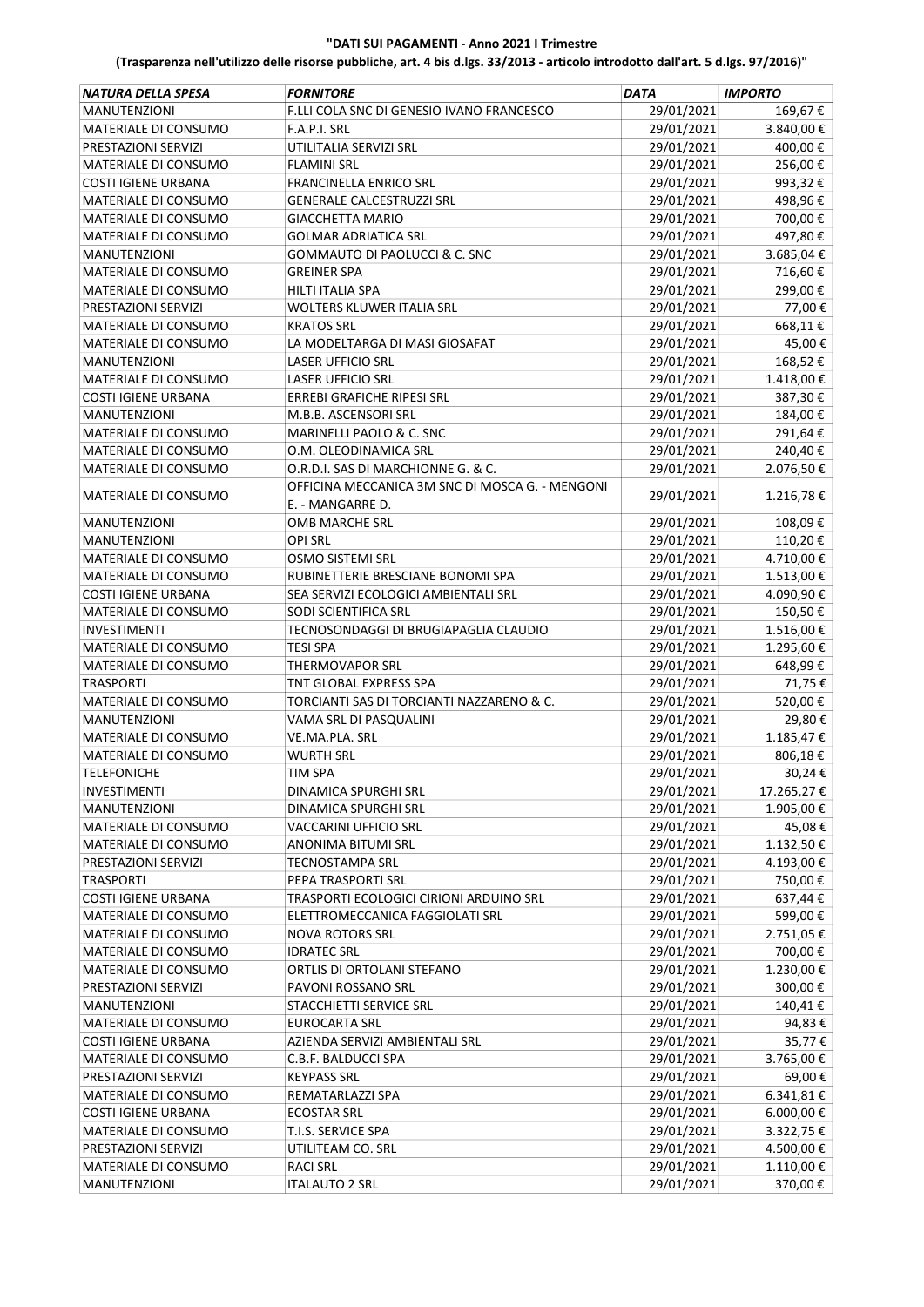| <b>NATURA DELLA SPESA</b>   | <b>FORNITORE</b>                                      | <b>DATA</b> | <b>IMPORTO</b> |
|-----------------------------|-------------------------------------------------------|-------------|----------------|
| PRESTAZIONI SERVIZI         | AZIENDA SPECIALE DELLA CAMERA DI COMMERCIO DI<br>ASTI | 29/01/2021  | 690,00€        |
| SERVIZI PER IL PERSONALE    | <b>BIOS CENTER SRL</b>                                | 29/01/2021  | 2.440,00€      |
| MATERIALE DI CONSUMO        | MECCANICA SEGRINO SRL                                 | 29/01/2021  | 421,00€        |
| MATERIALE DI CONSUMO        | SECURITY WORK DI CASTIGNANI EGIDIO                    | 29/01/2021  | 1.200,00€      |
| <b>MANUTENZIONI</b>         | <b>BLUPURA SRL</b>                                    | 29/01/2021  | 880,00€        |
| <b>TRASPORTI</b>            | <b>TRK SRL</b>                                        | 29/01/2021  | 1.503,50€      |
| MATERIALE DI CONSUMO        | <b>GF RICAMBI SRL</b>                                 | 29/01/2021  | 673,58€        |
| PRESTAZIONI SERVIZI         | PRESSCOM SRL                                          | 29/01/2021  | 3.470,00€      |
| PRESTAZIONI SERVIZI         | CENTRO ASSISTENZA ECOLOGICA SRL                       | 29/01/2021  | 640,00€        |
| NOLO/LEASING AUTOMEZZI      | ALD AUTOMOTIVE ITALIA SRL                             | 29/01/2021  | 1.917,68€      |
| <b>INVESTIMENTI</b>         | <b>IMPIANTI COPPARI AGOSTINO</b>                      | 29/01/2021  | 7.195,00€      |
| PRESTAZIONI SERVIZI         | RINA SERVICES SPA                                     | 29/01/2021  | 3.200,00€      |
| PRESTAZIONI SERVIZI         | <b>AXITEA SPA</b>                                     | 29/01/2021  | 83,78€         |
| <b>MANUTENZIONI</b>         | NUOVA CARROZZERIA ADRIATICA SNC                       | 29/01/2021  | 160,00€        |
| <b>COSTI IGIENE URBANA</b>  | <b>GASPARETTI SRL</b>                                 | 29/01/2021  | 218,40€        |
| <b>INVESTIMENTI</b>         | PIERALISI MAIP SPA                                    | 29/01/2021  | 362,40€        |
| <b>MATERIALE DI CONSUMO</b> | SEAR SNC DI BRACONI G. & M.                           |             | 577,00€        |
|                             |                                                       | 29/01/2021  |                |
| MATERIALE DI CONSUMO        | <b>MOVITEC SRL</b>                                    | 29/01/2021  | 2.257,60€      |
| <b>COSTI IGIENE URBANA</b>  | <b>ECOTEC SRL</b>                                     | 29/01/2021  | 958,20€        |
| <b>MANUTENZIONI</b>         | MOVISERVICE DI PRESENTI ROSSANO & C.SNC               | 29/01/2021  | 416,00€        |
| <b>COSTI DEPURAZIONE</b>    | CENTRO MARCHE ACQUE SRL                               | 29/01/2021  | 106.635,14€    |
| MATERIALE DI CONSUMO        | <b>IMETER SRL</b>                                     | 29/01/2021  | 491,98€        |
| <b>MANUTENZIONI</b>         | Z.P.Z. MACCHINE AGRICOLE SRL                          | 29/01/2021  | 300,00€        |
| <b>COSTI IGIENE URBANA</b>  | IMPRESA SANGALLI GIANCARLO & C. SRL                   | 29/01/2021  | 3.845,00€      |
| <b>MANUTENZIONI</b>         | PARADIGMA DI MASSIMO PIERMARIA                        | 29/01/2021  | 530,00€        |
| MATERIALE DI CONSUMO        | <b>SCAR SRL</b>                                       | 29/01/2021  | 636,00€        |
| MATERIALE DI CONSUMO        | M.V.R. IMPIANTI SRL                                   | 29/01/2021  | 5,45€          |
| MATERIALE DI CONSUMO        | SIR SAFETY SYSTEM SPA UNIPERSONALE                    | 29/01/2021  | 2.442,20€      |
| <b>MANUTENZIONI</b>         | <b>ELLE SRL</b>                                       | 29/01/2021  | 2.077,30€      |
| <b>MATERIALE DI CONSUMO</b> | CAGI DI GALIMBERTI MARINA                             | 29/01/2021  | 1.227,80€      |
| MATERIALE DI CONSUMO        | TECO S.R.L.                                           | 29/01/2021  | 657,00€        |
| MATERIALE DI CONSUMO        | <b>GMA CONTROLS SRL</b>                               | 29/01/2021  | 474,00€        |
| PRESTAZIONI SERVIZI         | <b>IMBALPLAST SRL</b>                                 | 29/01/2021  | 1.734,75€      |
| PRESTAZIONI SERVIZI         | BT & T CONSULENZA S.R.L.                              | 29/01/2021  | 2.544,00€      |
| PRESTAZIONI SERVIZI         | PANGEA SOCIETA' COOPERATIVA                           | 29/01/2021  | 4.450,00€      |
| PRESTAZIONI SERVIZI         | <b>ABBREVIA SPA</b>                                   | 29/01/2021  | 590,00€        |
| <b>COSTI IGIENE URBANA</b>  | <b>RIECO SPA</b>                                      | 29/01/2021  | 824,50€        |
| MATERIALE DI CONSUMO        | <b>JOOG SRL</b>                                       | 29/01/2021  | 258,00€        |
| PRESTAZIONI SERVIZI         | VEDETTA 2 MONDIALPOL SPA                              | 29/01/2021  | 750,00€        |
| MATERIALE DI CONSUMO        | <b>SIOS SRL</b>                                       | 29/01/2021  | 1.215,92€      |
| INVESTIMENTI                | DE.CO.MAC snc DI GUAZZARONI STEFANO C.                | 29/01/2021  | 335,00€        |
| PRESTAZIONI SERVIZI         | <b>MTB SRLS</b>                                       | 29/01/2021  | 168,20€        |
| MATERIALE DI CONSUMO        | AUTOCARROZZERIA AZETA SRL                             | 29/01/2021  | 220,00€        |
| <b>COSTI IGIENE URBANA</b>  | BREGA EUGENIO & C. S.R.L.                             | 29/01/2021  | 300,00€        |
| MATERIALE DI CONSUMO        | PUNTO VERDE OSIMO SRL                                 | 29/01/2021  | 925,00€        |
| INTERESSI/COMMISSIONI       | UBI FACTOR S.P.A.                                     | 29/01/2021  | 7.774,69€      |
| MATERIALE DI CONSUMO        | L.P. FERRAMENTA di LUCA PRINCIPI                      | 29/01/2021  | 1.358,50€      |
| COSTI IGIENE URBANA         | TM SERVIZI ECOLOGICI SRL                              | 29/01/2021  | 1.126,95€      |
| <b>COSTI IGIENE URBANA</b>  | <b>FRANCIONI LUCIANO</b>                              | 29/01/2021  | 457,80€        |
| SOFTWARE                    | EDP SQUARED SRL SEMPLIFICATA                          | 29/01/2021  | 1.360,00 €     |
| MATERIALE DI CONSUMO        | DATACOL SRL                                           | 29/01/2021  | 1.355,00€      |
| MATERIALE DI CONSUMO        | <b>FERRACUTI SRL</b>                                  | 29/01/2021  | 2.979,00€      |
| <b>MANUTENZIONI</b>         | ME.TE.MA. SRL                                         | 29/01/2021  | 835,00€        |
| MATERIALE DI CONSUMO        | ME.TE.MA. SRL                                         | 29/01/2021  | 1.972,20€      |
| PRESTAZIONI SERVIZI         | <b>CREDEMTEL SPA</b>                                  | 29/01/2021  | 2.134,08€      |
| SOFTWARE                    | <b>EVOTRE SRL</b>                                     | 29/01/2021  | 40,00€         |
| MANUTENZIONI                | Tombolini Motor Company Spa                           | 29/01/2021  | 73,77 €        |
| MATERIALE DI CONSUMO        | <b>GOTECH SRL</b>                                     | 29/01/2021  | 2.828,00€      |
| INTERESSI/COMMISSIONI       | UNIONE BANCHE ITALIANE SPA                            | 29/01/2021  | 16.071,53€     |
| MATERIALE DI CONSUMO        | <b>SAUBER &amp; SAUBER SRLS</b>                       | 29/01/2021  | 60,80€         |
| PRESTAZIONI SERVIZI         | Cieffe Multiservizi Srl                               | 29/01/2021  | 1.380,00€      |
|                             |                                                       |             |                |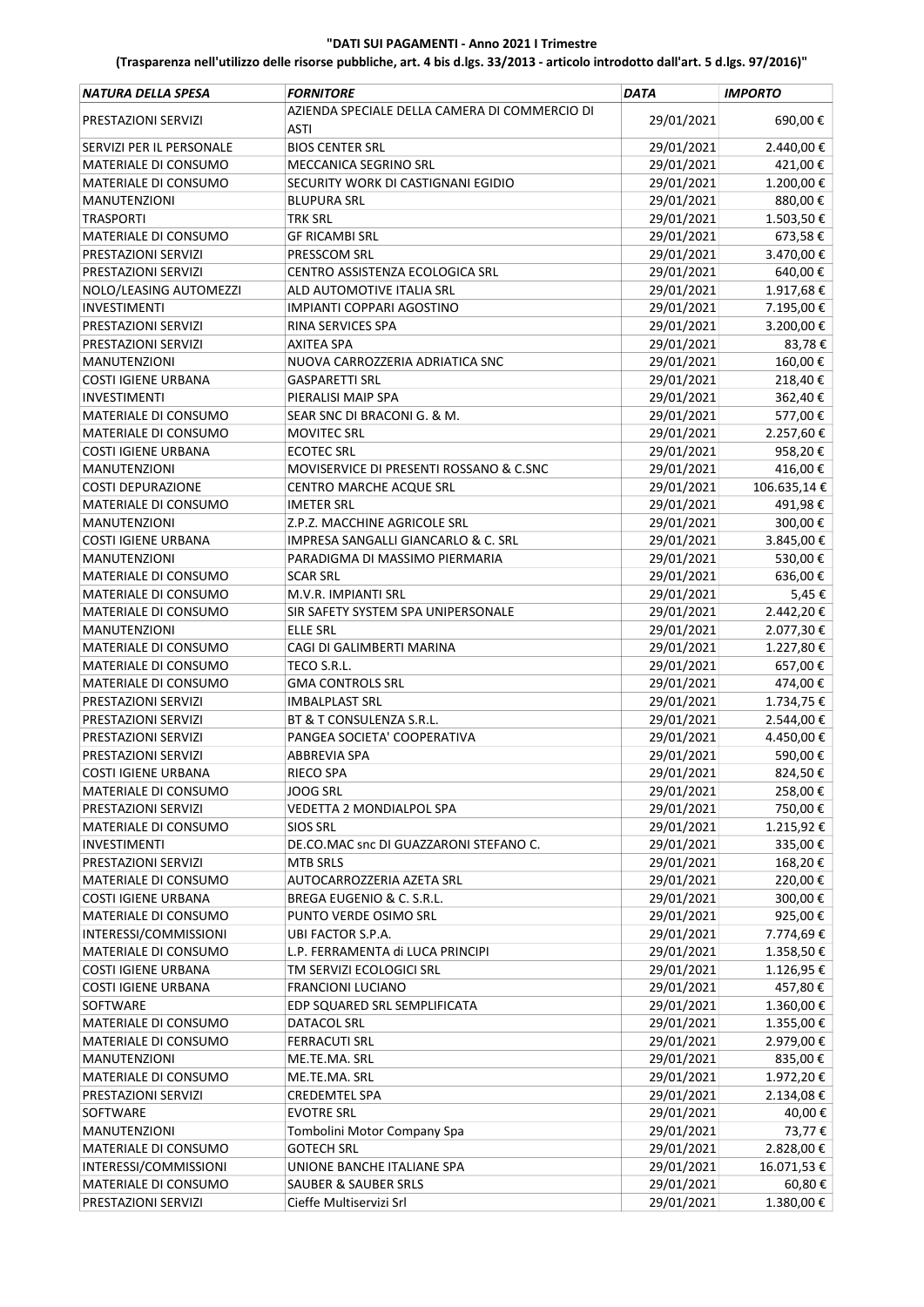| <b>NATURA DELLA SPESA</b>                               | <b>FORNITORE</b>                                                           | <b>DATA</b> | <b>IMPORTO</b> |
|---------------------------------------------------------|----------------------------------------------------------------------------|-------------|----------------|
| <b>MANUTENZIONI</b>                                     | PIOLANTI SRL                                                               | 29/01/2021  | 32,44 €        |
| <b>TRASPORTI</b>                                        | FERCAM S.P.A.                                                              | 29/01/2021  | 179,71€        |
| MATERIALE DI CONSUMO                                    | SERAFINI MARIO SRL                                                         | 29/01/2021  | 558,20€        |
| MATERIALE DI CONSUMO                                    | <b>BOOST SPA</b>                                                           | 29/01/2021  | 2.893,50€      |
| <b>MATERIALE DI CONSUMO</b>                             | SOCIETA' COOPERATIVA CAM-ON                                                | 29/01/2021  | 1.170,00€      |
| <b>COSTI IGIENE URBANA</b>                              | ASET spa                                                                   | 29/01/2021  | 10.574,16€     |
| SERVIZI PER IL PERSONALE                                | Laboratorio Analisi Del Piano s.r.l.                                       | 29/01/2021  | 122,00€        |
|                                                         |                                                                            |             |                |
| <b>MANUTENZIONI</b>                                     | EUROCOSTRUZIONI S.R.L.S. DI CAPOTONDO SIMONE                               | 29/01/2021  | 680,00€        |
| MATERIALE DI CONSUMO                                    | O.S.D. GRUPPO ECOTECH SRL                                                  | 29/01/2021  | 1.560,00€      |
| MATERIALE DI CONSUMO                                    | <b>GRUPPO P&amp;P LOYAL SPA</b>                                            | 31/01/2021  | 7.037,30€      |
| COSTI DEPURAZIONE - FACTORING   ACQUAMBIENTE MARCHE SRL |                                                                            | 01/02/2021  | 94.513,16€     |
| MATERIALE DI CONSUMO -<br><b>FACTORING</b>              | ASTEA ENERGIA SPA                                                          | 01/02/2021  | 9.500,00€      |
| MANUTENZIONI - FACTORING                                | ATLANTE SOCIETA' COOPERATIVA SOCIALE ONLUS                                 | 01/02/2021  | 6.055,70€      |
|                                                         |                                                                            |             |                |
|                                                         | PRESTAZIONI SERVIZI - FACTORING ATLANTE SOCIETA' COOPERATIVA SOCIALE ONLUS | 01/02/2021  | 4.786,75€      |
| INVESTIMENTI - FACTORING                                | <b>BARTOLINI SRL</b>                                                       | 01/02/2021  | 31.407,61€     |
| MANUTENZIONI - FACTORING                                | <b>BARTOLINI SRL</b>                                                       | 01/02/2021  | 61.248,12€     |
| COSTI IGIENE URBANA -                                   |                                                                            |             |                |
| <b>FACTORING</b>                                        | CARBONAFTA & CARBOMETALLI SRL                                              | 01/02/2021  | 4.134,78€      |
| MATERIALE DI CONSUMO -                                  |                                                                            |             |                |
| <b>FACTORING</b>                                        | CARBONAFTA & CARBOMETALLI SRL                                              | 01/02/2021  | 31.554,60€     |
| <b>ANALISI - FACTORING</b>                              | CONSULCHIMICA AMBIENTE SRL                                                 | 01/02/2021  | 17.779,97€     |
| MATERIALE DI CONSUMO -                                  |                                                                            |             |                |
| <b>FACTORING</b>                                        | <b>EDIF SPA</b>                                                            | 01/02/2021  | 10.954,81€     |
| MANUTENZIONI - FACTORING                                | F.C. SNC DI FALASCONI & CUPIDO                                             | 01/02/2021  | 14.841,64 €    |
|                                                         |                                                                            |             |                |
| INVESTIMENTI - FACTORING                                | FRANCINELLA ENRICO SRL                                                     | 01/02/2021  | 34.453,19€     |
| MANUTENZIONI - FACTORING                                | FRANCINELLA ENRICO SRL                                                     | 01/02/2021  | 113.449,67€    |
| MATERIALE DI CONSUMO -                                  | <b>GREINER SPA</b>                                                         | 01/02/2021  | 8.076,00€      |
| <b>FACTORING</b>                                        |                                                                            |             |                |
| MATERIALE DI CONSUMO                                    | <b>GRUNDFOS POMPE ITALIA SRL</b>                                           | 01/02/2021  | 307,00€        |
| MATERIALE DI CONSUMO -                                  | <b>GRUNDFOS POMPE ITALIA SRL</b>                                           | 01/02/2021  | 7.733,45€      |
| <b>FACTORING</b>                                        |                                                                            |             |                |
| MANUTENZIONI - FACTORING                                | <b>ITALSPURGO SRL UNIPERSONALE</b>                                         | 01/02/2021  | 3.176,75€      |
| MATERIALE DI CONSUMO -                                  | <b>XYLEM WATER SOLUTIONS ITALIA SRL</b>                                    | 01/02/2021  | 13.021,40€     |
| <b>FACTORING</b>                                        |                                                                            |             |                |
| MATERIALE DI CONSUMO                                    | LAMPACRESCIA 2 SRL                                                         | 01/02/2021  | 27,32€         |
| <b>MANUTENZIONI</b>                                     | <b>MAC SRL</b>                                                             | 01/02/2021  | 169,00€        |
| COSTI IGIENE URBANA -                                   | <b>MST SRL</b>                                                             | 01/02/2021  | 42.387,10€     |
| <b>FACTORING</b>                                        |                                                                            |             |                |
| MATERIALE DI CONSUMO -                                  | MADDALENA SPA                                                              | 01/02/2021  | 11.040,00€     |
| <b>FACTORING</b>                                        |                                                                            |             |                |
| <b>MANUTENZIONI</b>                                     | PIETRO FIORENTINI SPA                                                      | 01/02/2021  | 2.425,50€      |
| INVESTIMENTI - FACTORING                                | <b>SAVI ENRICO</b>                                                         | 01/02/2021  | 26.150,32€     |
| MATERIALE DI CONSUMO -                                  | SILWA SRL                                                                  | 01/02/2021  | 6.080,76€      |
| <b>FACTORING</b>                                        |                                                                            |             |                |
| MATERIALE DI CONSUMO                                    | VACCARINI UFFICIO SRL                                                      | 01/02/2021  | 32,79€         |
| PRESTAZIONI SERVIZI                                     | C.A.M. SAS DI MORRESI FAUSTO & C.                                          | 01/02/2021  | 357,81€        |
| <b>TRASPORTI</b>                                        | AUTOSTRADE PER L'ITALIA SPA                                                | 01/02/2021  | 401,23€        |
| NOLO/LEASING AUTOMEZZI                                  | ARVAL SERVICE LEASE ITALIA SPA                                             | 01/02/2021  | 7.233,02€      |
| <b>MANUTENZIONI</b>                                     | OTIS SERVIZI SRL                                                           | 01/02/2021  | 1.075,50€      |
| MANUTENZIONI - FACTORING                                | <b>GENERAL IMPIANTI SRL</b>                                                | 01/02/2021  | 58.500,00€     |
| COSTI IGIENE URBANA -                                   |                                                                            |             |                |
| <b>FACTORING</b>                                        | AZIENDA SERVIZI AMBIENTALI SRL                                             | 01/02/2021  | 19.891,64€     |
| <b>INVESTIMENTI</b>                                     | <b>GILETTA SPA</b>                                                         | 01/02/2021  | 103.700,00€    |
| INVESTIMENTI - FACTORING                                | <b>GILETTA SPA</b>                                                         | 01/02/2021  | 53.500,00€     |
| <b>TRASPORTI</b>                                        | <b>TELEPASS SPA</b>                                                        | 01/02/2021  | 6,20€          |
| MANUTENZIONI - FACTORING                                | <b>BLUPURA SRL</b>                                                         | 01/02/2021  | 7.344,00 €     |
|                                                         |                                                                            |             |                |
| PRESTAZIONI SERVIZI - FACTORING TELEKOTTAGE PLUS SRL    |                                                                            | 01/02/2021  | 23.362,01€     |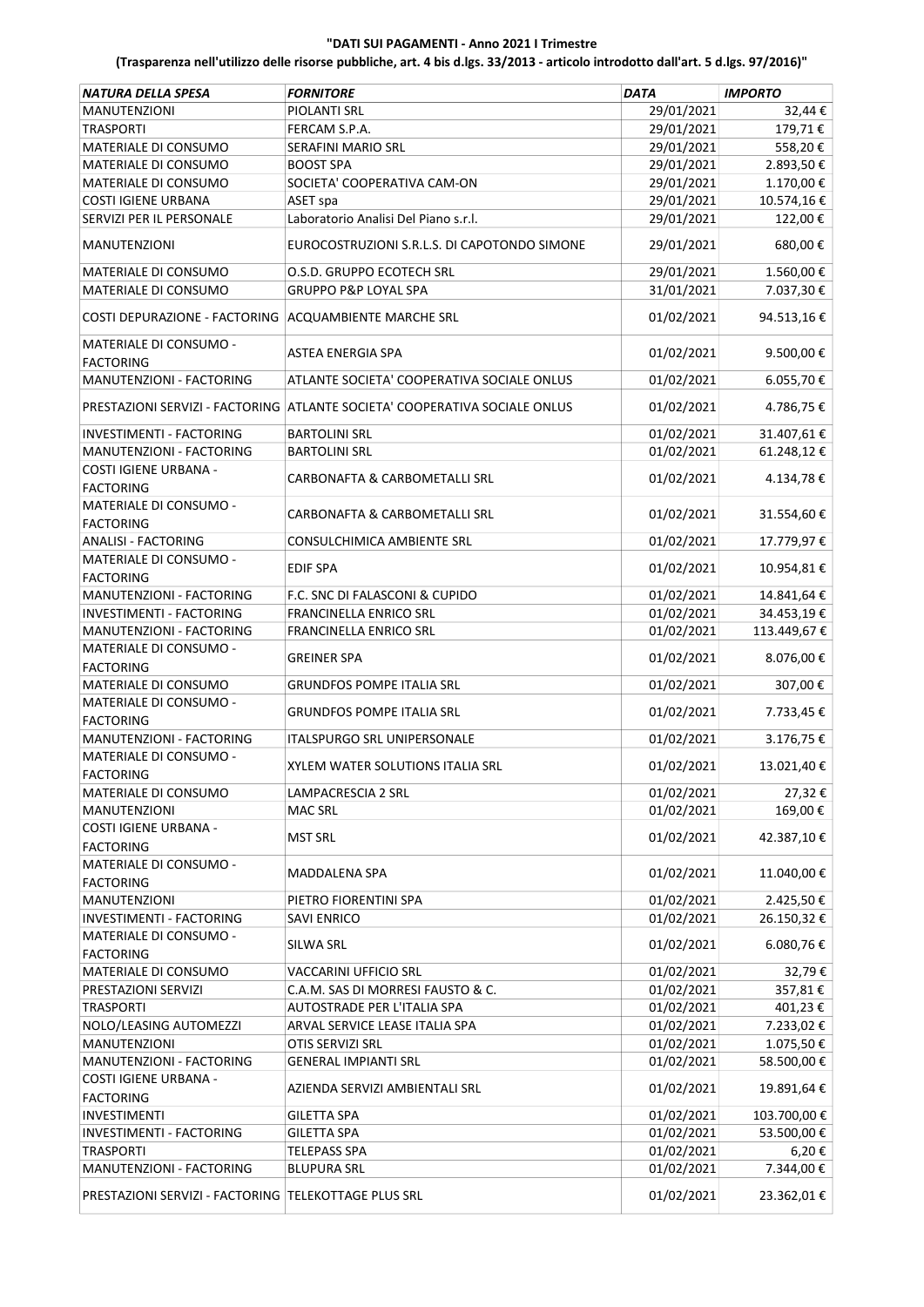| <b>NATURA DELLA SPESA</b>                                     | <b>FORNITORE</b>                                                          | <b>DATA</b> | <b>IMPORTO</b> |
|---------------------------------------------------------------|---------------------------------------------------------------------------|-------------|----------------|
| COSTI IGIENE URBANA -<br><b>FACTORING</b>                     | <b>HERAMBIENTE SPA</b>                                                    | 01/02/2021  | 9.086,70€      |
| LAVORO INTERINALE - FACTORING   ALI AGENZIA PER IL LAVORO SPA |                                                                           | 01/02/2021  | 15.831,04€     |
| MATERIALE DI CONSUMO -<br><b>FACTORING</b>                    | <b>CENTRO COMPUTER SPA</b>                                                | 01/02/2021  | 5.012,00€      |
| COSTI IGIENE URBANA -<br><b>FACTORING</b>                     | AIMAG SPA                                                                 | 01/02/2021  | 19.654,68€     |
| <b>MATERIALE DI CONSUMO -</b><br><b>FACTORING</b>             | WATERTECH SPA                                                             | 01/02/2021  | 20.000,00€     |
| <b>MATERIALE DI CONSUMO</b>                                   | IDROTHERM 2000 S.p.A. a Socio Unico                                       | 01/02/2021  | 4.949,26€      |
|                                                               | PRESTAZIONI SERVIZI - FACTORING   IMPRESA DI PULIZIE SABBATINI F. & C SNC | 01/02/2021  | 4.399,00€      |
| <b>ANALISI - FACTORING</b>                                    | AMBIENTE LABORATORIO ANALISI DI CAPPELLA G.&C. SAS                        | 01/02/2021  | 18.252,70€     |
| MANUTENZIONI                                                  | FORK LIFT SERVICE SRL                                                     | 01/02/2021  | 643,02€        |
| MATERIALE DI CONSUMO                                          | CHIAVI SERRATURE OSIMO SNC                                                | 01/02/2021  | 76,50€         |
| MATERIALE DI CONSUMO -<br><b>FACTORING</b>                    | <b>FITT SPA</b>                                                           | 01/02/2021  | 27.314,73€     |
| NOLO/LEASING AUTOMEZZI -<br><b>FACTORING</b>                  | PROGRAM DI AUTONOLEGGIO FIORENTINO SRL                                    | 01/02/2021  | 4.828,93€      |
| INVESTIMENTI - FACTORING                                      | CARDINALETTI S.R.L.                                                       | 01/02/2021  | 80.424,21€     |
| INTERESSI/COMMISSIONI                                         | UBI FACTOR S.P.A.                                                         | 01/02/2021  | 7.774,69€      |
| COSTI IGIENE URBANA -<br><b>FACTORING</b>                     | CIR33 SERVIZI S.R.L.                                                      | 01/02/2021  | 40.382,54€     |
| MATERIALE DI CONSUMO -<br><b>FACTORING</b>                    | SOCIETA' DEL GRES SPA                                                     | 01/02/2021  | 11.748,00€     |
| COSTI IGIENE URBANA -<br><b>FACTORING</b>                     | LA CITTA' VERDE COOP. SOC. A R.L.                                         | 01/02/2021  | 6.568,10€      |
| <b>INVESTIMENTI - FACTORING</b>                               | G.C.G. SRL                                                                | 01/02/2021  | 358.663,28€    |
| NOLO/LEASING AUTOMEZZI                                        | <b>BNL LEASING SPA</b>                                                    | 01/02/2021  | 12.388,33 €    |
| MATERIALE DI CONSUMO                                          | KLEINE KESSEL S.R.L.                                                      | 01/02/2021  | 3.238,00€      |
| NOLO/LEASING AUTOMEZZI                                        | <b>ICCREA BANCAIMPRESA SPA</b>                                            | 01/02/2021  | 6.237,27€      |
| MATERIALE DI CONSUMO -<br><b>FACTORING</b>                    | CO.MA.RI. SRL                                                             | 01/02/2021  | 6.900,00€      |
| PRESTAZIONI SERVIZI - FACTORING   IMEVA SRL                   |                                                                           | 01/02/2021  | 14.254,40€     |
| <b>TRASPORTI</b>                                              | PARCHEGGI ITALIA SPA                                                      | 01/02/2021  | 1,97€          |
| MATERIALE DI CONSUMO                                          | SIR.TEL. S.R.L.                                                           | 01/02/2021  | 1.630,00€      |
| MATERIALE DI CONSUMO                                          | Laboratorio Analisi Del Piano s.r.l.                                      | 01/02/2021  | 60,00€         |
| SERVIZI PER IL PERSONALE                                      | FROLLA SOC. COOP. SOCIALE                                                 | 01/02/2021  | 440,00€        |
| COSTI IGIENE URBANA -                                         | <b>FERTITALIA SRL</b>                                                     | 01/02/2021  | 11.131,15€     |
| <b>FACTORING</b>                                              |                                                                           |             |                |
| PRESTAZIONI SERVIZI                                           | E-DISTRIBUZIONE SPA                                                       | 01/02/2021  | 100,00€        |
| MANUTENZIONI                                                  | PIETRO FIORENTINI SPA                                                     | 02/02/2021  | 3.764,00€      |
| PRESTAZIONI SERVIZI                                           | <b>RS COMPONENTS SRL</b>                                                  | 02/02/2021  | 125,22€        |
| AUTOCONSUMI                                                   | ASTEA - AUTOCONSUMI                                                       | 03/02/2021  | 3.090,35€      |
| INVESTIMENTI                                                  | <b>IDROGAS SRL</b>                                                        | 03/02/2021  | 21.298,04€     |
| CARBURANTI                                                    | DKV EURO SERVICE GmgH                                                     | 04/02/2021  | 3.598,34€      |
| <b>PROFESSIONISTI</b>                                         | <b>ANDREONI ROBERTO</b>                                                   | 04/02/2021  | 1.245,58€      |
| LOCAZIONI/AFFITTI                                             | FONDAZIONE OPERE LAICHE LAURETANE E CASA HERMES                           | 04/02/2021  | 702,10€        |
| <b>PROFESSIONISTI</b>                                         | <b>QUATTRINI MAURIZIO</b>                                                 | 04/02/2021  | 1.103,04€      |
| PROFESSIONISTI                                                | <b>VIRGINI PAOLO</b>                                                      | 04/02/2021  | 1.022,00€      |
| <b>PROFESSIONISTI</b>                                         | PROG&CONS SAS                                                             | 04/02/2021  | 5.000,00€      |
| <b>PROFESSIONISTI</b>                                         | STUDIO ASSOCIATO ING. FERRETTI & P.I. CAPODACQUA                          | 04/02/2021  | 934,09€        |
| <b>PROFESSIONISTI</b>                                         | <b>ORPIANESI CARLO</b>                                                    | 04/02/2021  | 858,97€        |
| <b>PROFESSIONISTI</b>                                         | PERUZZI SERGIO                                                            | 04/02/2021  | 4.313,28€      |
| <b>PROFESSIONISTI</b>                                         | <b>CAMILLETTI MAURO</b>                                                   | 04/02/2021  | 1.923,84€      |
| <b>PROFESSIONISTI</b>                                         | <b>FERRETTI PAOLO</b>                                                     | 04/02/2021  | 1.567,58 €     |
| <b>PROFESSIONISTI</b>                                         | <b>GERMOZZI LUCA</b>                                                      | 04/02/2021  | 9.012,64€      |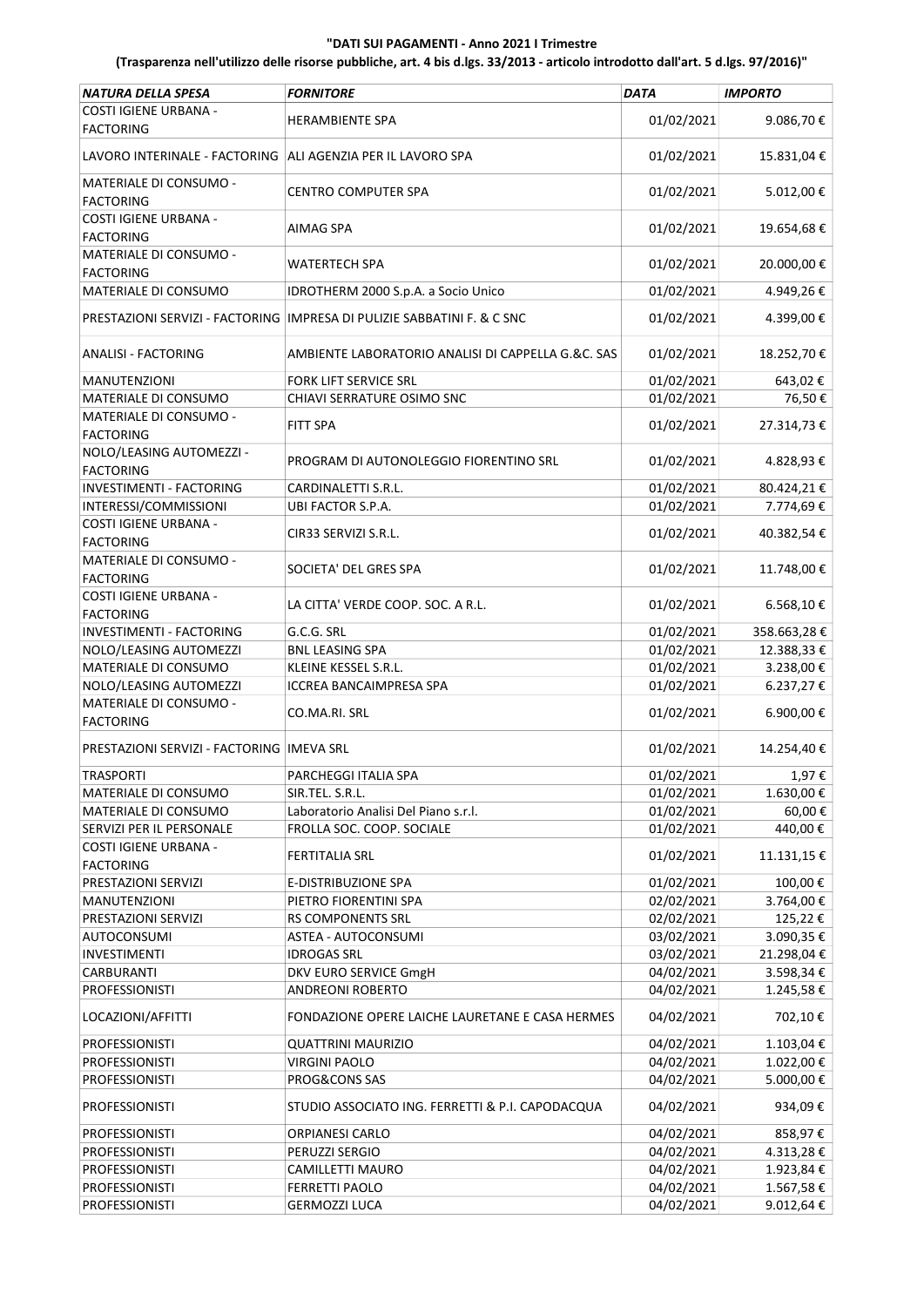| <b>NATURA DELLA SPESA</b>                    | <b>FORNITORE</b>                                | <b>DATA</b> | <b>IMPORTO</b>    |
|----------------------------------------------|-------------------------------------------------|-------------|-------------------|
| INTERESSI/COMMISSIONI                        | UBI FACTOR S.P.A.                               | 04/02/2021  | 7.774,69€         |
| <b>PROFESSIONISTI</b>                        | <b>GATTO MASSIMILIANO</b>                       | 04/02/2021  | 795,60€           |
| <b>INVESTIMENTI</b>                          | PIERUCCI ARIANNA                                | 04/02/2021  | 3.004,36€         |
| LOCAZIONI/AFFITTI                            | <b>IMMOBILIARE BATTISTELLI SRL</b>              | 05/02/2021  | 535,24€           |
| LOCAZIONI/AFFITTI                            | <b>LUZI GIORGIO</b>                             | 05/02/2021  | 550,41€           |
| LOCAZIONI/AFFITTI                            | SDRUBOLINI CECILIA                              | 05/02/2021  | 269,58€           |
| MATERIALE DI CONSUMO                         | T.I.S. SERVICE SPA                              | 08/02/2021  | 1.700,00€         |
| <b>PROFESSIONISTI</b>                        | PERUZZI ANDREA                                  | 08/02/2021  | 1.068,80€         |
| <b>PROFESSIONISTI</b>                        | STUDIO LEGALE ASSOCIATO STRAMIGIOLI-BALEANI     | 08/02/2021  | 1.068,80€         |
| <b>CARBURANTI</b>                            | ANDREUCCI MARCO E C SAS                         | 08/02/2021  | 109,09€           |
| SERVIZI ALLA CLIENTELA                       | <b>ANDREANI TRIBUTI SRL</b>                     | 08/02/2021  | 391,14€           |
| <b>CARBURANTI</b>                            | RECAR DI SEVERINI ARMANDO SNC                   | 08/02/2021  | 445,09€           |
| <b>SOFTWARE</b>                              | SOFTWAREONE ITALIA SRL                          | 08/02/2021  | 470,00€           |
| <b>COSTI IGIENE URBANA</b>                   | COREPLA                                         | 09/02/2021  | 2.518,39€         |
| CARBURANTI                                   | BRACALENTE STEFANO STAZIONE SERVIZIO ESSO       | 09/02/2021  | 463,51€           |
| <b>CARBURANTI</b>                            | SIMONETTI MARIO SRL                             | 09/02/2021  | 143,89€           |
| MATERIALE DI CONSUMO                         | SIMONETTI MARIO SRL                             | 09/02/2021  | 14.279,00€        |
| <b>CARBURANTI</b>                            | METANO 96                                       | 09/02/2021  | 307,82€           |
| PRESTAZIONI SERVIZI                          | MEDIACONSULT S.R.L.                             | 10/02/2021  | 270,00€           |
| <b>TELEFONICHE</b>                           | TIM SPA                                         | 10/02/2021  | 132,00€           |
| <b>PROFESSIONISTI</b>                        | ROMAGNOLI CLAUDIO                               | 10/02/2021  | 1.068,80€         |
| <b>COSTI IGIENE URBANA</b>                   | ECO.TRA.FIL. DI BALDI FT. & C. SNC              | 11/02/2021  | 182,20€           |
| PRESTAZIONI SERVIZI                          | MARSH ADVISORY S.R.L                            | 11/02/2021  | 4.760,00€         |
|                                              |                                                 |             |                   |
| ACQUISTO GAS COGENERAZIONE                   | <b>ASTEA ENERGIA SPA</b>                        | 12/02/2021  | 66.224,30€        |
| CANONI E CONCESSIONI                         | <b>ARPA MARCHE</b>                              | 12/02/2021  | 2.318,50€         |
| PRESTAZIONI SERVIZI                          | ARUBA SPA                                       | 15/02/2021  | 12,10€            |
| PRESTAZIONI SERVIZI                          | <b>ARDESIA SRL</b>                              | 15/02/2021  | 25,00€            |
| SERVIZI PER IL PERSONALE                     | WELFAREBIT                                      | 15/02/2021  | 280,00€           |
| LOCAZIONI/AFFITTI                            | CATENA COSTRUZIONI DI CATENA ALESSANDRO & C SAS | 16/02/2021  | 400,00€           |
| NOLO/LEASING AUTOMEZZI                       | ES MOBILITY SRL                                 | 16/02/2021  | 68,03€            |
| PRESTAZIONI SERVIZI                          | DOGMA SYSTEMS SRL                               | 16/02/2021  | 260,00€           |
| CANONI E CONCESSIONI                         | ANAS SPA                                        | 17/02/2021  | 346,86€           |
| <b>MANUTENZIONI</b>                          | <b>BLUPURA SRL</b>                              | 17/02/2021  | $6.633,33 \notin$ |
| <b>COSTI IGIENE URBANA</b>                   | Consorzio Nazionale Acciaio                     | 17/02/2021  | 50,88€            |
| SOFTWARE                                     | ANYDESK SOFTWARE GMBH                           | 18/02/2021  | 499,00€           |
| ACQUISTO ACQUA - FACTORING                   | ACQUAMBIENTE MARCHE SRL                         | 19/02/2021  | 83.576,47€        |
| MATERIALE DI CONSUMO                         | PRO-TEC ITALIA SRL                              | 19/02/2021  | 2.650,00€         |
| CARBURANTI                                   | DKV EURO SERVICE GmgH                           | 22/02/2021  | 3.882,00 €        |
| ACQUISTO EE/GAS                              | ASTEA ENERGIA SPA                               | 22/02/2021  | 25.993,32€        |
| ACQUISTO EE/GAS - FACTORING                  | <b>ASTEA ENERGIA SPA</b>                        | 22/02/2021  | 179.163,20€       |
| CANONI E CONCESSIONI                         | ANAS SPA                                        | 22/02/2021  | 13.099,44€        |
| SERVIZI ALLA CLIENTELA -<br><b>FACTORING</b> | ANDREANI TRIBUTI SRL                            | 22/02/2021  | 19.516,04€        |
| <b>TELEFONICHE</b>                           | <b>TIM SPA</b>                                  | 23/02/2021  | 6.237,90€         |
| <b>TELEFONICHE</b>                           | WIND TRE SPA                                    | 23/02/2021  | 1.801,69€         |
| SERVIZI ALLA CLIENTELA                       | ANDREANI TRIBUTI SRL                            | 23/02/2021  | 394,84€           |
| <b>COSTI IGIENE URBANA</b>                   | ANCONAMBIENTE SPA                               | 26/02/2021  | 3.014,75€         |
| <b>ACQUISTO ACQUA</b>                        | AZIENDA PLURISERVIZI MACERATA SPA               | 26/02/2021  |                   |
|                                              |                                                 |             | 2.689,00 €        |
| SERVIZI PER IL PERSONALE                     | BIOS SAS DI ALESSANDRINI FRANCESCA & C.         | 26/02/2021  | 2.019,43€         |
| MATERIALE DI CONSUMO                         | <b>BONTEMPI MICHELE SRL</b>                     | 26/02/2021  | 326,90€           |
| <b>COSTI IGIENE URBANA</b>                   | CARBONAFTA & CARBOMETALLI SRL                   | 26/02/2021  | 1.140,47€         |
| MATERIALE DI CONSUMO                         | CARLO CAGNONI SPA                               | 26/02/2021  | 453,59€           |
| INVESTIMENTI                                 | CIMAF SNC DI CESARI & CESARETTI                 | 26/02/2021  | 670,00€           |
| MANUTENZIONI                                 | CO.M.A.R. SAS DI RAMAZZOTTI & C.                | 26/02/2021  | 286,00€           |
| MATERIALE DI CONSUMO                         | DORITEC DI STEFANO RESTA                        | 26/02/2021  | 158,00€           |
| MATERIALE DI CONSUMO                         | ECOLINE ANTICORROSION DIVISION SRL              | 26/02/2021  | 176,00€           |
| MATERIALE DI CONSUMO                         | <b>ECOMONT SRL</b>                              | 26/02/2021  | 4.650,00€         |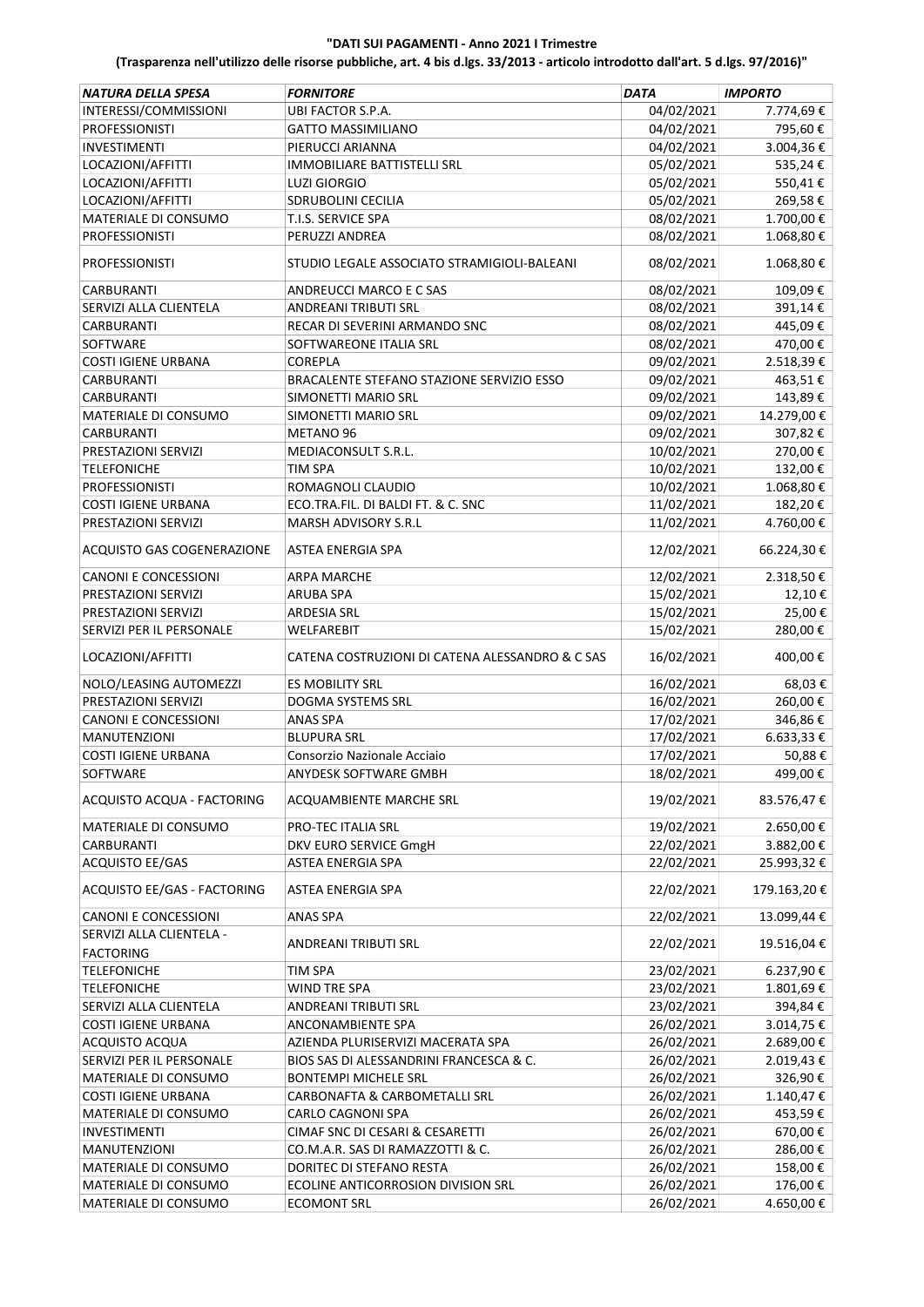| MATERIALE DI CONSUMO<br>EFFELLE SAS DI F. MONTECCHIANI & C.<br>26/02/2021<br>84,53€<br>26/02/2021<br>CHIACCHIERA GOMME SRL<br>228,50€<br><b>MANUTENZIONI</b><br>ELETTROMECCANICA ARTIGIANA DI RAGNI SANTE & C.<br>26/02/2021<br>522,00€<br><b>INVESTIMENTI</b><br><b>SNC</b><br>ELETTROMECCANICA ARTIGIANA DI RAGNI SANTE & C.<br>26/02/2021<br>378,00€<br><b>MATERIALE DI CONSUMO</b><br><b>SNC</b><br>ELETTROMECCANICA DORICA SAS<br>9.190,00€<br>MATERIALE DI CONSUMO<br>26/02/2021<br>26/02/2021<br>MATERIALE DI CONSUMO<br><b>ENDRESS HAUSER ITALIA SPA</b><br>624,61€<br>26/02/2021<br>195,00€<br>MATERIALE DI CONSUMO<br>F.A.P.I. SRL<br>26/02/2021<br>511,66€<br>COSTI IGIENE URBANA<br>FRANCINELLA ENRICO SRL<br>26/02/2021<br>4.044,45€<br><b>MANUTENZIONI</b><br>FRANCINELLA ENRICO SRL<br>26/02/2021<br>221,76€<br>MATERIALE DI CONSUMO<br><b>GENERALE CALCESTRUZZI SRL</b><br>400,00€<br>MATERIALE DI CONSUMO<br><b>GIACCHETTA MARIO</b><br>26/02/2021<br><b>MANUTENZIONI</b><br>GOMMAUTO DI PAOLUCCI & C. SNC<br>26/02/2021<br>1.734,00€<br>26/02/2021<br>MATERIALE DI CONSUMO<br><b>GREINER SPA</b><br>929,30€<br>26/02/2021<br>700,00€<br>SOFTWARE<br>FORMULA IMPRESOFT SPA<br>26/02/2021<br>5.200,04€<br>MATERIALE DI CONSUMO<br><b>HANS BRAND SRL</b><br>MATERIALE DI CONSUMO<br>26/02/2021<br>299,00€<br><b>HILTI ITALIA SPA</b><br>26/02/2021<br>2.463,50€<br><b>MANUTENZIONI</b><br>ITALSPURGO SRL UNIPERSONALE<br>26/02/2021<br>5.386,70€<br>XYLEM WATER SOLUTIONS ITALIA SRL<br>MATERIALE DI CONSUMO<br>26/02/2021<br><b>MANUTENZIONI</b><br><b>LAMPACRESCIA 2 SRL</b><br>27,05€<br>26/02/2021<br>1.028,79€<br><b>MANUTENZIONI</b><br><b>LASER UFFICIO SRL</b><br>26/02/2021<br>865,00€<br>MATERIALE DI CONSUMO<br>LASER UFFICIO SRL<br>26/02/2021<br>148,17€<br>MATERIALE DI CONSUMO<br>LINDE GAS ITALIA SRL<br>5.626,50€<br><b>MANUTENZIONI</b><br><b>MAC SRL</b><br>26/02/2021<br>26/02/2021<br>1.492,40€<br><b>COSTI IGIENE URBANA</b><br><b>MACERO MACERATESE SRL</b><br>MATERIALE DI CONSUMO<br>MARINELLI GIACOMO<br>26/02/2021<br>2.242,80€<br>26/02/2021<br>235,63€<br>MATERIALE DI CONSUMO<br>MARINELLI PAOLO & C. SNC<br>26/02/2021<br>MATERIALE DI CONSUMO<br><b>FONDERIA MINNOZZI SRL</b><br>2.675,00€<br>26/02/2021<br>MORETTI ANTONIO & C. SNC<br>2.138,43€<br><b>MANUTENZIONI</b><br>26/02/2021<br>O.R.D.I. SAS DI MARCHIONNE G. & C.<br>1.199,90€<br>MATERIALE DI CONSUMO<br>OFFICINA MECCANICA 3M SNC DI MOSCA G. - MENGONI<br>26/02/2021<br>319,11€<br>MATERIALE DI CONSUMO<br>E. - MANGARRE D.<br><b>MANUTENZIONI</b><br><b>OPI SRL</b><br>26/02/2021<br>4.182,42€<br>26/02/2021<br>OSIMO SERVIZI SPA<br>180,00€<br><b>MANUTENZIONI</b><br>26/02/2021<br>1.200,00€<br>MATERIALE DI CONSUMO<br>PHOTOCROM SRL<br>160,00€<br>PRESTAZIONI SERVIZI<br>PHOTOCROM SRL<br>26/02/2021<br>26/02/2021<br>1.830,00€<br><b>MANUTENZIONI</b><br>PICCININI SRL<br>26/02/2021<br>10.757,00€<br>MATERIALE DI CONSUMO<br>PIETRO FIORENTINI SPA<br>26/02/2021<br>41,67€<br>MATERIALE DI CONSUMO<br>RAVETTI SRL<br>26/02/2021<br>MATERIALE DI CONSUMO<br>RUBINETTERIE BRESCIANE BONOMI SPA<br>2.795,75 €<br>26/02/2021<br>MATERIALE DI CONSUMO<br>SERVECOLOGIC SRL<br>9.433,73 €<br>26/02/2021<br>688,12€<br>MATERIALE DI CONSUMO<br>SILWA SRL<br>TERMOTECNICA DM SNC DI ACCIARRI D. & STACCHIOTTI<br>26/02/2021<br>8,75€<br><b>MANUTENZIONI</b><br>М.<br><b>TESI SPA</b><br>26/02/2021<br>1.112,00€<br>MATERIALE DI CONSUMO<br>26/02/2021<br>69,30€<br>MATERIALE DI CONSUMO<br>THERMOVAPOR SRL<br>26/02/2021<br>70,67€<br>TRASPORTI<br>TNT GLOBAL EXPRESS SPA<br>26/02/2021<br>242,90€<br>MATERIALE DI CONSUMO<br><b>TRAITAL SRL</b><br>26/02/2021<br>2.641,52€<br>MATERIALE DI CONSUMO<br>VE.MA.PLA. SRL<br>26/02/2021<br>249,68€<br>MATERIALE DI CONSUMO<br><b>WURTH SRL</b><br>PRESTAZIONI SERVIZI<br>C.A.M. SAS DI MORRESI FAUSTO & C.<br>26/02/2021<br>46,78€<br>AUTOCONSUMI<br>ASTEA - AUTOCONSUMI<br>26/02/2021<br>1.842,52 €<br>26/02/2021<br>MATERIALE DI CONSUMO<br>F.LLI BULDORINI PAOLO E ROBERTO SNC<br>280,00€<br>26/02/2021<br>692,04€<br><b>COSTI IGIENE URBANA</b><br>TRASPORTI ECOLOGICI CIRIONI ARDUINO SRL<br>26/02/2021<br>1.165,71€<br>MATERIALE DI CONSUMO<br>ELETTROMECCANICA FAGGIOLATI SRL<br>26/02/2021<br>MATERIALE DI CONSUMO<br>475,65 €<br>GIOVANNI MAZZARINI SRL<br>26/02/2021<br>1.785,00€<br>MATERIALE DI CONSUMO<br><b>GENERAL IMPIANTI SRL</b><br>26/02/2021<br>MATERIALE DI CONSUMO<br><b>NOVA ROTORS SRL</b><br>453,15€<br>26/02/2021<br>2.556,09€<br>MATERIALE DI CONSUMO<br><b>ERREBIAN SPA</b><br>26/02/2021<br>941,50€<br><b>COSTI IGIENE URBANA</b><br>PAVONI ROSSANO SRL | NATURA DELLA SPESA   | <b>FORNITORE</b>   | <b>DATA</b> | <b>IMPORTO</b> |
|---------------------------------------------------------------------------------------------------------------------------------------------------------------------------------------------------------------------------------------------------------------------------------------------------------------------------------------------------------------------------------------------------------------------------------------------------------------------------------------------------------------------------------------------------------------------------------------------------------------------------------------------------------------------------------------------------------------------------------------------------------------------------------------------------------------------------------------------------------------------------------------------------------------------------------------------------------------------------------------------------------------------------------------------------------------------------------------------------------------------------------------------------------------------------------------------------------------------------------------------------------------------------------------------------------------------------------------------------------------------------------------------------------------------------------------------------------------------------------------------------------------------------------------------------------------------------------------------------------------------------------------------------------------------------------------------------------------------------------------------------------------------------------------------------------------------------------------------------------------------------------------------------------------------------------------------------------------------------------------------------------------------------------------------------------------------------------------------------------------------------------------------------------------------------------------------------------------------------------------------------------------------------------------------------------------------------------------------------------------------------------------------------------------------------------------------------------------------------------------------------------------------------------------------------------------------------------------------------------------------------------------------------------------------------------------------------------------------------------------------------------------------------------------------------------------------------------------------------------------------------------------------------------------------------------------------------------------------------------------------------------------------------------------------------------------------------------------------------------------------------------------------------------------------------------------------------------------------------------------------------------------------------------------------------------------------------------------------------------------------------------------------------------------------------------------------------------------------------------------------------------------------------------------------------------------------------------------------------------------------------------------------------------------------------------------------------------------------------------------------------------------------------------------------------------------------------------------------------------------------------------------------------------------------------------------------------------------------------------------------------------------------------------------------------------------------------------------------------------------------------------------------------------------------------------------------------------------------------------------------------------------------------------------------------------------------------------------------------------------------------------------------------------------------------------------------------------------------------------------------------------------------------------------------------------------------------------------------------------------------------------------------|----------------------|--------------------|-------------|----------------|
|                                                                                                                                                                                                                                                                                                                                                                                                                                                                                                                                                                                                                                                                                                                                                                                                                                                                                                                                                                                                                                                                                                                                                                                                                                                                                                                                                                                                                                                                                                                                                                                                                                                                                                                                                                                                                                                                                                                                                                                                                                                                                                                                                                                                                                                                                                                                                                                                                                                                                                                                                                                                                                                                                                                                                                                                                                                                                                                                                                                                                                                                                                                                                                                                                                                                                                                                                                                                                                                                                                                                                                                                                                                                                                                                                                                                                                                                                                                                                                                                                                                                                                                                                                                                                                                                                                                                                                                                                                                                                                                                                                                                                                             |                      |                    |             |                |
|                                                                                                                                                                                                                                                                                                                                                                                                                                                                                                                                                                                                                                                                                                                                                                                                                                                                                                                                                                                                                                                                                                                                                                                                                                                                                                                                                                                                                                                                                                                                                                                                                                                                                                                                                                                                                                                                                                                                                                                                                                                                                                                                                                                                                                                                                                                                                                                                                                                                                                                                                                                                                                                                                                                                                                                                                                                                                                                                                                                                                                                                                                                                                                                                                                                                                                                                                                                                                                                                                                                                                                                                                                                                                                                                                                                                                                                                                                                                                                                                                                                                                                                                                                                                                                                                                                                                                                                                                                                                                                                                                                                                                                             |                      |                    |             |                |
|                                                                                                                                                                                                                                                                                                                                                                                                                                                                                                                                                                                                                                                                                                                                                                                                                                                                                                                                                                                                                                                                                                                                                                                                                                                                                                                                                                                                                                                                                                                                                                                                                                                                                                                                                                                                                                                                                                                                                                                                                                                                                                                                                                                                                                                                                                                                                                                                                                                                                                                                                                                                                                                                                                                                                                                                                                                                                                                                                                                                                                                                                                                                                                                                                                                                                                                                                                                                                                                                                                                                                                                                                                                                                                                                                                                                                                                                                                                                                                                                                                                                                                                                                                                                                                                                                                                                                                                                                                                                                                                                                                                                                                             |                      |                    |             |                |
|                                                                                                                                                                                                                                                                                                                                                                                                                                                                                                                                                                                                                                                                                                                                                                                                                                                                                                                                                                                                                                                                                                                                                                                                                                                                                                                                                                                                                                                                                                                                                                                                                                                                                                                                                                                                                                                                                                                                                                                                                                                                                                                                                                                                                                                                                                                                                                                                                                                                                                                                                                                                                                                                                                                                                                                                                                                                                                                                                                                                                                                                                                                                                                                                                                                                                                                                                                                                                                                                                                                                                                                                                                                                                                                                                                                                                                                                                                                                                                                                                                                                                                                                                                                                                                                                                                                                                                                                                                                                                                                                                                                                                                             |                      |                    |             |                |
|                                                                                                                                                                                                                                                                                                                                                                                                                                                                                                                                                                                                                                                                                                                                                                                                                                                                                                                                                                                                                                                                                                                                                                                                                                                                                                                                                                                                                                                                                                                                                                                                                                                                                                                                                                                                                                                                                                                                                                                                                                                                                                                                                                                                                                                                                                                                                                                                                                                                                                                                                                                                                                                                                                                                                                                                                                                                                                                                                                                                                                                                                                                                                                                                                                                                                                                                                                                                                                                                                                                                                                                                                                                                                                                                                                                                                                                                                                                                                                                                                                                                                                                                                                                                                                                                                                                                                                                                                                                                                                                                                                                                                                             |                      |                    |             |                |
|                                                                                                                                                                                                                                                                                                                                                                                                                                                                                                                                                                                                                                                                                                                                                                                                                                                                                                                                                                                                                                                                                                                                                                                                                                                                                                                                                                                                                                                                                                                                                                                                                                                                                                                                                                                                                                                                                                                                                                                                                                                                                                                                                                                                                                                                                                                                                                                                                                                                                                                                                                                                                                                                                                                                                                                                                                                                                                                                                                                                                                                                                                                                                                                                                                                                                                                                                                                                                                                                                                                                                                                                                                                                                                                                                                                                                                                                                                                                                                                                                                                                                                                                                                                                                                                                                                                                                                                                                                                                                                                                                                                                                                             |                      |                    |             |                |
|                                                                                                                                                                                                                                                                                                                                                                                                                                                                                                                                                                                                                                                                                                                                                                                                                                                                                                                                                                                                                                                                                                                                                                                                                                                                                                                                                                                                                                                                                                                                                                                                                                                                                                                                                                                                                                                                                                                                                                                                                                                                                                                                                                                                                                                                                                                                                                                                                                                                                                                                                                                                                                                                                                                                                                                                                                                                                                                                                                                                                                                                                                                                                                                                                                                                                                                                                                                                                                                                                                                                                                                                                                                                                                                                                                                                                                                                                                                                                                                                                                                                                                                                                                                                                                                                                                                                                                                                                                                                                                                                                                                                                                             |                      |                    |             |                |
|                                                                                                                                                                                                                                                                                                                                                                                                                                                                                                                                                                                                                                                                                                                                                                                                                                                                                                                                                                                                                                                                                                                                                                                                                                                                                                                                                                                                                                                                                                                                                                                                                                                                                                                                                                                                                                                                                                                                                                                                                                                                                                                                                                                                                                                                                                                                                                                                                                                                                                                                                                                                                                                                                                                                                                                                                                                                                                                                                                                                                                                                                                                                                                                                                                                                                                                                                                                                                                                                                                                                                                                                                                                                                                                                                                                                                                                                                                                                                                                                                                                                                                                                                                                                                                                                                                                                                                                                                                                                                                                                                                                                                                             |                      |                    |             |                |
|                                                                                                                                                                                                                                                                                                                                                                                                                                                                                                                                                                                                                                                                                                                                                                                                                                                                                                                                                                                                                                                                                                                                                                                                                                                                                                                                                                                                                                                                                                                                                                                                                                                                                                                                                                                                                                                                                                                                                                                                                                                                                                                                                                                                                                                                                                                                                                                                                                                                                                                                                                                                                                                                                                                                                                                                                                                                                                                                                                                                                                                                                                                                                                                                                                                                                                                                                                                                                                                                                                                                                                                                                                                                                                                                                                                                                                                                                                                                                                                                                                                                                                                                                                                                                                                                                                                                                                                                                                                                                                                                                                                                                                             |                      |                    |             |                |
|                                                                                                                                                                                                                                                                                                                                                                                                                                                                                                                                                                                                                                                                                                                                                                                                                                                                                                                                                                                                                                                                                                                                                                                                                                                                                                                                                                                                                                                                                                                                                                                                                                                                                                                                                                                                                                                                                                                                                                                                                                                                                                                                                                                                                                                                                                                                                                                                                                                                                                                                                                                                                                                                                                                                                                                                                                                                                                                                                                                                                                                                                                                                                                                                                                                                                                                                                                                                                                                                                                                                                                                                                                                                                                                                                                                                                                                                                                                                                                                                                                                                                                                                                                                                                                                                                                                                                                                                                                                                                                                                                                                                                                             |                      |                    |             |                |
|                                                                                                                                                                                                                                                                                                                                                                                                                                                                                                                                                                                                                                                                                                                                                                                                                                                                                                                                                                                                                                                                                                                                                                                                                                                                                                                                                                                                                                                                                                                                                                                                                                                                                                                                                                                                                                                                                                                                                                                                                                                                                                                                                                                                                                                                                                                                                                                                                                                                                                                                                                                                                                                                                                                                                                                                                                                                                                                                                                                                                                                                                                                                                                                                                                                                                                                                                                                                                                                                                                                                                                                                                                                                                                                                                                                                                                                                                                                                                                                                                                                                                                                                                                                                                                                                                                                                                                                                                                                                                                                                                                                                                                             |                      |                    |             |                |
|                                                                                                                                                                                                                                                                                                                                                                                                                                                                                                                                                                                                                                                                                                                                                                                                                                                                                                                                                                                                                                                                                                                                                                                                                                                                                                                                                                                                                                                                                                                                                                                                                                                                                                                                                                                                                                                                                                                                                                                                                                                                                                                                                                                                                                                                                                                                                                                                                                                                                                                                                                                                                                                                                                                                                                                                                                                                                                                                                                                                                                                                                                                                                                                                                                                                                                                                                                                                                                                                                                                                                                                                                                                                                                                                                                                                                                                                                                                                                                                                                                                                                                                                                                                                                                                                                                                                                                                                                                                                                                                                                                                                                                             |                      |                    |             |                |
|                                                                                                                                                                                                                                                                                                                                                                                                                                                                                                                                                                                                                                                                                                                                                                                                                                                                                                                                                                                                                                                                                                                                                                                                                                                                                                                                                                                                                                                                                                                                                                                                                                                                                                                                                                                                                                                                                                                                                                                                                                                                                                                                                                                                                                                                                                                                                                                                                                                                                                                                                                                                                                                                                                                                                                                                                                                                                                                                                                                                                                                                                                                                                                                                                                                                                                                                                                                                                                                                                                                                                                                                                                                                                                                                                                                                                                                                                                                                                                                                                                                                                                                                                                                                                                                                                                                                                                                                                                                                                                                                                                                                                                             |                      |                    |             |                |
|                                                                                                                                                                                                                                                                                                                                                                                                                                                                                                                                                                                                                                                                                                                                                                                                                                                                                                                                                                                                                                                                                                                                                                                                                                                                                                                                                                                                                                                                                                                                                                                                                                                                                                                                                                                                                                                                                                                                                                                                                                                                                                                                                                                                                                                                                                                                                                                                                                                                                                                                                                                                                                                                                                                                                                                                                                                                                                                                                                                                                                                                                                                                                                                                                                                                                                                                                                                                                                                                                                                                                                                                                                                                                                                                                                                                                                                                                                                                                                                                                                                                                                                                                                                                                                                                                                                                                                                                                                                                                                                                                                                                                                             |                      |                    |             |                |
|                                                                                                                                                                                                                                                                                                                                                                                                                                                                                                                                                                                                                                                                                                                                                                                                                                                                                                                                                                                                                                                                                                                                                                                                                                                                                                                                                                                                                                                                                                                                                                                                                                                                                                                                                                                                                                                                                                                                                                                                                                                                                                                                                                                                                                                                                                                                                                                                                                                                                                                                                                                                                                                                                                                                                                                                                                                                                                                                                                                                                                                                                                                                                                                                                                                                                                                                                                                                                                                                                                                                                                                                                                                                                                                                                                                                                                                                                                                                                                                                                                                                                                                                                                                                                                                                                                                                                                                                                                                                                                                                                                                                                                             |                      |                    |             |                |
|                                                                                                                                                                                                                                                                                                                                                                                                                                                                                                                                                                                                                                                                                                                                                                                                                                                                                                                                                                                                                                                                                                                                                                                                                                                                                                                                                                                                                                                                                                                                                                                                                                                                                                                                                                                                                                                                                                                                                                                                                                                                                                                                                                                                                                                                                                                                                                                                                                                                                                                                                                                                                                                                                                                                                                                                                                                                                                                                                                                                                                                                                                                                                                                                                                                                                                                                                                                                                                                                                                                                                                                                                                                                                                                                                                                                                                                                                                                                                                                                                                                                                                                                                                                                                                                                                                                                                                                                                                                                                                                                                                                                                                             |                      |                    |             |                |
|                                                                                                                                                                                                                                                                                                                                                                                                                                                                                                                                                                                                                                                                                                                                                                                                                                                                                                                                                                                                                                                                                                                                                                                                                                                                                                                                                                                                                                                                                                                                                                                                                                                                                                                                                                                                                                                                                                                                                                                                                                                                                                                                                                                                                                                                                                                                                                                                                                                                                                                                                                                                                                                                                                                                                                                                                                                                                                                                                                                                                                                                                                                                                                                                                                                                                                                                                                                                                                                                                                                                                                                                                                                                                                                                                                                                                                                                                                                                                                                                                                                                                                                                                                                                                                                                                                                                                                                                                                                                                                                                                                                                                                             |                      |                    |             |                |
|                                                                                                                                                                                                                                                                                                                                                                                                                                                                                                                                                                                                                                                                                                                                                                                                                                                                                                                                                                                                                                                                                                                                                                                                                                                                                                                                                                                                                                                                                                                                                                                                                                                                                                                                                                                                                                                                                                                                                                                                                                                                                                                                                                                                                                                                                                                                                                                                                                                                                                                                                                                                                                                                                                                                                                                                                                                                                                                                                                                                                                                                                                                                                                                                                                                                                                                                                                                                                                                                                                                                                                                                                                                                                                                                                                                                                                                                                                                                                                                                                                                                                                                                                                                                                                                                                                                                                                                                                                                                                                                                                                                                                                             |                      |                    |             |                |
|                                                                                                                                                                                                                                                                                                                                                                                                                                                                                                                                                                                                                                                                                                                                                                                                                                                                                                                                                                                                                                                                                                                                                                                                                                                                                                                                                                                                                                                                                                                                                                                                                                                                                                                                                                                                                                                                                                                                                                                                                                                                                                                                                                                                                                                                                                                                                                                                                                                                                                                                                                                                                                                                                                                                                                                                                                                                                                                                                                                                                                                                                                                                                                                                                                                                                                                                                                                                                                                                                                                                                                                                                                                                                                                                                                                                                                                                                                                                                                                                                                                                                                                                                                                                                                                                                                                                                                                                                                                                                                                                                                                                                                             |                      |                    |             |                |
|                                                                                                                                                                                                                                                                                                                                                                                                                                                                                                                                                                                                                                                                                                                                                                                                                                                                                                                                                                                                                                                                                                                                                                                                                                                                                                                                                                                                                                                                                                                                                                                                                                                                                                                                                                                                                                                                                                                                                                                                                                                                                                                                                                                                                                                                                                                                                                                                                                                                                                                                                                                                                                                                                                                                                                                                                                                                                                                                                                                                                                                                                                                                                                                                                                                                                                                                                                                                                                                                                                                                                                                                                                                                                                                                                                                                                                                                                                                                                                                                                                                                                                                                                                                                                                                                                                                                                                                                                                                                                                                                                                                                                                             |                      |                    |             |                |
|                                                                                                                                                                                                                                                                                                                                                                                                                                                                                                                                                                                                                                                                                                                                                                                                                                                                                                                                                                                                                                                                                                                                                                                                                                                                                                                                                                                                                                                                                                                                                                                                                                                                                                                                                                                                                                                                                                                                                                                                                                                                                                                                                                                                                                                                                                                                                                                                                                                                                                                                                                                                                                                                                                                                                                                                                                                                                                                                                                                                                                                                                                                                                                                                                                                                                                                                                                                                                                                                                                                                                                                                                                                                                                                                                                                                                                                                                                                                                                                                                                                                                                                                                                                                                                                                                                                                                                                                                                                                                                                                                                                                                                             |                      |                    |             |                |
|                                                                                                                                                                                                                                                                                                                                                                                                                                                                                                                                                                                                                                                                                                                                                                                                                                                                                                                                                                                                                                                                                                                                                                                                                                                                                                                                                                                                                                                                                                                                                                                                                                                                                                                                                                                                                                                                                                                                                                                                                                                                                                                                                                                                                                                                                                                                                                                                                                                                                                                                                                                                                                                                                                                                                                                                                                                                                                                                                                                                                                                                                                                                                                                                                                                                                                                                                                                                                                                                                                                                                                                                                                                                                                                                                                                                                                                                                                                                                                                                                                                                                                                                                                                                                                                                                                                                                                                                                                                                                                                                                                                                                                             |                      |                    |             |                |
|                                                                                                                                                                                                                                                                                                                                                                                                                                                                                                                                                                                                                                                                                                                                                                                                                                                                                                                                                                                                                                                                                                                                                                                                                                                                                                                                                                                                                                                                                                                                                                                                                                                                                                                                                                                                                                                                                                                                                                                                                                                                                                                                                                                                                                                                                                                                                                                                                                                                                                                                                                                                                                                                                                                                                                                                                                                                                                                                                                                                                                                                                                                                                                                                                                                                                                                                                                                                                                                                                                                                                                                                                                                                                                                                                                                                                                                                                                                                                                                                                                                                                                                                                                                                                                                                                                                                                                                                                                                                                                                                                                                                                                             |                      |                    |             |                |
|                                                                                                                                                                                                                                                                                                                                                                                                                                                                                                                                                                                                                                                                                                                                                                                                                                                                                                                                                                                                                                                                                                                                                                                                                                                                                                                                                                                                                                                                                                                                                                                                                                                                                                                                                                                                                                                                                                                                                                                                                                                                                                                                                                                                                                                                                                                                                                                                                                                                                                                                                                                                                                                                                                                                                                                                                                                                                                                                                                                                                                                                                                                                                                                                                                                                                                                                                                                                                                                                                                                                                                                                                                                                                                                                                                                                                                                                                                                                                                                                                                                                                                                                                                                                                                                                                                                                                                                                                                                                                                                                                                                                                                             |                      |                    |             |                |
|                                                                                                                                                                                                                                                                                                                                                                                                                                                                                                                                                                                                                                                                                                                                                                                                                                                                                                                                                                                                                                                                                                                                                                                                                                                                                                                                                                                                                                                                                                                                                                                                                                                                                                                                                                                                                                                                                                                                                                                                                                                                                                                                                                                                                                                                                                                                                                                                                                                                                                                                                                                                                                                                                                                                                                                                                                                                                                                                                                                                                                                                                                                                                                                                                                                                                                                                                                                                                                                                                                                                                                                                                                                                                                                                                                                                                                                                                                                                                                                                                                                                                                                                                                                                                                                                                                                                                                                                                                                                                                                                                                                                                                             |                      |                    |             |                |
|                                                                                                                                                                                                                                                                                                                                                                                                                                                                                                                                                                                                                                                                                                                                                                                                                                                                                                                                                                                                                                                                                                                                                                                                                                                                                                                                                                                                                                                                                                                                                                                                                                                                                                                                                                                                                                                                                                                                                                                                                                                                                                                                                                                                                                                                                                                                                                                                                                                                                                                                                                                                                                                                                                                                                                                                                                                                                                                                                                                                                                                                                                                                                                                                                                                                                                                                                                                                                                                                                                                                                                                                                                                                                                                                                                                                                                                                                                                                                                                                                                                                                                                                                                                                                                                                                                                                                                                                                                                                                                                                                                                                                                             |                      |                    |             |                |
|                                                                                                                                                                                                                                                                                                                                                                                                                                                                                                                                                                                                                                                                                                                                                                                                                                                                                                                                                                                                                                                                                                                                                                                                                                                                                                                                                                                                                                                                                                                                                                                                                                                                                                                                                                                                                                                                                                                                                                                                                                                                                                                                                                                                                                                                                                                                                                                                                                                                                                                                                                                                                                                                                                                                                                                                                                                                                                                                                                                                                                                                                                                                                                                                                                                                                                                                                                                                                                                                                                                                                                                                                                                                                                                                                                                                                                                                                                                                                                                                                                                                                                                                                                                                                                                                                                                                                                                                                                                                                                                                                                                                                                             |                      |                    |             |                |
|                                                                                                                                                                                                                                                                                                                                                                                                                                                                                                                                                                                                                                                                                                                                                                                                                                                                                                                                                                                                                                                                                                                                                                                                                                                                                                                                                                                                                                                                                                                                                                                                                                                                                                                                                                                                                                                                                                                                                                                                                                                                                                                                                                                                                                                                                                                                                                                                                                                                                                                                                                                                                                                                                                                                                                                                                                                                                                                                                                                                                                                                                                                                                                                                                                                                                                                                                                                                                                                                                                                                                                                                                                                                                                                                                                                                                                                                                                                                                                                                                                                                                                                                                                                                                                                                                                                                                                                                                                                                                                                                                                                                                                             |                      |                    |             |                |
|                                                                                                                                                                                                                                                                                                                                                                                                                                                                                                                                                                                                                                                                                                                                                                                                                                                                                                                                                                                                                                                                                                                                                                                                                                                                                                                                                                                                                                                                                                                                                                                                                                                                                                                                                                                                                                                                                                                                                                                                                                                                                                                                                                                                                                                                                                                                                                                                                                                                                                                                                                                                                                                                                                                                                                                                                                                                                                                                                                                                                                                                                                                                                                                                                                                                                                                                                                                                                                                                                                                                                                                                                                                                                                                                                                                                                                                                                                                                                                                                                                                                                                                                                                                                                                                                                                                                                                                                                                                                                                                                                                                                                                             |                      |                    |             |                |
|                                                                                                                                                                                                                                                                                                                                                                                                                                                                                                                                                                                                                                                                                                                                                                                                                                                                                                                                                                                                                                                                                                                                                                                                                                                                                                                                                                                                                                                                                                                                                                                                                                                                                                                                                                                                                                                                                                                                                                                                                                                                                                                                                                                                                                                                                                                                                                                                                                                                                                                                                                                                                                                                                                                                                                                                                                                                                                                                                                                                                                                                                                                                                                                                                                                                                                                                                                                                                                                                                                                                                                                                                                                                                                                                                                                                                                                                                                                                                                                                                                                                                                                                                                                                                                                                                                                                                                                                                                                                                                                                                                                                                                             |                      |                    |             |                |
|                                                                                                                                                                                                                                                                                                                                                                                                                                                                                                                                                                                                                                                                                                                                                                                                                                                                                                                                                                                                                                                                                                                                                                                                                                                                                                                                                                                                                                                                                                                                                                                                                                                                                                                                                                                                                                                                                                                                                                                                                                                                                                                                                                                                                                                                                                                                                                                                                                                                                                                                                                                                                                                                                                                                                                                                                                                                                                                                                                                                                                                                                                                                                                                                                                                                                                                                                                                                                                                                                                                                                                                                                                                                                                                                                                                                                                                                                                                                                                                                                                                                                                                                                                                                                                                                                                                                                                                                                                                                                                                                                                                                                                             |                      |                    |             |                |
|                                                                                                                                                                                                                                                                                                                                                                                                                                                                                                                                                                                                                                                                                                                                                                                                                                                                                                                                                                                                                                                                                                                                                                                                                                                                                                                                                                                                                                                                                                                                                                                                                                                                                                                                                                                                                                                                                                                                                                                                                                                                                                                                                                                                                                                                                                                                                                                                                                                                                                                                                                                                                                                                                                                                                                                                                                                                                                                                                                                                                                                                                                                                                                                                                                                                                                                                                                                                                                                                                                                                                                                                                                                                                                                                                                                                                                                                                                                                                                                                                                                                                                                                                                                                                                                                                                                                                                                                                                                                                                                                                                                                                                             |                      |                    |             |                |
|                                                                                                                                                                                                                                                                                                                                                                                                                                                                                                                                                                                                                                                                                                                                                                                                                                                                                                                                                                                                                                                                                                                                                                                                                                                                                                                                                                                                                                                                                                                                                                                                                                                                                                                                                                                                                                                                                                                                                                                                                                                                                                                                                                                                                                                                                                                                                                                                                                                                                                                                                                                                                                                                                                                                                                                                                                                                                                                                                                                                                                                                                                                                                                                                                                                                                                                                                                                                                                                                                                                                                                                                                                                                                                                                                                                                                                                                                                                                                                                                                                                                                                                                                                                                                                                                                                                                                                                                                                                                                                                                                                                                                                             |                      |                    |             |                |
|                                                                                                                                                                                                                                                                                                                                                                                                                                                                                                                                                                                                                                                                                                                                                                                                                                                                                                                                                                                                                                                                                                                                                                                                                                                                                                                                                                                                                                                                                                                                                                                                                                                                                                                                                                                                                                                                                                                                                                                                                                                                                                                                                                                                                                                                                                                                                                                                                                                                                                                                                                                                                                                                                                                                                                                                                                                                                                                                                                                                                                                                                                                                                                                                                                                                                                                                                                                                                                                                                                                                                                                                                                                                                                                                                                                                                                                                                                                                                                                                                                                                                                                                                                                                                                                                                                                                                                                                                                                                                                                                                                                                                                             |                      |                    |             |                |
|                                                                                                                                                                                                                                                                                                                                                                                                                                                                                                                                                                                                                                                                                                                                                                                                                                                                                                                                                                                                                                                                                                                                                                                                                                                                                                                                                                                                                                                                                                                                                                                                                                                                                                                                                                                                                                                                                                                                                                                                                                                                                                                                                                                                                                                                                                                                                                                                                                                                                                                                                                                                                                                                                                                                                                                                                                                                                                                                                                                                                                                                                                                                                                                                                                                                                                                                                                                                                                                                                                                                                                                                                                                                                                                                                                                                                                                                                                                                                                                                                                                                                                                                                                                                                                                                                                                                                                                                                                                                                                                                                                                                                                             |                      |                    |             |                |
|                                                                                                                                                                                                                                                                                                                                                                                                                                                                                                                                                                                                                                                                                                                                                                                                                                                                                                                                                                                                                                                                                                                                                                                                                                                                                                                                                                                                                                                                                                                                                                                                                                                                                                                                                                                                                                                                                                                                                                                                                                                                                                                                                                                                                                                                                                                                                                                                                                                                                                                                                                                                                                                                                                                                                                                                                                                                                                                                                                                                                                                                                                                                                                                                                                                                                                                                                                                                                                                                                                                                                                                                                                                                                                                                                                                                                                                                                                                                                                                                                                                                                                                                                                                                                                                                                                                                                                                                                                                                                                                                                                                                                                             |                      |                    |             |                |
|                                                                                                                                                                                                                                                                                                                                                                                                                                                                                                                                                                                                                                                                                                                                                                                                                                                                                                                                                                                                                                                                                                                                                                                                                                                                                                                                                                                                                                                                                                                                                                                                                                                                                                                                                                                                                                                                                                                                                                                                                                                                                                                                                                                                                                                                                                                                                                                                                                                                                                                                                                                                                                                                                                                                                                                                                                                                                                                                                                                                                                                                                                                                                                                                                                                                                                                                                                                                                                                                                                                                                                                                                                                                                                                                                                                                                                                                                                                                                                                                                                                                                                                                                                                                                                                                                                                                                                                                                                                                                                                                                                                                                                             |                      |                    |             |                |
|                                                                                                                                                                                                                                                                                                                                                                                                                                                                                                                                                                                                                                                                                                                                                                                                                                                                                                                                                                                                                                                                                                                                                                                                                                                                                                                                                                                                                                                                                                                                                                                                                                                                                                                                                                                                                                                                                                                                                                                                                                                                                                                                                                                                                                                                                                                                                                                                                                                                                                                                                                                                                                                                                                                                                                                                                                                                                                                                                                                                                                                                                                                                                                                                                                                                                                                                                                                                                                                                                                                                                                                                                                                                                                                                                                                                                                                                                                                                                                                                                                                                                                                                                                                                                                                                                                                                                                                                                                                                                                                                                                                                                                             |                      |                    |             |                |
|                                                                                                                                                                                                                                                                                                                                                                                                                                                                                                                                                                                                                                                                                                                                                                                                                                                                                                                                                                                                                                                                                                                                                                                                                                                                                                                                                                                                                                                                                                                                                                                                                                                                                                                                                                                                                                                                                                                                                                                                                                                                                                                                                                                                                                                                                                                                                                                                                                                                                                                                                                                                                                                                                                                                                                                                                                                                                                                                                                                                                                                                                                                                                                                                                                                                                                                                                                                                                                                                                                                                                                                                                                                                                                                                                                                                                                                                                                                                                                                                                                                                                                                                                                                                                                                                                                                                                                                                                                                                                                                                                                                                                                             |                      |                    |             |                |
|                                                                                                                                                                                                                                                                                                                                                                                                                                                                                                                                                                                                                                                                                                                                                                                                                                                                                                                                                                                                                                                                                                                                                                                                                                                                                                                                                                                                                                                                                                                                                                                                                                                                                                                                                                                                                                                                                                                                                                                                                                                                                                                                                                                                                                                                                                                                                                                                                                                                                                                                                                                                                                                                                                                                                                                                                                                                                                                                                                                                                                                                                                                                                                                                                                                                                                                                                                                                                                                                                                                                                                                                                                                                                                                                                                                                                                                                                                                                                                                                                                                                                                                                                                                                                                                                                                                                                                                                                                                                                                                                                                                                                                             |                      |                    |             |                |
|                                                                                                                                                                                                                                                                                                                                                                                                                                                                                                                                                                                                                                                                                                                                                                                                                                                                                                                                                                                                                                                                                                                                                                                                                                                                                                                                                                                                                                                                                                                                                                                                                                                                                                                                                                                                                                                                                                                                                                                                                                                                                                                                                                                                                                                                                                                                                                                                                                                                                                                                                                                                                                                                                                                                                                                                                                                                                                                                                                                                                                                                                                                                                                                                                                                                                                                                                                                                                                                                                                                                                                                                                                                                                                                                                                                                                                                                                                                                                                                                                                                                                                                                                                                                                                                                                                                                                                                                                                                                                                                                                                                                                                             |                      |                    |             |                |
|                                                                                                                                                                                                                                                                                                                                                                                                                                                                                                                                                                                                                                                                                                                                                                                                                                                                                                                                                                                                                                                                                                                                                                                                                                                                                                                                                                                                                                                                                                                                                                                                                                                                                                                                                                                                                                                                                                                                                                                                                                                                                                                                                                                                                                                                                                                                                                                                                                                                                                                                                                                                                                                                                                                                                                                                                                                                                                                                                                                                                                                                                                                                                                                                                                                                                                                                                                                                                                                                                                                                                                                                                                                                                                                                                                                                                                                                                                                                                                                                                                                                                                                                                                                                                                                                                                                                                                                                                                                                                                                                                                                                                                             |                      |                    |             |                |
|                                                                                                                                                                                                                                                                                                                                                                                                                                                                                                                                                                                                                                                                                                                                                                                                                                                                                                                                                                                                                                                                                                                                                                                                                                                                                                                                                                                                                                                                                                                                                                                                                                                                                                                                                                                                                                                                                                                                                                                                                                                                                                                                                                                                                                                                                                                                                                                                                                                                                                                                                                                                                                                                                                                                                                                                                                                                                                                                                                                                                                                                                                                                                                                                                                                                                                                                                                                                                                                                                                                                                                                                                                                                                                                                                                                                                                                                                                                                                                                                                                                                                                                                                                                                                                                                                                                                                                                                                                                                                                                                                                                                                                             |                      |                    |             |                |
|                                                                                                                                                                                                                                                                                                                                                                                                                                                                                                                                                                                                                                                                                                                                                                                                                                                                                                                                                                                                                                                                                                                                                                                                                                                                                                                                                                                                                                                                                                                                                                                                                                                                                                                                                                                                                                                                                                                                                                                                                                                                                                                                                                                                                                                                                                                                                                                                                                                                                                                                                                                                                                                                                                                                                                                                                                                                                                                                                                                                                                                                                                                                                                                                                                                                                                                                                                                                                                                                                                                                                                                                                                                                                                                                                                                                                                                                                                                                                                                                                                                                                                                                                                                                                                                                                                                                                                                                                                                                                                                                                                                                                                             |                      |                    |             |                |
|                                                                                                                                                                                                                                                                                                                                                                                                                                                                                                                                                                                                                                                                                                                                                                                                                                                                                                                                                                                                                                                                                                                                                                                                                                                                                                                                                                                                                                                                                                                                                                                                                                                                                                                                                                                                                                                                                                                                                                                                                                                                                                                                                                                                                                                                                                                                                                                                                                                                                                                                                                                                                                                                                                                                                                                                                                                                                                                                                                                                                                                                                                                                                                                                                                                                                                                                                                                                                                                                                                                                                                                                                                                                                                                                                                                                                                                                                                                                                                                                                                                                                                                                                                                                                                                                                                                                                                                                                                                                                                                                                                                                                                             |                      |                    |             |                |
|                                                                                                                                                                                                                                                                                                                                                                                                                                                                                                                                                                                                                                                                                                                                                                                                                                                                                                                                                                                                                                                                                                                                                                                                                                                                                                                                                                                                                                                                                                                                                                                                                                                                                                                                                                                                                                                                                                                                                                                                                                                                                                                                                                                                                                                                                                                                                                                                                                                                                                                                                                                                                                                                                                                                                                                                                                                                                                                                                                                                                                                                                                                                                                                                                                                                                                                                                                                                                                                                                                                                                                                                                                                                                                                                                                                                                                                                                                                                                                                                                                                                                                                                                                                                                                                                                                                                                                                                                                                                                                                                                                                                                                             |                      |                    |             |                |
|                                                                                                                                                                                                                                                                                                                                                                                                                                                                                                                                                                                                                                                                                                                                                                                                                                                                                                                                                                                                                                                                                                                                                                                                                                                                                                                                                                                                                                                                                                                                                                                                                                                                                                                                                                                                                                                                                                                                                                                                                                                                                                                                                                                                                                                                                                                                                                                                                                                                                                                                                                                                                                                                                                                                                                                                                                                                                                                                                                                                                                                                                                                                                                                                                                                                                                                                                                                                                                                                                                                                                                                                                                                                                                                                                                                                                                                                                                                                                                                                                                                                                                                                                                                                                                                                                                                                                                                                                                                                                                                                                                                                                                             |                      |                    |             |                |
|                                                                                                                                                                                                                                                                                                                                                                                                                                                                                                                                                                                                                                                                                                                                                                                                                                                                                                                                                                                                                                                                                                                                                                                                                                                                                                                                                                                                                                                                                                                                                                                                                                                                                                                                                                                                                                                                                                                                                                                                                                                                                                                                                                                                                                                                                                                                                                                                                                                                                                                                                                                                                                                                                                                                                                                                                                                                                                                                                                                                                                                                                                                                                                                                                                                                                                                                                                                                                                                                                                                                                                                                                                                                                                                                                                                                                                                                                                                                                                                                                                                                                                                                                                                                                                                                                                                                                                                                                                                                                                                                                                                                                                             |                      |                    |             |                |
|                                                                                                                                                                                                                                                                                                                                                                                                                                                                                                                                                                                                                                                                                                                                                                                                                                                                                                                                                                                                                                                                                                                                                                                                                                                                                                                                                                                                                                                                                                                                                                                                                                                                                                                                                                                                                                                                                                                                                                                                                                                                                                                                                                                                                                                                                                                                                                                                                                                                                                                                                                                                                                                                                                                                                                                                                                                                                                                                                                                                                                                                                                                                                                                                                                                                                                                                                                                                                                                                                                                                                                                                                                                                                                                                                                                                                                                                                                                                                                                                                                                                                                                                                                                                                                                                                                                                                                                                                                                                                                                                                                                                                                             |                      |                    |             |                |
|                                                                                                                                                                                                                                                                                                                                                                                                                                                                                                                                                                                                                                                                                                                                                                                                                                                                                                                                                                                                                                                                                                                                                                                                                                                                                                                                                                                                                                                                                                                                                                                                                                                                                                                                                                                                                                                                                                                                                                                                                                                                                                                                                                                                                                                                                                                                                                                                                                                                                                                                                                                                                                                                                                                                                                                                                                                                                                                                                                                                                                                                                                                                                                                                                                                                                                                                                                                                                                                                                                                                                                                                                                                                                                                                                                                                                                                                                                                                                                                                                                                                                                                                                                                                                                                                                                                                                                                                                                                                                                                                                                                                                                             |                      |                    |             |                |
|                                                                                                                                                                                                                                                                                                                                                                                                                                                                                                                                                                                                                                                                                                                                                                                                                                                                                                                                                                                                                                                                                                                                                                                                                                                                                                                                                                                                                                                                                                                                                                                                                                                                                                                                                                                                                                                                                                                                                                                                                                                                                                                                                                                                                                                                                                                                                                                                                                                                                                                                                                                                                                                                                                                                                                                                                                                                                                                                                                                                                                                                                                                                                                                                                                                                                                                                                                                                                                                                                                                                                                                                                                                                                                                                                                                                                                                                                                                                                                                                                                                                                                                                                                                                                                                                                                                                                                                                                                                                                                                                                                                                                                             |                      |                    |             |                |
|                                                                                                                                                                                                                                                                                                                                                                                                                                                                                                                                                                                                                                                                                                                                                                                                                                                                                                                                                                                                                                                                                                                                                                                                                                                                                                                                                                                                                                                                                                                                                                                                                                                                                                                                                                                                                                                                                                                                                                                                                                                                                                                                                                                                                                                                                                                                                                                                                                                                                                                                                                                                                                                                                                                                                                                                                                                                                                                                                                                                                                                                                                                                                                                                                                                                                                                                                                                                                                                                                                                                                                                                                                                                                                                                                                                                                                                                                                                                                                                                                                                                                                                                                                                                                                                                                                                                                                                                                                                                                                                                                                                                                                             |                      |                    |             |                |
|                                                                                                                                                                                                                                                                                                                                                                                                                                                                                                                                                                                                                                                                                                                                                                                                                                                                                                                                                                                                                                                                                                                                                                                                                                                                                                                                                                                                                                                                                                                                                                                                                                                                                                                                                                                                                                                                                                                                                                                                                                                                                                                                                                                                                                                                                                                                                                                                                                                                                                                                                                                                                                                                                                                                                                                                                                                                                                                                                                                                                                                                                                                                                                                                                                                                                                                                                                                                                                                                                                                                                                                                                                                                                                                                                                                                                                                                                                                                                                                                                                                                                                                                                                                                                                                                                                                                                                                                                                                                                                                                                                                                                                             |                      |                    |             |                |
|                                                                                                                                                                                                                                                                                                                                                                                                                                                                                                                                                                                                                                                                                                                                                                                                                                                                                                                                                                                                                                                                                                                                                                                                                                                                                                                                                                                                                                                                                                                                                                                                                                                                                                                                                                                                                                                                                                                                                                                                                                                                                                                                                                                                                                                                                                                                                                                                                                                                                                                                                                                                                                                                                                                                                                                                                                                                                                                                                                                                                                                                                                                                                                                                                                                                                                                                                                                                                                                                                                                                                                                                                                                                                                                                                                                                                                                                                                                                                                                                                                                                                                                                                                                                                                                                                                                                                                                                                                                                                                                                                                                                                                             |                      |                    |             |                |
|                                                                                                                                                                                                                                                                                                                                                                                                                                                                                                                                                                                                                                                                                                                                                                                                                                                                                                                                                                                                                                                                                                                                                                                                                                                                                                                                                                                                                                                                                                                                                                                                                                                                                                                                                                                                                                                                                                                                                                                                                                                                                                                                                                                                                                                                                                                                                                                                                                                                                                                                                                                                                                                                                                                                                                                                                                                                                                                                                                                                                                                                                                                                                                                                                                                                                                                                                                                                                                                                                                                                                                                                                                                                                                                                                                                                                                                                                                                                                                                                                                                                                                                                                                                                                                                                                                                                                                                                                                                                                                                                                                                                                                             |                      |                    |             |                |
|                                                                                                                                                                                                                                                                                                                                                                                                                                                                                                                                                                                                                                                                                                                                                                                                                                                                                                                                                                                                                                                                                                                                                                                                                                                                                                                                                                                                                                                                                                                                                                                                                                                                                                                                                                                                                                                                                                                                                                                                                                                                                                                                                                                                                                                                                                                                                                                                                                                                                                                                                                                                                                                                                                                                                                                                                                                                                                                                                                                                                                                                                                                                                                                                                                                                                                                                                                                                                                                                                                                                                                                                                                                                                                                                                                                                                                                                                                                                                                                                                                                                                                                                                                                                                                                                                                                                                                                                                                                                                                                                                                                                                                             |                      |                    |             |                |
|                                                                                                                                                                                                                                                                                                                                                                                                                                                                                                                                                                                                                                                                                                                                                                                                                                                                                                                                                                                                                                                                                                                                                                                                                                                                                                                                                                                                                                                                                                                                                                                                                                                                                                                                                                                                                                                                                                                                                                                                                                                                                                                                                                                                                                                                                                                                                                                                                                                                                                                                                                                                                                                                                                                                                                                                                                                                                                                                                                                                                                                                                                                                                                                                                                                                                                                                                                                                                                                                                                                                                                                                                                                                                                                                                                                                                                                                                                                                                                                                                                                                                                                                                                                                                                                                                                                                                                                                                                                                                                                                                                                                                                             |                      |                    |             |                |
|                                                                                                                                                                                                                                                                                                                                                                                                                                                                                                                                                                                                                                                                                                                                                                                                                                                                                                                                                                                                                                                                                                                                                                                                                                                                                                                                                                                                                                                                                                                                                                                                                                                                                                                                                                                                                                                                                                                                                                                                                                                                                                                                                                                                                                                                                                                                                                                                                                                                                                                                                                                                                                                                                                                                                                                                                                                                                                                                                                                                                                                                                                                                                                                                                                                                                                                                                                                                                                                                                                                                                                                                                                                                                                                                                                                                                                                                                                                                                                                                                                                                                                                                                                                                                                                                                                                                                                                                                                                                                                                                                                                                                                             |                      |                    |             |                |
|                                                                                                                                                                                                                                                                                                                                                                                                                                                                                                                                                                                                                                                                                                                                                                                                                                                                                                                                                                                                                                                                                                                                                                                                                                                                                                                                                                                                                                                                                                                                                                                                                                                                                                                                                                                                                                                                                                                                                                                                                                                                                                                                                                                                                                                                                                                                                                                                                                                                                                                                                                                                                                                                                                                                                                                                                                                                                                                                                                                                                                                                                                                                                                                                                                                                                                                                                                                                                                                                                                                                                                                                                                                                                                                                                                                                                                                                                                                                                                                                                                                                                                                                                                                                                                                                                                                                                                                                                                                                                                                                                                                                                                             |                      |                    |             |                |
|                                                                                                                                                                                                                                                                                                                                                                                                                                                                                                                                                                                                                                                                                                                                                                                                                                                                                                                                                                                                                                                                                                                                                                                                                                                                                                                                                                                                                                                                                                                                                                                                                                                                                                                                                                                                                                                                                                                                                                                                                                                                                                                                                                                                                                                                                                                                                                                                                                                                                                                                                                                                                                                                                                                                                                                                                                                                                                                                                                                                                                                                                                                                                                                                                                                                                                                                                                                                                                                                                                                                                                                                                                                                                                                                                                                                                                                                                                                                                                                                                                                                                                                                                                                                                                                                                                                                                                                                                                                                                                                                                                                                                                             |                      |                    |             |                |
|                                                                                                                                                                                                                                                                                                                                                                                                                                                                                                                                                                                                                                                                                                                                                                                                                                                                                                                                                                                                                                                                                                                                                                                                                                                                                                                                                                                                                                                                                                                                                                                                                                                                                                                                                                                                                                                                                                                                                                                                                                                                                                                                                                                                                                                                                                                                                                                                                                                                                                                                                                                                                                                                                                                                                                                                                                                                                                                                                                                                                                                                                                                                                                                                                                                                                                                                                                                                                                                                                                                                                                                                                                                                                                                                                                                                                                                                                                                                                                                                                                                                                                                                                                                                                                                                                                                                                                                                                                                                                                                                                                                                                                             | MATERIALE DI CONSUMO | PAVONI ROSSANO SRL | 26/02/2021  | 3.272,50€      |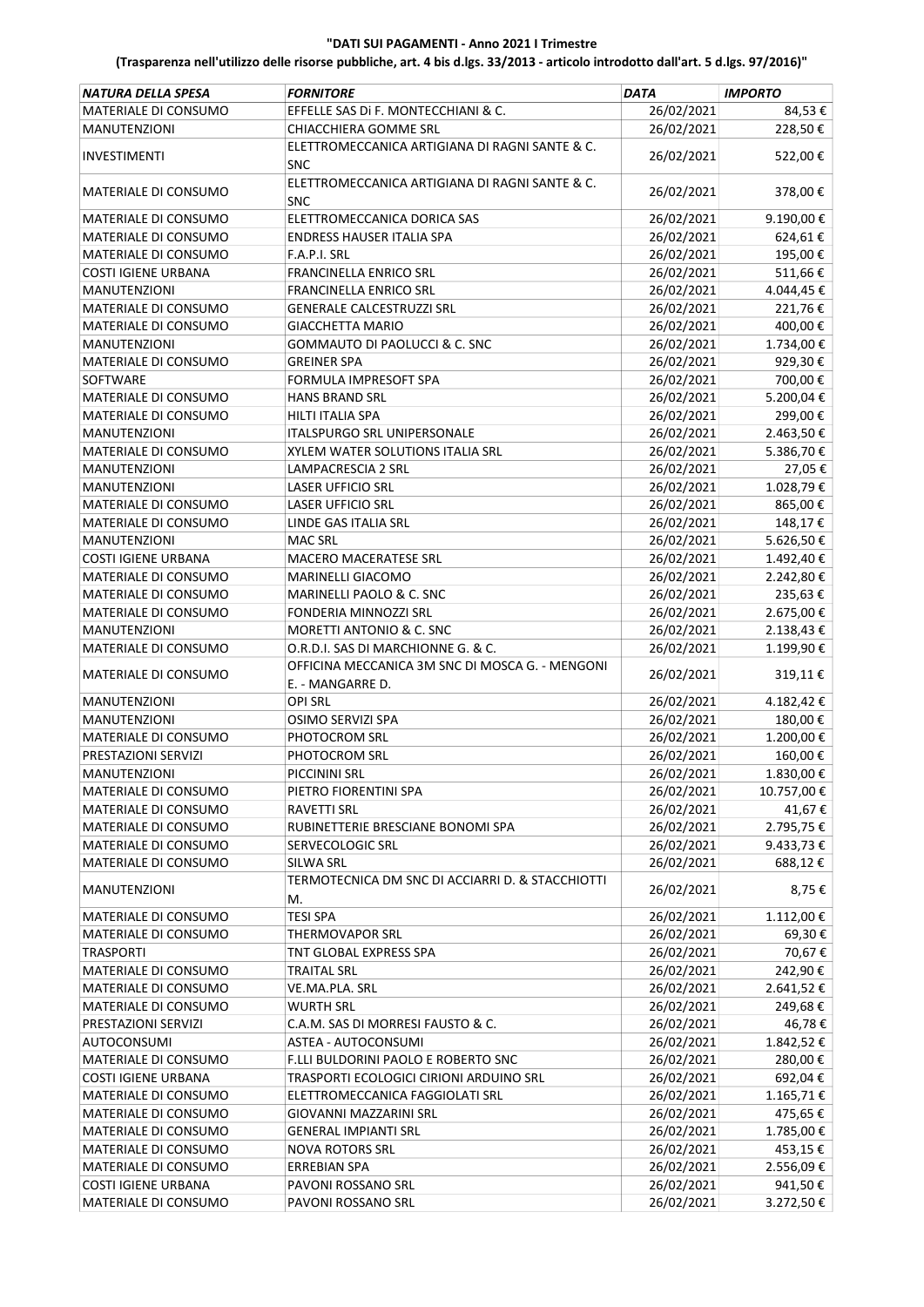| NATURA DELLA SPESA         | <b>FORNITORE</b>                                 | <b>DATA</b> | <b>IMPORTO</b> |
|----------------------------|--------------------------------------------------|-------------|----------------|
| <b>MANUTENZIONI</b>        | STACCHIETTI SERVICE SRL                          | 26/02/2021  | 617,64€        |
| MATERIALE DI CONSUMO       | <b>EUROCARTA SRL</b>                             | 26/02/2021  | 645,60€        |
| SERVIZI PER IL PERSONALE   | SODEXO BENEFITS E REWARDS SERVICES ITALIA SRL    | 26/02/2021  | 14.773,50€     |
| MATERIALE DI CONSUMO       | REMATARLAZZI SPA                                 | 26/02/2021  | 3.312,95€      |
| MATERIALE DI CONSUMO       | <b>RACI SRL</b>                                  | 26/02/2021  | 356,50€        |
|                            | AZIENDA SPECIALE DELLA CAMERA DI COMMERCIO DI    |             |                |
| PRESTAZIONI SERVIZI        | <b>ASTI</b>                                      | 26/02/2021  | 230,00€        |
| SERVIZI PER IL PERSONALE   | <b>BIOS CENTER SRL</b>                           | 26/02/2021  | 3.399,00€      |
| PRESTAZIONI SERVIZI        | RISK ANALYSIS & MANAGEMENT SRL                   | 26/02/2021  | 2.500,00€      |
| <b>MANUTENZIONI</b>        | <b>TRK SRL</b>                                   | 26/02/2021  | 170,00€        |
| <b>TRASPORTI</b>           | <b>TRK SRL</b>                                   | 26/02/2021  | 1.503,50€      |
| MATERIALE DI CONSUMO       | <b>GF RICAMBI SRL</b>                            | 26/02/2021  | 452,79€        |
| PRESTAZIONI SERVIZI        | PRESSCOM SRL                                     | 26/02/2021  | 4.000,00€      |
| <b>LAVORO INTERINALE</b>   | ALI AGENZIA PER IL LAVORO SPA                    | 26/02/2021  | 12.572,22€     |
| PRESTAZIONI SERVIZI        | CENTRO ASSISTENZA ECOLOGICA SRL                  | 26/02/2021  | 345,00€        |
| <b>MANUTENZIONI</b>        | <b>TECNOUFFICIO SRL</b>                          | 26/02/2021  | 69,03€         |
| NOLO/LEASING AUTOMEZZI     | ALD AUTOMOTIVE ITALIA SRL                        | 26/02/2021  | 932,34€        |
| <b>MANUTENZIONI</b>        | <b>ACQUANET SRL</b>                              | 26/02/2021  | 5.420,00€      |
| PRESTAZIONI SERVIZI        | <b>AXITEA SPA</b>                                | 26/02/2021  | 83,78€         |
| <b>MANUTENZIONI</b>        | NUOVA CARROZZERIA ADRIATICA SNC                  | 26/02/2021  | 169,98€        |
| <b>INVESTIMENTI</b>        | PIERALISI MAIP SPA                               | 26/02/2021  | $1.100,00$ €   |
| <b>MANUTENZIONI</b>        | PIERALISI MAIP SPA                               | 26/02/2021  | 321,60€        |
| MATERIALE DI CONSUMO       | PEGORARO GAS TECHNOLOGIES SRL                    | 26/02/2021  | 262,00€        |
| MATERIALE DI CONSUMO       | STURA SRL                                        | 26/02/2021  | 10,66€         |
| MATERIALE DI CONSUMO       | SEAR SNC DI BRACONI G. & M.                      | 26/02/2021  | 2.499,50€      |
| MATERIALE DI CONSUMO       | <b>MOVITEC SRL</b>                               | 26/02/2021  | 367,00€        |
| <b>COSTI IGIENE URBANA</b> | CENTRO MARCHE ACQUE SRL                          | 26/02/2021  | 1.334,00€      |
| <b>TELEFONICHE</b>         | NETOIP.COM SRL                                   | 26/02/2021  | 343,94€        |
| MATERIALE DI CONSUMO       | IMETER SRL                                       | 26/02/2021  | 185,86€        |
| <b>COSTI IGIENE URBANA</b> | <b>ECOLOGICA MARCHE SRL</b>                      | 26/02/2021  | 280,60€        |
| <b>MANUTENZIONI</b>        | Z.P.Z. MACCHINE AGRICOLE SRL                     | 26/02/2021  | 700,00€        |
| <b>COSTI IGIENE URBANA</b> | IMPRESA SANGALLI GIANCARLO & C. SRL              | 26/02/2021  | 4.341,00€      |
| PRESTAZIONI SERVIZI        | I. & S. T. INTEGRAZIONI E SISTEMI TELEMATICI SRL | 26/02/2021  | 540,00€        |
| MANUTENZIONI               | PARADIGMA DI MASSIMO PIERMARIA                   | 26/02/2021  | 400,00€        |
| <b>MANUTENZIONI</b>        | <b>ELETTROEFFE SRL</b>                           | 26/02/2021  | 184,00€        |
| MATERIALE DI CONSUMO       | M.V.R. IMPIANTI SRL                              | 26/02/2021  | 6,91€          |
| <b>MANUTENZIONI</b>        | TCS SRL                                          | 26/02/2021  | 514,19€        |
| MATERIALE DI CONSUMO       | SIR SAFETY SYSTEM SPA UNIPERSONALE               | 26/02/2021  | 1.571,40€      |
| <b>MANUTENZIONI</b>        | <b>ELLE SRL</b>                                  | 26/02/2021  | 1.350,00 €     |
| <b>MANUTENZIONI</b>        | FRANCINELLA GIAMMARIO SRL                        | 26/02/2021  | 400,00€        |
| MATERIALE DI CONSUMO       | RECANATI EUROPE SRL                              | 26/02/2021  | 214,40€        |
| <b>MANUTENZIONI</b>        | AUTOFFICINA CESARINI DI RICCINI LORENZO & C SNC  | 26/02/2021  | 65,58€         |
| MATERIALE DI CONSUMO       | CAGI DI GALIMBERTI MARINA                        | 26/02/2021  | 2.232,10€      |
| MATERIALE DI CONSUMO       | <b>AQUILONE INSEGNE SRLS</b>                     | 26/02/2021  | 148,00€        |
| <b>COSTI IGIENE URBANA</b> | AUTOTRASPORTI LEONI MARCO & C. SRL               | 26/02/2021  | 300,00€        |
| MATERIALE DI CONSUMO       | <b>GMA CONTROLS SRL</b>                          | 26/02/2021  | 2.980,00€      |
| MANUTENZIONI               | NUOVA AUTOCARROZZERIA FUTURA SNC                 | 26/02/2021  | 150,00€        |
| PRESTAZIONI SERVIZI        | <b>IMBALPLAST SRL</b>                            | 26/02/2021  | 1.577,33€      |
| MATERIALE DI CONSUMO       | ELETTROCHIMICA CECI SPA                          | 26/02/2021  | 192,00€        |
| PRESTAZIONI SERVIZI        | <b>ABBREVIA SPA</b>                              | 26/02/2021  | 590,00€        |
| <b>COSTI IGIENE URBANA</b> | MAZZIERI MICHELE E F.LLI SNC                     | 26/02/2021  | 1.019,60€      |
| PRESTAZIONI SERVIZI        | DISTRIBUZIONE ELETTRICA ADRIATICA SPA            | 26/02/2021  | 651,78€        |
| PRESTAZIONI SERVIZI        | PROTEX ITALIA SRL                                | 26/02/2021  | 2.750,00€      |
| <b>MANUTENZIONI</b>        | FORK LIFT SERVICE SRL                            | 26/02/2021  | 100,00€        |
| MANUTENZIONI               | M.A.I.D. SRL                                     | 26/02/2021  | 1.075,00€      |
| PRESTAZIONI SERVIZI        | VEDETTA 2 MONDIALPOL SPA                         | 26/02/2021  | 750,00€        |
| MATERIALE DI CONSUMO       | <b>SIOS SRL</b>                                  | 26/02/2021  | 709,17€        |
| MATERIALE DI CONSUMO       | DE.CO.MAC snc DI GUAZZARONI STEFANO C.           | 26/02/2021  | 430,00€        |
| NOLO/LEASING AUTOMEZZI     | FCE BANCK PLC                                    | 26/02/2021  | 8.085,99€      |
|                            |                                                  |             |                |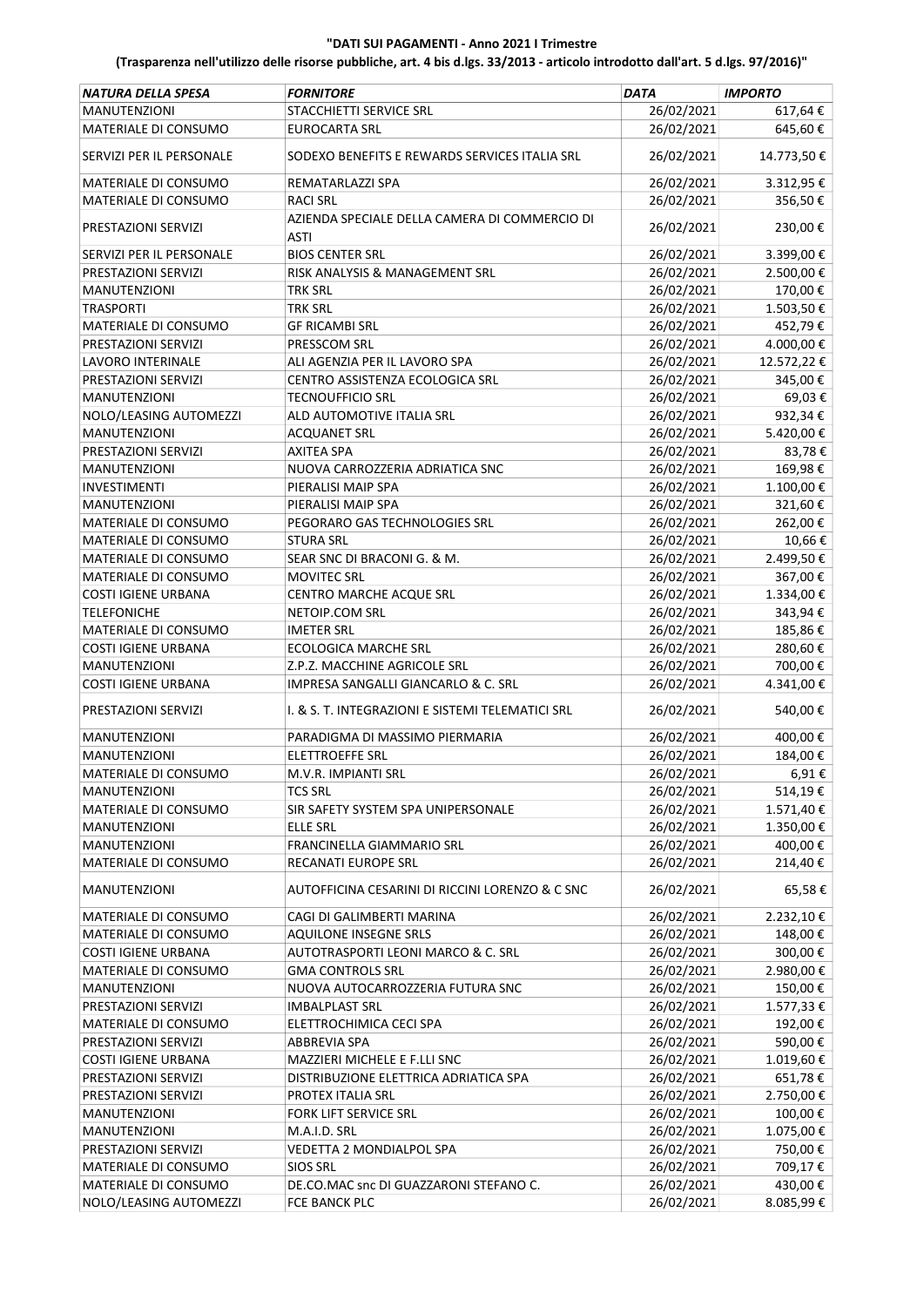| NATURA DELLA SPESA                                        | <b>FORNITORE</b>                                                           | <b>DATA</b>              | <b>IMPORTO</b>           |
|-----------------------------------------------------------|----------------------------------------------------------------------------|--------------------------|--------------------------|
| NOLO/LEASING AUTOMEZZI                                    | PROGRAM DI AUTONOLEGGIO FIORENTINO SRL                                     | 26/02/2021               | 6.410,57€                |
| PRESTAZIONI SERVIZI                                       | DOGMA SYSTEMS SRL                                                          | 26/02/2021               | 260,00€                  |
| <b>COSTI IGIENE URBANA</b>                                | OASI DEGLI ANIMALI SNC DI PESARESI A. & MONTEFUSCO<br>R.                   | 26/02/2021               | 190,30€                  |
| <b>COSTI IGIENE URBANA</b>                                | BREGA EUGENIO & C. S.R.L.                                                  | 26/02/2021               | 150,00€                  |
| MATERIALE DI CONSUMO                                      | <b>GBR ROSSETTO SPA</b>                                                    | 26/02/2021               | 402,60€                  |
| PRESTAZIONI SERVIZI                                       | <b>OPTIMA SRL</b>                                                          | 26/02/2021               | 2.750,00€                |
| PRESTAZIONI SERVIZI                                       | SNB SERVICE S.R.L.                                                         | 26/02/2021               | 6.000,00€                |
| <b>MATERIALE DI CONSUMO</b>                               | L.P. FERRAMENTA di LUCA PRINCIPI                                           | 26/02/2021               | 442,17€                  |
| MATERIALE DI CONSUMO                                      | SATEC GAS SNC                                                              | 26/02/2021               | 350,00€                  |
| <b>COSTI IGIENE URBANA</b>                                | TM SERVIZI ECOLOGICI SRL                                                   | 26/02/2021               | 589,85€                  |
| <b>COSTI IGIENE URBANA</b>                                | <b>FRANCIONI LUCIANO</b>                                                   | 26/02/2021               | 411,00€                  |
| SOFTWARE                                                  | TALEA CONSULTING SRL                                                       | 26/02/2021               | 7.077,50€                |
| MATERIALE DI CONSUMO                                      | SOCIETA' DEL GRES SPA                                                      | 26/02/2021               | 5.632,00€                |
| MATERIALE DI CONSUMO                                      | ME.TE.MA. SRL                                                              | 26/02/2021               | 7.130,60€                |
| PRESTAZIONI SERVIZI                                       | <b>CREDEMTEL SPA</b>                                                       | 26/02/2021               | 1.889,64€                |
| MATERIALE DI CONSUMO                                      | <b>TJ POINT SRL</b>                                                        | 26/02/2021               | 1.437,50€                |
| SOFTWARE                                                  | <b>EVOTRE SRL</b>                                                          | 26/02/2021               | 1.100,00€                |
| <b>MANUTENZIONI</b>                                       | PESARESI RENATO SRL UNIPERSONALE                                           | 26/02/2021               | 90,44€                   |
| MATERIALE DI CONSUMO                                      | PESARESI RENATO SRL UNIPERSONALE                                           | 26/02/2021               | 444,00€                  |
| MATERIALE DI CONSUMO                                      | <b>GIUNKO SRL</b>                                                          | 26/02/2021               | 2.942,00€                |
| PRESTAZIONI SERVIZI                                       | LUMINARIE VEROLI SNC DI VEROLI SAMUELE E GIOELE                            | 26/02/2021               | 1.850,00€                |
| PRESTAZIONI SERVIZI                                       | Cieffe Multiservizi Srl                                                    | 26/02/2021               | 5.112,00€                |
| <b>COSTI IGIENE URBANA</b>                                | ECO CONSUL SURL                                                            | 26/02/2021               | 2.278,96€                |
| MATERIALE DI CONSUMO                                      | AVEL SRL                                                                   | 26/02/2021               | 800,00€                  |
| MATERIALE DI CONSUMO                                      | EDIL MODERNA DI L. LANCIONI & C SAS                                        | 26/02/2021               | 93,00€                   |
| SERVIZI PER IL PERSONALE                                  | Laboratorio Analisi Del Piano s.r.l.                                       | 26/02/2021               | 60,00€                   |
| MATERIALE DI CONSUMO                                      | <b>EDITH GROUP SRL</b>                                                     | 26/02/2021               | 19.750,00€               |
| <b>COSTI IGIENE URBANA</b>                                | Differenziando s.r.l.                                                      | 26/02/2021               | 1.400,00€                |
| COSTI DEPURAZIONE - FACTORING   ACQUAMBIENTE MARCHE SRL   |                                                                            | 01/03/2021               | 94.513,17€               |
|                                                           | PRESTAZIONI SERVIZI - FACTORING ATLANTE SOCIETA' COOPERATIVA SOCIALE ONLUS | 01/03/2021               | 12.108,15€               |
| MATERIALE DI CONSUMO -<br><b>FACTORING</b>                | CARBONAFTA & CARBOMETALLI SRL                                              | 01/03/2021               | 22.016,39€               |
| <b>ANALISI - FACTORING</b>                                | CONSULCHIMICA AMBIENTE SRL                                                 | 01/03/2021               | 11.234,28€               |
| MANUTENZIONI - FACTORING                                  | F.C. SNC DI FALASCONI & CUPIDO                                             | 01/03/2021               | 10.867,67€               |
| MATERIALE DI CONSUMO                                      | <b>FUTURA SPA</b>                                                          | 01/03/2021               | 1.045,54€                |
| <b>MATERIALE DI CONSUMO</b>                               | <b>GRUNDFOS POMPE ITALIA SRL</b>                                           | 01/03/2021               | 320,00€                  |
| INVESTIMENTI - FACTORING                                  | <b>IDROPOMPE SRL</b>                                                       | 01/03/2021               | 13.025,25€               |
| <b>COSTI IGIENE URBANA -</b>                              | <b>MST SRL</b>                                                             | 01/03/2021               | 39.593,51€               |
| <b>FACTORING</b>                                          |                                                                            |                          |                          |
| PRESTAZIONI SERVIZI                                       | RENTOKIL INITIAL ITALIA SPA                                                | 01/03/2021               | 292,70€                  |
| <b>TRASPORTI</b>                                          | AUTOSTRADE PER L'ITALIA SPA                                                | 01/03/2021               | 454,18€                  |
| NOLO/LEASING AUTOMEZZI<br><b>INVESTIMENTI - FACTORING</b> | ARVAL SERVICE LEASE ITALIA SPA                                             | 01/03/2021<br>01/03/2021 | 10.600,93€               |
| MANUTENZIONI - FACTORING                                  | <b>GENERAL IMPIANTI SRL</b><br><b>INTERGEN SPA</b>                         | 01/03/2021               | 97.500,00€<br>20.797,25€ |
| MANUTENZIONI - FACTORING                                  | <b>IDROGAS SRL</b>                                                         | 01/03/2021               | 21.298,04€               |
| <b>COSTI IGIENE URBANA -</b>                              |                                                                            |                          |                          |
| <b>FACTORING</b>                                          | AZIENDA SERVIZI AMBIENTALI SRL                                             | 01/03/2021               | 19.269,03€               |
| INVESTIMENTI - FACTORING                                  | <b>PSP SRL</b>                                                             | 01/03/2021               | 9.154,00€                |
| <b>TRASPORTI</b>                                          | TELEPASS SPA                                                               | 01/03/2021               | 34,09€                   |
| COSTI IGIENE URBANA -<br><b>FACTORING</b>                 | AIMAG SPA                                                                  | 01/03/2021               | 24.110,53€               |
| INVESTIMENTI - FACTORING                                  | IMPIANTI COPPARI AGOSTINO                                                  | 01/03/2021               | 14.825,00€               |
| <b>COSTI DEPURAZIONE</b>                                  | CENTRO MARCHE ACQUE SRL                                                    | 01/03/2021               | 106.635,14€              |
| MATERIALE DI CONSUMO                                      | SATIMA SRL                                                                 | 01/03/2021               | 1.193,40€                |
|                                                           | PRESTAZIONI SERVIZI - FACTORING   IMPRESA DI PULIZIE SABBATINI F. & C SNC  | 01/03/2021               | 3.769,00€                |
| <b>ANALISI - FACTORING</b>                                | AMBIENTE LABORATORIO ANALISI DI CAPPELLA G.&C. SAS                         | 01/03/2021               | 4.303,71€                |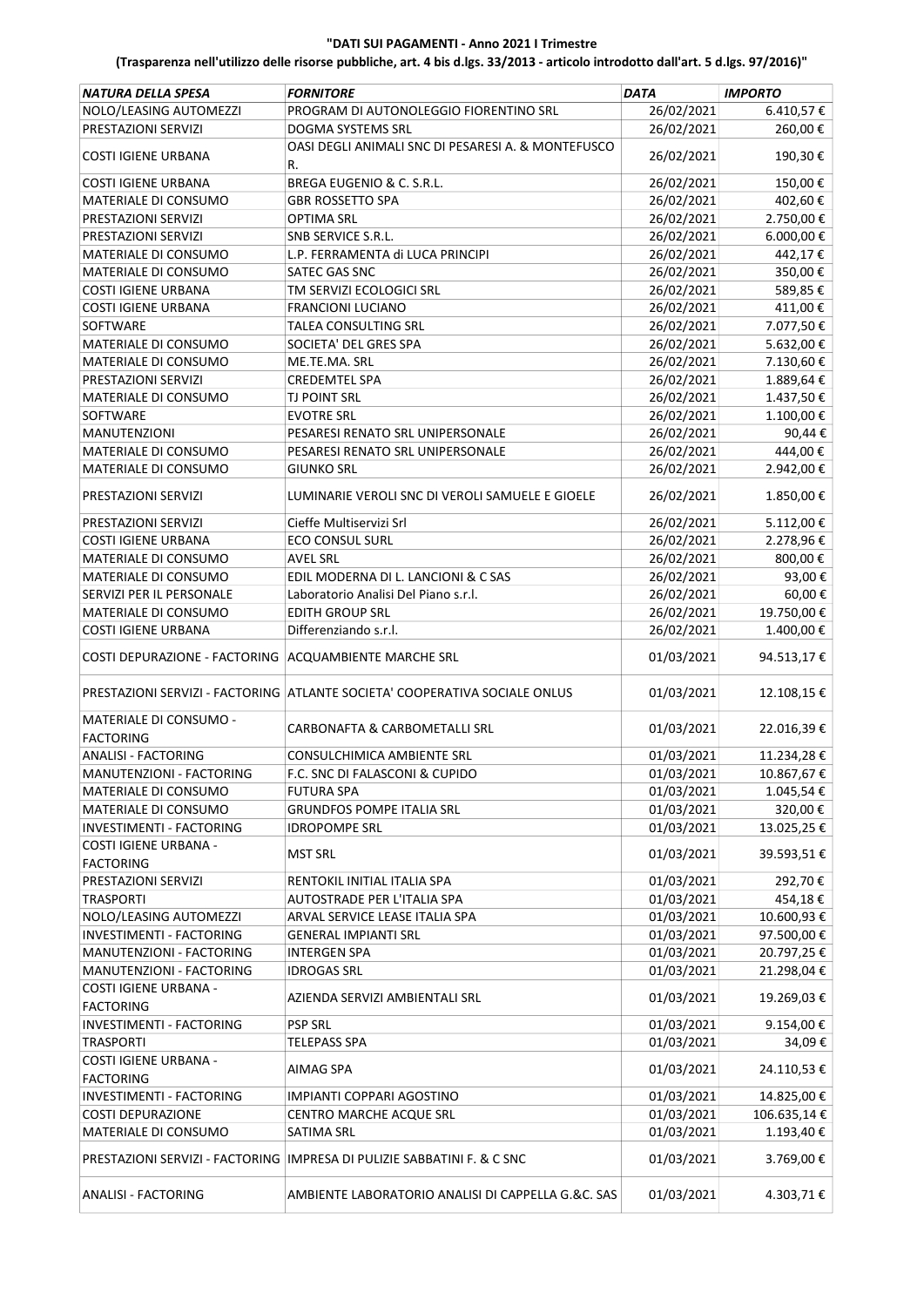| NATURA DELLA SPESA              | <b>FORNITORE</b>                                 | <b>DATA</b> | <b>IMPORTO</b> |
|---------------------------------|--------------------------------------------------|-------------|----------------|
| SERVIZI ALLA CLIENTELA          | ANDREANI TRIBUTI SRL                             | 01/03/2021  | 267,35€        |
| SERVIZI ALLA CLIENTELA -        |                                                  |             |                |
| <b>FACTORING</b>                | <b>ANDREANI TRIBUTI SRL</b>                      | 01/03/2021  | 9.000,00€      |
| <b>COSTI IGIENE URBANA -</b>    |                                                  |             |                |
| <b>FACTORING</b>                | CIR33 SERVIZI S.R.L.                             | 01/03/2021  | 50.141,20€     |
| MATERIALE DI CONSUMO -          |                                                  |             |                |
| <b>FACTORING</b>                | SOCIETA' DEL GRES SPA                            | 01/03/2021  | 11.264,00€     |
| COSTI IGIENE URBANA -           |                                                  |             |                |
| <b>FACTORING</b>                | LA CITTA' VERDE COOP. SOC. A R.L.                | 01/03/2021  | 10.019,90€     |
| <b>INVESTIMENTI</b>             | <b>BNL LEASING SPA</b>                           | 01/03/2021  | 1.330,00€      |
| NOLO/LEASING AUTOMEZZI          | <b>BNL LEASING SPA</b>                           | 01/03/2021  | 10.677,16€     |
| NOLO/LEASING AUTOMEZZI          | <b>ICCREA BANCAIMPRESA SPA</b>                   | 01/03/2021  | 6.237,27€      |
| <b>COSTI IGIENE URBANA</b>      | ASET spa                                         | 01/03/2021  | 3.943,53€      |
| <b>INVESTIMENTI - FACTORING</b> | MONTEGALLO ENERGY SRL                            | 01/03/2021  | 33.306,96€     |
| COSTI IGIENE URBANA -           |                                                  |             |                |
| <b>FACTORING</b>                | FERTITALIA SRL                                   | 01/03/2021  | 5.288,65€      |
| MATERIALE DI CONSUMO            | ACCA SOFTWARE SPA                                | 02/03/2021  | 838,00€        |
| NOLO/LEASING AUTOMEZZI          | ICCREA BANCAIMPRESA SPA                          | 02/03/2021  | 834,73€        |
| <b>MANUTENZIONI</b>             | <b>IDROGAS SRL</b>                               | 03/03/2021  | 21.298,04€     |
| SOFTWARE - FACTORING            |                                                  | 03/03/2021  |                |
| <b>INVESTIMENTI - FACTORING</b> | TERRANOVA SRL                                    |             | 108.800,00€    |
|                                 | PAOLI MARTORELLI MAURO & C. SNC                  | 03/03/2021  | 26.955,29€     |
| PRESTAZIONI SERVIZI             | SADESE SAS DI FLAMINI LORENZO & C.               | 03/03/2021  | 9.861,80€      |
| <b>PROFESSIONISTI</b>           | <b>ANDREONI ROBERTO</b>                          | 04/03/2021  | 1.133,34€      |
| <b>COSTI IGIENE URBANA</b>      | <b>MST SRL</b>                                   | 04/03/2021  | 160,58€        |
| <b>PROFESSIONISTI</b>           | <b>SCOCCIANTI ANDREA</b>                         | 04/03/2021  | 224,40€        |
| <b>PROFESSIONISTI</b>           | RAMAZZOTTI ANDREA                                | 04/03/2021  | 6.366,07€      |
| <b>PROFESSIONISTI</b>           | <b>FROSIO SRL</b>                                | 04/03/2021  | 10.400,00€     |
| <b>PROFESSIONISTI</b>           | <b>VIRGINI PAOLO</b>                             | 04/03/2021  | 1.022,00€      |
| LOCAZIONI/AFFITTI               | PRISMA IMMOBILIARE SRL                           | 04/03/2021  | 3.650,00€      |
| <b>PROFESSIONISTI</b>           | PROG&CONS SAS                                    | 04/03/2021  | 5.000,00€      |
| <b>PROFESSIONISTI</b>           | STUDIO ASSOCIATO ING. FERRETTI & P.I. CAPODACQUA | 04/03/2021  | 497,68€        |
| <b>PROFESSIONISTI</b>           | ORPIANESI CARLO                                  | 04/03/2021  | 1.586,86€      |
| <b>PROFESSIONISTI</b>           | <b>MARINI FEDERICO</b>                           | 04/03/2021  | 1.472,00€      |
| <b>PROFESSIONISTI</b>           | PERUZZI ANDREA                                   | 04/03/2021  | 855,04€        |
| <b>PROFESSIONISTI</b>           | PERUZZI SERGIO                                   | 04/03/2021  | 2.317,83€      |
| <b>PROFESSIONISTI</b>           | <b>BELLEZZA GIANLUCA</b>                         | 04/03/2021  | 11.863,68€     |
| PROFESSIONISTI                  | STUDIO LEGALE GALVANI                            | 04/03/2021  | 800,75€        |
| <b>PROFESSIONISTI</b>           | MATTIACCI MARIA CRISTINA                         | 04/03/2021  | 5.982,00€      |
| <b>PROFESSIONISTI</b>           | <b>STUDIO LEGALE 4LEX</b>                        | 04/03/2021  | 6.145,60€      |
| <b>PROFESSIONISTI</b>           | <b>STUDIO LEGALE CIAFFI</b>                      | 04/03/2021  | 12.291,20€     |
| <b>PROFESSIONISTI</b>           | <b>GATTO MASSIMILIANO</b>                        | 04/03/2021  | 750,00€        |
| <b>PROFESSIONISTI</b>           | Consulex Studio Legale                           | 04/03/2021  | 710,75€        |
| <b>PROFESSIONISTI</b>           | <b>ZULLI CRISTIANO</b>                           | 04/03/2021  | 400,00€        |
| AUTOCONSUMI                     | ASTEA - AUTOCONSUMI                              | 05/03/2021  | 224,64€        |
| <b>COSTI IGIENE URBANA</b>      | CE.DI. MARCHE SOCIETA' COOPERATIVA               | 05/03/2021  | 579,20€        |
| LOCAZIONI/AFFITTI               | <b>LUZI GIORGIO</b>                              | 05/03/2021  | 550,41€        |
| LOCAZIONI/AFFITTI               | SDRUBOLINI CECILIA                               | 05/03/2021  | 306,08€        |
| <b>CARBURANTI</b>               | DKV EURO SERVICE GmgH                            | 08/03/2021  | 4.623,06€      |
| <b>COSTI IGIENE URBANA</b>      | ECO.TRA.FIL. DI BALDI FT. & C. SNC               | 09/03/2021  | 153,00€        |
| <b>INVESTIMENTI</b>             | <b>SIEM SRL</b>                                  | 11/03/2021  | 724,00€        |
| <b>INVESTIMENTI</b>             | CASTALDO COSTRUZIONI SRL                         | 11/03/2021  | 143.405,67€    |
| <b>TELEFONICHE</b>              | TIM SPA                                          | 12/03/2021  | 8.169,82€      |
| ACQUISTO ACQUA - FACTORING      | ACQUAMBIENTE MARCHE SRL                          | 15/03/2021  | 55.275,80€     |
| PRESTAZIONI SERVIZI             | <b>INFOCAMERE</b>                                | 15/03/2021  | 65,00€         |
| <b>TELEFONICHE</b>              | <b>GO INTERNET SPA</b>                           | 15/03/2021  | 75,00 €        |
| NOLO/LEASING AUTOMEZZI          | FCE BANCK PLC                                    | 15/03/2021  | 969,86€        |
| ACQUISTO EE/GAS - FACTORING     | ASTEA ENERGIA SPA                                | 16/03/2021  | 94.151,68€     |
|                                 |                                                  |             |                |
| AUTOCONSUMI                     | ASTEA - AUTOCONSUMI                              | 16/03/2021  | 1.980,00€      |
| LOCAZIONI/AFFITTI               | <b>IMMOBILIARE BATTISTELLI SRL</b>               | 16/03/2021  | 535,24€        |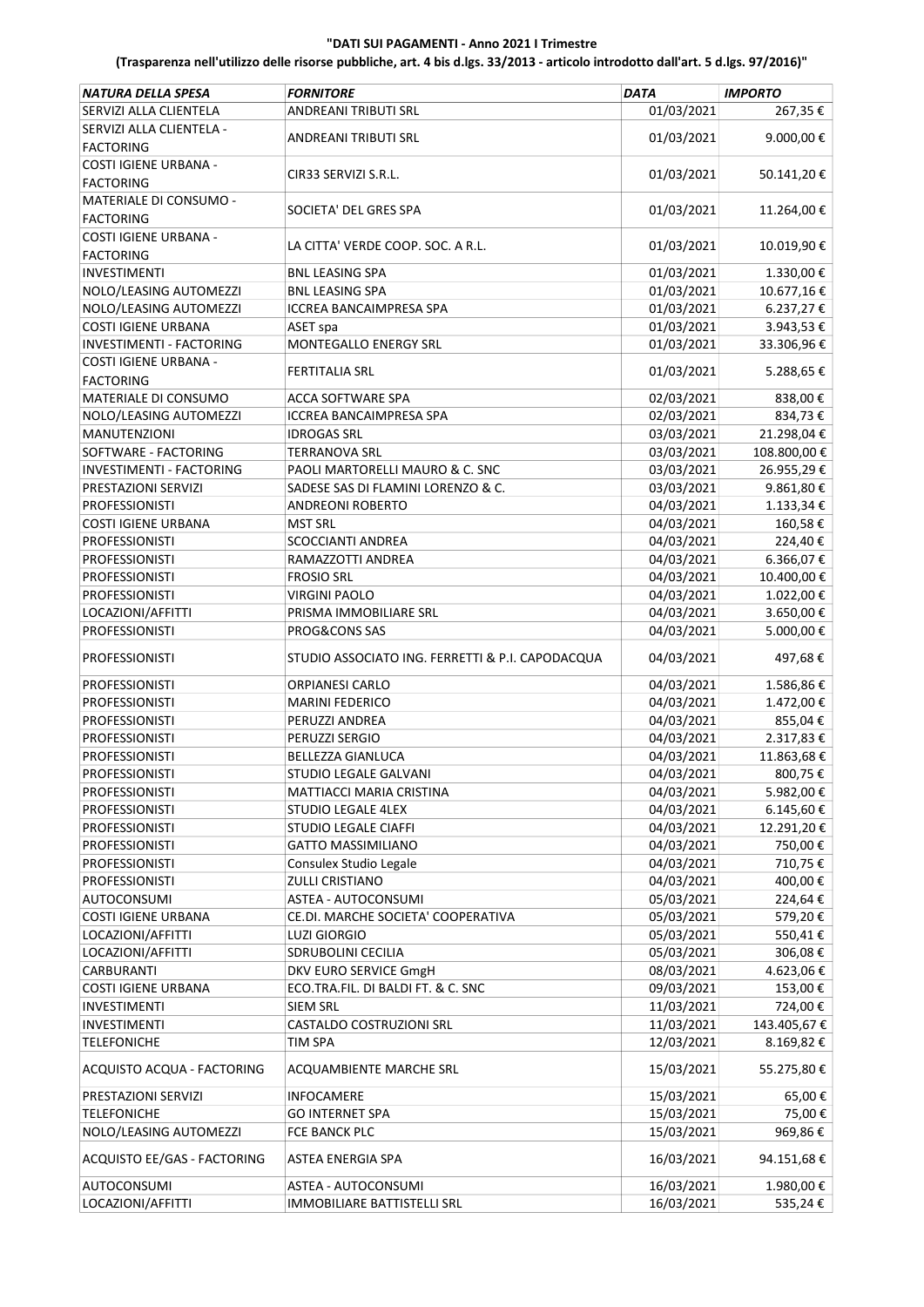| NATURA DELLA SPESA                               | <b>FORNITORE</b>                                                    | <b>DATA</b> | <b>IMPORTO</b> |
|--------------------------------------------------|---------------------------------------------------------------------|-------------|----------------|
| LOCAZIONI/AFFITTI                                | CATENA COSTRUZIONI DI CATENA ALESSANDRO & C SAS                     | 16/03/2021  | 400,00€        |
| NOLO/LEASING AUTOMEZZI                           | <b>ES MOBILITY SRL</b>                                              | 16/03/2021  | 68,03€         |
| ACQUISTO E.E./GAS                                | A2A Energia SpA                                                     | 16/03/2021  | 198,39€        |
| PRESTAZIONI SERVIZI                              | <b>ITALIAONLINE SPA</b>                                             | 17/03/2021  | 5.910,09€      |
| <b>COSTI IGIENE URBANA</b>                       | Consorzio Nazionale Acciaio                                         | 17/03/2021  | 41,28€         |
| <b>CANONI E CONCESSIONI</b>                      | <b>ARPA MARCHE</b>                                                  | 18/03/2021  | 5.144,69€      |
| <b>CARBURANTI</b>                                | ANDREUCCI MARCO E C SAS                                             | 19/03/2021  | 89,39€         |
| <b>CARBURANTI</b>                                | RECAR DI SEVERINI ARMANDO SNC                                       | 19/03/2021  | 98,20€         |
| CARBURANTI                                       | METANO 96                                                           | 19/03/2021  | 112,46€        |
| <b>CARBURANTI</b>                                | DKV EURO SERVICE GmgH                                               | 22/03/2021  | 3.210,25€      |
| <b>CARBURANTI</b>                                | SIMONETTI MARIO SRL                                                 | 22/03/2021  | $1.024,17$ €   |
| <b>ACQUISTO EE/GAS</b>                           | <b>ASTEA ENERGIA SPA</b>                                            | 23/03/2021  | 26.231,21€     |
| ACQUISTO EE/GAS - FACTORING                      | ASTEA ENERGIA SPA                                                   | 23/03/2021  | 70.714,15€     |
| ACQUISTO GAS COGENERAZIONE -<br><b>FACTORING</b> | <b>ASTEA ENERGIA SPA</b>                                            | 23/03/2021  | 112.988,64€    |
| <b>TELEFONICHE</b>                               | WIND TRE SPA                                                        | 23/03/2021  | 1.928,53€      |
| PRESTAZIONI SERVIZI                              | DISTRIBUZIONE ELETTRICA ADRIATICA SPA                               | 23/03/2021  | 595,16€        |
| CANONI E CONCESSIONI                             | <b>ANAS SPA</b>                                                     | 24/03/2021  | 1.215,55€      |
| LOCAZIONI/AFFITTI                                | FONDAZIONE OPERE LAICHE LAURETANE E CASA HERMES                     | 24/03/2021  | 702,10€        |
| COSTI IGIENE URBANA                              | COREPLA                                                             | 24/03/2021  | 4.602,01€      |
| <b>COSTI IGIENE URBANA</b>                       | RIECO SPA                                                           | 24/03/2021  | 1.233,00€      |
| <b>CANONI E CONCESSIONI</b>                      | <b>ANAS SPA</b>                                                     | 25/03/2021  | 192,81€        |
| <b>TELEFONICHE</b>                               | TIM SPA                                                             | 25/03/2021  | 6.400,18€      |
| <b>CANONI E CONCESSIONI</b>                      | AUTOSTRADE PER L'ITALIA SPA                                         | 25/03/2021  | 236,54€        |
| MATERIALE DI CONSUMO                             | CARRELLI.IT SRL                                                     | 25/03/2021  | 700,00€        |
| PRESTAZIONI SERVIZI                              | GESTORE DEI SERVIZI ENERGETICI SPA                                  | 26/03/2021  | 1.226,49€      |
| AUTOCONSUMI                                      | ASTEA - AUTOCONSUMI                                                 | 26/03/2021  | 640,58€        |
| PRESTAZIONI SERVIZI                              | GESTORE DEI SERVIZI ENERGETICI SPA                                  | 29/03/2021  | 384,00€        |
| <b>TELEFONICHE</b>                               | VODAFONE ITALIA S.P.A.                                              | 29/03/2021  | 3,90€          |
| NOLO/LEASING AUTOMEZZI                           | <b>ICCREA BANCAIMPRESA SPA</b>                                      | 29/03/2021  | 74,24€         |
| <b>MANUTENZIONI</b>                              | ACCORRONI GALLIANO SNC                                              | 30/03/2021  | 2.790,00€      |
| MATERIALE DI CONSUMO                             | <b>ARTEL SRL</b>                                                    | 30/03/2021  | 2.432,00€      |
| SERVIZI PER IL PERSONALE                         | BIOS SAS DI ALESSANDRINI FRANCESCA & C.                             | 30/03/2021  | 551,04€        |
| MATERIALE DI CONSUMO                             | CARLO CAGNONI SPA                                                   | 30/03/2021  | 1.380,75€      |
| MATERIALE DI CONSUMO                             | DORITEC DI STEFANO RESTA                                            | 30/03/2021  | 240,00€        |
| MATERIALE DI CONSUMO                             | EFFELLE SAS DI F. MONTECCHIANI & C.                                 | 30/03/2021  | 205,22€        |
| <b>MANUTENZIONI</b>                              | CHIACCHIERA GOMME SRL                                               | 30/03/2021  | 193,00 €       |
| MATERIALE DI CONSUMO                             | <b>EDIF SPA</b>                                                     | 30/03/2021  | 3.000,00 €     |
| MATERIALE DI CONSUMO                             | F.A.P.I. SRL                                                        | 30/03/2021  | 118,00€        |
| MATERIALE DI CONSUMO                             | <b>FLAMINI SRL</b>                                                  | 30/03/2021  | 364,00€        |
| <b>COSTI IGIENE URBANA</b>                       | FRANCINELLA ENRICO SRL                                              | 30/03/2021  | 344,55€        |
| <b>MANUTENZIONI</b>                              | FRINGUELLI di FRINGUELLI MAURO                                      | 30/03/2021  | 798,00€        |
| PRESTAZIONI SERVIZI                              | GESTORE DEI SERVIZI ENERGETICI SPA                                  | 30/03/2021  | 1.500,00€      |
| <b>MANUTENZIONI</b>                              | <b>GHERGOSTRADE SNC</b>                                             | 30/03/2021  | 94.694,68€     |
| <b>MANUTENZIONI</b>                              | <b>GIACCHE' SRL</b>                                                 | 30/03/2021  | 21,79€         |
| <b>MANUTENZIONI</b>                              | GOMMAUTO DI PAOLUCCI & C. SNC                                       | 30/03/2021  | 319,67€        |
| SOFTWARE                                         | FORMULA IMPRESOFT SPA                                               | 30/03/2021  | 2.325,00€      |
| MATERIALE DI CONSUMO                             | HILTI ITALIA SPA                                                    | 30/03/2021  | 299,00€        |
| MANUTENZIONI                                     | ITALSPURGO SRL UNIPERSONALE                                         | 30/03/2021  | 1.842,75€      |
| MATERIALE DI CONSUMO                             | <b>LASER UFFICIO SRL</b>                                            | 30/03/2021  | 2.253,00€      |
| <b>COSTI IGIENE URBANA</b>                       | ERREBI GRAFICHE RIPESI SRL                                          | 30/03/2021  | 406,40 €       |
| <b>MANUTENZIONI</b>                              | MAC SRL                                                             | 30/03/2021  | 2.072,15€      |
| <b>MANUTENZIONI</b>                              | MORETTI ANTONIO & C. SNC                                            | 30/03/2021  | 2.501,83 €     |
| MATERIALE DI CONSUMO                             | O.R.D.I. SAS DI MARCHIONNE G. & C.                                  | 30/03/2021  | 617,10€        |
| <b>MANUTENZIONI</b>                              | OFFICINA MECCANICA 3M SNC DI MOSCA G. - MENGONI<br>E. - MANGARRE D. | 30/03/2021  | 455,35€        |
| <b>MANUTENZIONI</b>                              | <b>OPI SRL</b>                                                      | 30/03/2021  | 80,97€         |
| <b>MANUTENZIONI</b>                              | OSIMO SERVIZI SPA                                                   | 30/03/2021  | 13.193,00 €    |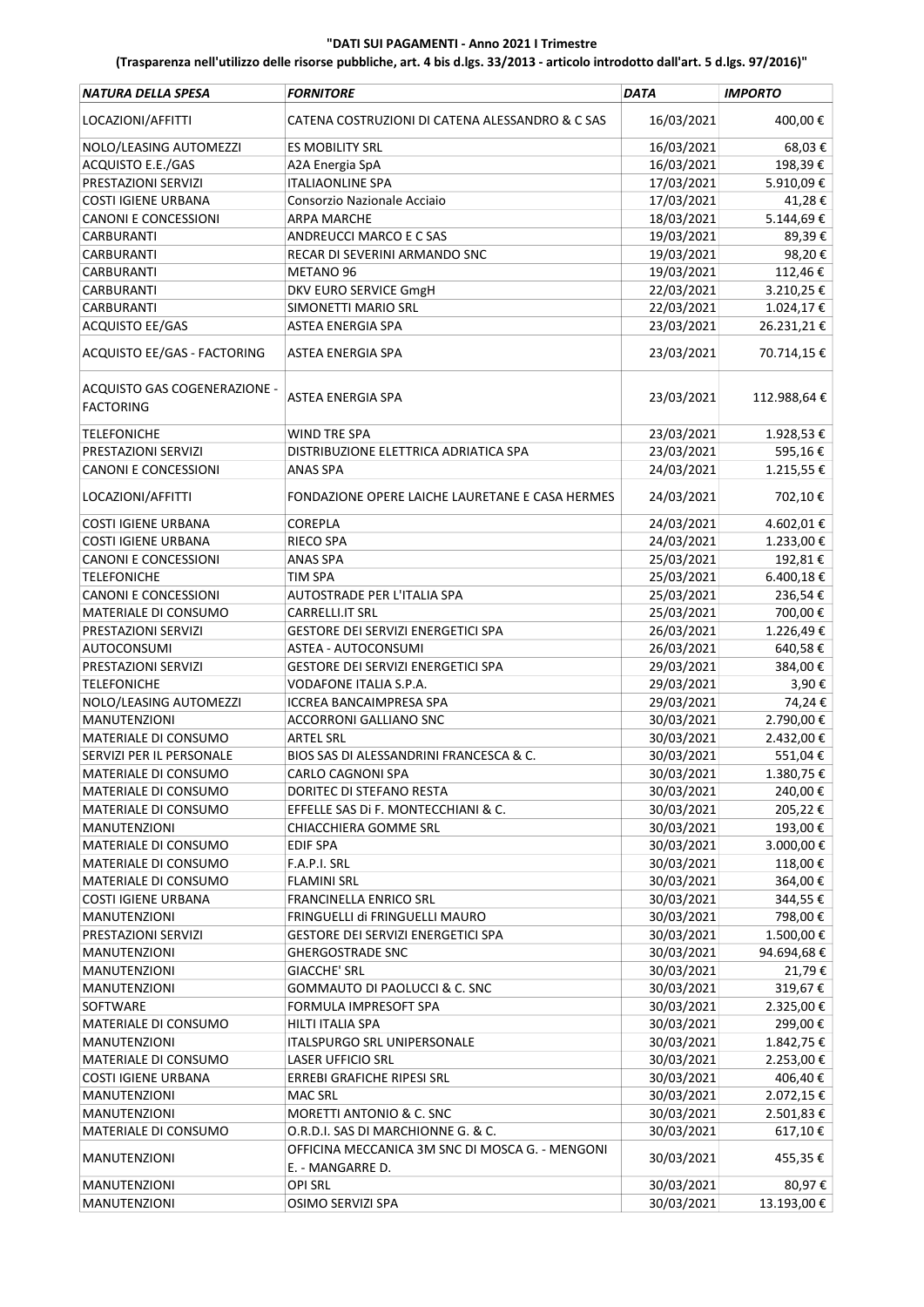| 30/03/2021<br>MATERIALE DI CONSUMO<br>PIETRO FIORENTINI SPA<br>4.839,45€<br>30/03/2021<br>327,00€<br>MATERIALE DI CONSUMO<br>AZOLVER ITALIA SRL<br>30/03/2021<br>2.375,00€<br>MATERIALE DI CONSUMO<br><b>QUATTRINI F.LLI SNC</b><br>30/03/2021<br>1.330,00€<br><b>INVESTIMENTI</b><br><b>SIEMENS SPA</b><br>30/03/2021<br>195,99€<br>MATERIALE DI CONSUMO<br>SILWA SRL<br>30/03/2021<br>443,42€<br>MATERIALE DI CONSUMO<br><b>THERMOVAPOR SRL</b><br>30/03/2021<br>97,96€<br><b>TRASPORTI</b><br>TNT GLOBAL EXPRESS SPA<br>30/03/2021<br>MATERIALE DI CONSUMO<br>TORCIANTI SAS DI TORCIANTI NAZZARENO & C.<br>520,00€<br>30/03/2021<br>284,51€<br>MATERIALE DI CONSUMO<br>VE.MA.PLA. SRL<br>30/03/2021<br>2.680,00€<br>MATERIALE DI CONSUMO<br><b>VACCARINI UFFICIO SRL</b><br>AUTOSTRADE PER L'ITALIA SPA<br>30/03/2021<br>388,28€<br><b>TRASPORTI</b><br>MATERIALE DI CONSUMO<br>SAVORETTI SAS DI SAVORETTI ENRICO E C.<br>30/03/2021<br>18,00€<br>MATERIALE DI CONSUMO<br>BM GRAFICA DI MASSIMO BAZZURRI<br>30/03/2021<br>760,00€<br>30/03/2021<br>5.770,00€<br>PRESTAZIONI SERVIZI<br><b>IGIENSTUDIO SRL</b><br>MATERIALE DI CONSUMO<br>30/03/2021<br>380,00€<br><b>VIVAX SRL</b><br>30/03/2021<br>1.503,85€<br>MATERIALE DI CONSUMO<br><b>NOVA ROTORS SRL</b><br>LINEA LEADER S. & C. SRL<br>30/03/2021<br>1.036,00€<br><b>MANUTENZIONI</b><br>30/03/2021<br>3.650,00€<br>LOCAZIONI/AFFITTI<br>PRISMA IMMOBILIARE SRL<br>MATERIALE DI CONSUMO<br>30/03/2021<br>480,00€<br><b>KAPPAGI SRL</b><br>30/03/2021<br>2.807,20€<br><b>COSTI IGIENE URBANA</b><br><b>PAVONI ROSSANO SRL</b><br>30/03/2021<br>200,00€<br>PRESTAZIONI SERVIZI<br>CARLONI CLAUDIO AUTOTRASPORTI<br>30/03/2021<br>479,00€<br>MATERIALE DI CONSUMO<br><b>IME SERVICE SRL</b><br>6.938,00€<br>MATERIALE DI CONSUMO<br>30/03/2021<br><b>HACH LANGE SRL</b><br>MATERIALE DI CONSUMO<br>30/03/2021<br>36,05€<br><b>EUROCARTA SRL</b><br>4.700,00€<br>PRESTAZIONI SERVIZI<br><b>PRAUGEST SRL</b><br>30/03/2021<br>30/03/2021<br>193,00€<br>MATERIALE DI CONSUMO<br><b>SAV SRL</b><br>30/03/2021<br>742,79€<br>MATERIALE DI CONSUMO<br>REMATARLAZZI SPA<br>30/03/2021<br>181,17€<br><b>MANUTENZIONI</b><br>ITALAUTO 2 SRL<br>30/03/2021<br>6.000,00 €<br><b>NOMOS APPALTI SRL</b><br>PRESTAZIONI SERVIZI<br>30/03/2021<br>1.335,00€<br>MATERIALE DI CONSUMO<br><b>BIOS CENTER SRL</b><br>30/03/2021<br>6,20€<br><b>TRASPORTI</b><br>TELEPASS SPA<br>30/03/2021<br>76,06€<br><b>MANUTENZIONI</b><br><b>MANDOLINI SRL</b><br>30/03/2021<br>36,00€<br><b>MANUTENZIONI</b><br><b>BLUPURA SRL</b><br>30/03/2021<br>1.503,50€<br><b>TRASPORTI</b><br><b>TRK SRL</b><br>30/03/2021<br>MATERIALE DI CONSUMO<br><b>GF RICAMBI SRL</b><br>399,76€<br>PRESSCOM SRL<br>30/03/2021<br>1.550,00€<br>PRESTAZIONI SERVIZI<br>640,00€<br>PRESTAZIONI SERVIZI<br>CENTRO ASSISTENZA ECOLOGICA SRL<br>30/03/2021<br>PRESTAZIONI SERVIZI<br>RINA SERVICES SPA<br>30/03/2021<br>7.000,00 €<br><b>AXITEA SPA</b><br>30/03/2021<br>2.320,28€<br>PRESTAZIONI SERVIZI<br>30/03/2021<br>107,00€<br>MATERIALE DI CONSUMO<br>MONTENOVO IVANO TOBAGO<br>30/03/2021<br>253,32€<br><b>MANUTENZIONI</b><br>NUOVA CARROZZERIA ADRIATICA SNC<br>30/03/2021<br>90,00€<br><b>COSTI IGIENE URBANA</b><br><b>GASPARETTI SRL</b><br>30/03/2021<br>MATERIALE DI CONSUMO<br>SEAR SNC DI BRACONI G. & M.<br>993,20€<br>30/03/2021<br>1.095,00€<br><b>MANUTENZIONI</b><br><b>MOVITEC SRL</b><br>30/03/2021<br>223,94€<br><b>TELEFONICHE</b><br>NETOIP.COM SRL<br>30/03/2021<br>26.708,25€<br>INVESTIMENTI<br><b>IDRAULICA &amp; AMBIENTE SRL</b><br>30/03/2021<br>700,00€<br><b>MANUTENZIONI</b><br>Z.P.Z. MACCHINE AGRICOLE SRL<br>197,80€<br>30/03/2021<br>MATERIALE DI CONSUMO<br>ARBO SPA<br>30/03/2021<br>3.966,00€<br><b>COSTI IGIENE URBANA</b><br>IMPRESA SANGALLI GIANCARLO & C. SRL<br>30/03/2021<br>75,00€<br><b>MANUTENZIONI</b><br>M.V.R. IMPIANTI SRL<br>MATERIALE DI CONSUMO<br>SIR SAFETY SYSTEM SPA UNIPERSONALE<br>30/03/2021<br>642,24€<br>30/03/2021<br>MATERIALE DI CONSUMO<br>CAGI DI GALIMBERTI MARINA<br>897,70€<br>30/03/2021<br>3.000,00 €<br>PRESTAZIONI SERVIZI<br>UNIMPIEGO CONFINDUSTRIA SRL<br>30/03/2021<br>2.037,39€<br>PRESTAZIONI SERVIZI<br><b>IMBALPLAST SRL</b><br>30/03/2021<br>153,60€<br>MATERIALE DI CONSUMO<br>ELETTROCHIMICA CECI SPA<br>30/03/2021<br><b>COSTI IGIENE URBANA</b><br>SALERNO PIETRO SRL<br>2.823,40€<br>30/03/2021<br><b>MANUTENZIONI</b><br>TE.MA TECNOLOGIA & MACCHINARI SRL<br>46,00€<br>30/03/2021<br>800,00€<br>MATERIALE DI CONSUMO<br><b>LEKTOR SRL</b><br>30/03/2021<br>112,95€<br><b>COSTI IGIENE URBANA</b><br><b>ERMES SRL</b><br>30/03/2021<br>1.125,00€<br>PROFESSIONISTI<br>SANTINELLI CIRO<br>30/03/2021<br>3.769,00€<br>PRESTAZIONI SERVIZI<br>IMPRESA DI PULIZIE SABBATINI F. & C SNC | NATURA DELLA SPESA  | <b>FORNITORE</b> | <b>DATA</b> | <b>IMPORTO</b> |
|-----------------------------------------------------------------------------------------------------------------------------------------------------------------------------------------------------------------------------------------------------------------------------------------------------------------------------------------------------------------------------------------------------------------------------------------------------------------------------------------------------------------------------------------------------------------------------------------------------------------------------------------------------------------------------------------------------------------------------------------------------------------------------------------------------------------------------------------------------------------------------------------------------------------------------------------------------------------------------------------------------------------------------------------------------------------------------------------------------------------------------------------------------------------------------------------------------------------------------------------------------------------------------------------------------------------------------------------------------------------------------------------------------------------------------------------------------------------------------------------------------------------------------------------------------------------------------------------------------------------------------------------------------------------------------------------------------------------------------------------------------------------------------------------------------------------------------------------------------------------------------------------------------------------------------------------------------------------------------------------------------------------------------------------------------------------------------------------------------------------------------------------------------------------------------------------------------------------------------------------------------------------------------------------------------------------------------------------------------------------------------------------------------------------------------------------------------------------------------------------------------------------------------------------------------------------------------------------------------------------------------------------------------------------------------------------------------------------------------------------------------------------------------------------------------------------------------------------------------------------------------------------------------------------------------------------------------------------------------------------------------------------------------------------------------------------------------------------------------------------------------------------------------------------------------------------------------------------------------------------------------------------------------------------------------------------------------------------------------------------------------------------------------------------------------------------------------------------------------------------------------------------------------------------------------------------------------------------------------------------------------------------------------------------------------------------------------------------------------------------------------------------------------------------------------------------------------------------------------------------------------------------------------------------------------------------------------------------------------------------------------------------------------------------------------------------------------------------------------------------------------------------------------------------------------------------------------------------------------------------------------------------------------------------------------------------------------------------------------------------------------------------------------------------------------------------------------------------------------------------------------------------------------------------------------------------------------------------------------------------------------------------------------------------------------------------------------------------------------------------------------------------------------------------|---------------------|------------------|-------------|----------------|
|                                                                                                                                                                                                                                                                                                                                                                                                                                                                                                                                                                                                                                                                                                                                                                                                                                                                                                                                                                                                                                                                                                                                                                                                                                                                                                                                                                                                                                                                                                                                                                                                                                                                                                                                                                                                                                                                                                                                                                                                                                                                                                                                                                                                                                                                                                                                                                                                                                                                                                                                                                                                                                                                                                                                                                                                                                                                                                                                                                                                                                                                                                                                                                                                                                                                                                                                                                                                                                                                                                                                                                                                                                                                                                                                                                                                                                                                                                                                                                                                                                                                                                                                                                                                                                                                                                                                                                                                                                                                                                                                                                                                                                                                                                                                                                                         |                     |                  |             |                |
|                                                                                                                                                                                                                                                                                                                                                                                                                                                                                                                                                                                                                                                                                                                                                                                                                                                                                                                                                                                                                                                                                                                                                                                                                                                                                                                                                                                                                                                                                                                                                                                                                                                                                                                                                                                                                                                                                                                                                                                                                                                                                                                                                                                                                                                                                                                                                                                                                                                                                                                                                                                                                                                                                                                                                                                                                                                                                                                                                                                                                                                                                                                                                                                                                                                                                                                                                                                                                                                                                                                                                                                                                                                                                                                                                                                                                                                                                                                                                                                                                                                                                                                                                                                                                                                                                                                                                                                                                                                                                                                                                                                                                                                                                                                                                                                         |                     |                  |             |                |
|                                                                                                                                                                                                                                                                                                                                                                                                                                                                                                                                                                                                                                                                                                                                                                                                                                                                                                                                                                                                                                                                                                                                                                                                                                                                                                                                                                                                                                                                                                                                                                                                                                                                                                                                                                                                                                                                                                                                                                                                                                                                                                                                                                                                                                                                                                                                                                                                                                                                                                                                                                                                                                                                                                                                                                                                                                                                                                                                                                                                                                                                                                                                                                                                                                                                                                                                                                                                                                                                                                                                                                                                                                                                                                                                                                                                                                                                                                                                                                                                                                                                                                                                                                                                                                                                                                                                                                                                                                                                                                                                                                                                                                                                                                                                                                                         |                     |                  |             |                |
|                                                                                                                                                                                                                                                                                                                                                                                                                                                                                                                                                                                                                                                                                                                                                                                                                                                                                                                                                                                                                                                                                                                                                                                                                                                                                                                                                                                                                                                                                                                                                                                                                                                                                                                                                                                                                                                                                                                                                                                                                                                                                                                                                                                                                                                                                                                                                                                                                                                                                                                                                                                                                                                                                                                                                                                                                                                                                                                                                                                                                                                                                                                                                                                                                                                                                                                                                                                                                                                                                                                                                                                                                                                                                                                                                                                                                                                                                                                                                                                                                                                                                                                                                                                                                                                                                                                                                                                                                                                                                                                                                                                                                                                                                                                                                                                         |                     |                  |             |                |
|                                                                                                                                                                                                                                                                                                                                                                                                                                                                                                                                                                                                                                                                                                                                                                                                                                                                                                                                                                                                                                                                                                                                                                                                                                                                                                                                                                                                                                                                                                                                                                                                                                                                                                                                                                                                                                                                                                                                                                                                                                                                                                                                                                                                                                                                                                                                                                                                                                                                                                                                                                                                                                                                                                                                                                                                                                                                                                                                                                                                                                                                                                                                                                                                                                                                                                                                                                                                                                                                                                                                                                                                                                                                                                                                                                                                                                                                                                                                                                                                                                                                                                                                                                                                                                                                                                                                                                                                                                                                                                                                                                                                                                                                                                                                                                                         |                     |                  |             |                |
|                                                                                                                                                                                                                                                                                                                                                                                                                                                                                                                                                                                                                                                                                                                                                                                                                                                                                                                                                                                                                                                                                                                                                                                                                                                                                                                                                                                                                                                                                                                                                                                                                                                                                                                                                                                                                                                                                                                                                                                                                                                                                                                                                                                                                                                                                                                                                                                                                                                                                                                                                                                                                                                                                                                                                                                                                                                                                                                                                                                                                                                                                                                                                                                                                                                                                                                                                                                                                                                                                                                                                                                                                                                                                                                                                                                                                                                                                                                                                                                                                                                                                                                                                                                                                                                                                                                                                                                                                                                                                                                                                                                                                                                                                                                                                                                         |                     |                  |             |                |
|                                                                                                                                                                                                                                                                                                                                                                                                                                                                                                                                                                                                                                                                                                                                                                                                                                                                                                                                                                                                                                                                                                                                                                                                                                                                                                                                                                                                                                                                                                                                                                                                                                                                                                                                                                                                                                                                                                                                                                                                                                                                                                                                                                                                                                                                                                                                                                                                                                                                                                                                                                                                                                                                                                                                                                                                                                                                                                                                                                                                                                                                                                                                                                                                                                                                                                                                                                                                                                                                                                                                                                                                                                                                                                                                                                                                                                                                                                                                                                                                                                                                                                                                                                                                                                                                                                                                                                                                                                                                                                                                                                                                                                                                                                                                                                                         |                     |                  |             |                |
|                                                                                                                                                                                                                                                                                                                                                                                                                                                                                                                                                                                                                                                                                                                                                                                                                                                                                                                                                                                                                                                                                                                                                                                                                                                                                                                                                                                                                                                                                                                                                                                                                                                                                                                                                                                                                                                                                                                                                                                                                                                                                                                                                                                                                                                                                                                                                                                                                                                                                                                                                                                                                                                                                                                                                                                                                                                                                                                                                                                                                                                                                                                                                                                                                                                                                                                                                                                                                                                                                                                                                                                                                                                                                                                                                                                                                                                                                                                                                                                                                                                                                                                                                                                                                                                                                                                                                                                                                                                                                                                                                                                                                                                                                                                                                                                         |                     |                  |             |                |
|                                                                                                                                                                                                                                                                                                                                                                                                                                                                                                                                                                                                                                                                                                                                                                                                                                                                                                                                                                                                                                                                                                                                                                                                                                                                                                                                                                                                                                                                                                                                                                                                                                                                                                                                                                                                                                                                                                                                                                                                                                                                                                                                                                                                                                                                                                                                                                                                                                                                                                                                                                                                                                                                                                                                                                                                                                                                                                                                                                                                                                                                                                                                                                                                                                                                                                                                                                                                                                                                                                                                                                                                                                                                                                                                                                                                                                                                                                                                                                                                                                                                                                                                                                                                                                                                                                                                                                                                                                                                                                                                                                                                                                                                                                                                                                                         |                     |                  |             |                |
|                                                                                                                                                                                                                                                                                                                                                                                                                                                                                                                                                                                                                                                                                                                                                                                                                                                                                                                                                                                                                                                                                                                                                                                                                                                                                                                                                                                                                                                                                                                                                                                                                                                                                                                                                                                                                                                                                                                                                                                                                                                                                                                                                                                                                                                                                                                                                                                                                                                                                                                                                                                                                                                                                                                                                                                                                                                                                                                                                                                                                                                                                                                                                                                                                                                                                                                                                                                                                                                                                                                                                                                                                                                                                                                                                                                                                                                                                                                                                                                                                                                                                                                                                                                                                                                                                                                                                                                                                                                                                                                                                                                                                                                                                                                                                                                         |                     |                  |             |                |
|                                                                                                                                                                                                                                                                                                                                                                                                                                                                                                                                                                                                                                                                                                                                                                                                                                                                                                                                                                                                                                                                                                                                                                                                                                                                                                                                                                                                                                                                                                                                                                                                                                                                                                                                                                                                                                                                                                                                                                                                                                                                                                                                                                                                                                                                                                                                                                                                                                                                                                                                                                                                                                                                                                                                                                                                                                                                                                                                                                                                                                                                                                                                                                                                                                                                                                                                                                                                                                                                                                                                                                                                                                                                                                                                                                                                                                                                                                                                                                                                                                                                                                                                                                                                                                                                                                                                                                                                                                                                                                                                                                                                                                                                                                                                                                                         |                     |                  |             |                |
|                                                                                                                                                                                                                                                                                                                                                                                                                                                                                                                                                                                                                                                                                                                                                                                                                                                                                                                                                                                                                                                                                                                                                                                                                                                                                                                                                                                                                                                                                                                                                                                                                                                                                                                                                                                                                                                                                                                                                                                                                                                                                                                                                                                                                                                                                                                                                                                                                                                                                                                                                                                                                                                                                                                                                                                                                                                                                                                                                                                                                                                                                                                                                                                                                                                                                                                                                                                                                                                                                                                                                                                                                                                                                                                                                                                                                                                                                                                                                                                                                                                                                                                                                                                                                                                                                                                                                                                                                                                                                                                                                                                                                                                                                                                                                                                         |                     |                  |             |                |
|                                                                                                                                                                                                                                                                                                                                                                                                                                                                                                                                                                                                                                                                                                                                                                                                                                                                                                                                                                                                                                                                                                                                                                                                                                                                                                                                                                                                                                                                                                                                                                                                                                                                                                                                                                                                                                                                                                                                                                                                                                                                                                                                                                                                                                                                                                                                                                                                                                                                                                                                                                                                                                                                                                                                                                                                                                                                                                                                                                                                                                                                                                                                                                                                                                                                                                                                                                                                                                                                                                                                                                                                                                                                                                                                                                                                                                                                                                                                                                                                                                                                                                                                                                                                                                                                                                                                                                                                                                                                                                                                                                                                                                                                                                                                                                                         |                     |                  |             |                |
|                                                                                                                                                                                                                                                                                                                                                                                                                                                                                                                                                                                                                                                                                                                                                                                                                                                                                                                                                                                                                                                                                                                                                                                                                                                                                                                                                                                                                                                                                                                                                                                                                                                                                                                                                                                                                                                                                                                                                                                                                                                                                                                                                                                                                                                                                                                                                                                                                                                                                                                                                                                                                                                                                                                                                                                                                                                                                                                                                                                                                                                                                                                                                                                                                                                                                                                                                                                                                                                                                                                                                                                                                                                                                                                                                                                                                                                                                                                                                                                                                                                                                                                                                                                                                                                                                                                                                                                                                                                                                                                                                                                                                                                                                                                                                                                         |                     |                  |             |                |
|                                                                                                                                                                                                                                                                                                                                                                                                                                                                                                                                                                                                                                                                                                                                                                                                                                                                                                                                                                                                                                                                                                                                                                                                                                                                                                                                                                                                                                                                                                                                                                                                                                                                                                                                                                                                                                                                                                                                                                                                                                                                                                                                                                                                                                                                                                                                                                                                                                                                                                                                                                                                                                                                                                                                                                                                                                                                                                                                                                                                                                                                                                                                                                                                                                                                                                                                                                                                                                                                                                                                                                                                                                                                                                                                                                                                                                                                                                                                                                                                                                                                                                                                                                                                                                                                                                                                                                                                                                                                                                                                                                                                                                                                                                                                                                                         |                     |                  |             |                |
|                                                                                                                                                                                                                                                                                                                                                                                                                                                                                                                                                                                                                                                                                                                                                                                                                                                                                                                                                                                                                                                                                                                                                                                                                                                                                                                                                                                                                                                                                                                                                                                                                                                                                                                                                                                                                                                                                                                                                                                                                                                                                                                                                                                                                                                                                                                                                                                                                                                                                                                                                                                                                                                                                                                                                                                                                                                                                                                                                                                                                                                                                                                                                                                                                                                                                                                                                                                                                                                                                                                                                                                                                                                                                                                                                                                                                                                                                                                                                                                                                                                                                                                                                                                                                                                                                                                                                                                                                                                                                                                                                                                                                                                                                                                                                                                         |                     |                  |             |                |
|                                                                                                                                                                                                                                                                                                                                                                                                                                                                                                                                                                                                                                                                                                                                                                                                                                                                                                                                                                                                                                                                                                                                                                                                                                                                                                                                                                                                                                                                                                                                                                                                                                                                                                                                                                                                                                                                                                                                                                                                                                                                                                                                                                                                                                                                                                                                                                                                                                                                                                                                                                                                                                                                                                                                                                                                                                                                                                                                                                                                                                                                                                                                                                                                                                                                                                                                                                                                                                                                                                                                                                                                                                                                                                                                                                                                                                                                                                                                                                                                                                                                                                                                                                                                                                                                                                                                                                                                                                                                                                                                                                                                                                                                                                                                                                                         |                     |                  |             |                |
|                                                                                                                                                                                                                                                                                                                                                                                                                                                                                                                                                                                                                                                                                                                                                                                                                                                                                                                                                                                                                                                                                                                                                                                                                                                                                                                                                                                                                                                                                                                                                                                                                                                                                                                                                                                                                                                                                                                                                                                                                                                                                                                                                                                                                                                                                                                                                                                                                                                                                                                                                                                                                                                                                                                                                                                                                                                                                                                                                                                                                                                                                                                                                                                                                                                                                                                                                                                                                                                                                                                                                                                                                                                                                                                                                                                                                                                                                                                                                                                                                                                                                                                                                                                                                                                                                                                                                                                                                                                                                                                                                                                                                                                                                                                                                                                         |                     |                  |             |                |
|                                                                                                                                                                                                                                                                                                                                                                                                                                                                                                                                                                                                                                                                                                                                                                                                                                                                                                                                                                                                                                                                                                                                                                                                                                                                                                                                                                                                                                                                                                                                                                                                                                                                                                                                                                                                                                                                                                                                                                                                                                                                                                                                                                                                                                                                                                                                                                                                                                                                                                                                                                                                                                                                                                                                                                                                                                                                                                                                                                                                                                                                                                                                                                                                                                                                                                                                                                                                                                                                                                                                                                                                                                                                                                                                                                                                                                                                                                                                                                                                                                                                                                                                                                                                                                                                                                                                                                                                                                                                                                                                                                                                                                                                                                                                                                                         |                     |                  |             |                |
|                                                                                                                                                                                                                                                                                                                                                                                                                                                                                                                                                                                                                                                                                                                                                                                                                                                                                                                                                                                                                                                                                                                                                                                                                                                                                                                                                                                                                                                                                                                                                                                                                                                                                                                                                                                                                                                                                                                                                                                                                                                                                                                                                                                                                                                                                                                                                                                                                                                                                                                                                                                                                                                                                                                                                                                                                                                                                                                                                                                                                                                                                                                                                                                                                                                                                                                                                                                                                                                                                                                                                                                                                                                                                                                                                                                                                                                                                                                                                                                                                                                                                                                                                                                                                                                                                                                                                                                                                                                                                                                                                                                                                                                                                                                                                                                         |                     |                  |             |                |
|                                                                                                                                                                                                                                                                                                                                                                                                                                                                                                                                                                                                                                                                                                                                                                                                                                                                                                                                                                                                                                                                                                                                                                                                                                                                                                                                                                                                                                                                                                                                                                                                                                                                                                                                                                                                                                                                                                                                                                                                                                                                                                                                                                                                                                                                                                                                                                                                                                                                                                                                                                                                                                                                                                                                                                                                                                                                                                                                                                                                                                                                                                                                                                                                                                                                                                                                                                                                                                                                                                                                                                                                                                                                                                                                                                                                                                                                                                                                                                                                                                                                                                                                                                                                                                                                                                                                                                                                                                                                                                                                                                                                                                                                                                                                                                                         |                     |                  |             |                |
|                                                                                                                                                                                                                                                                                                                                                                                                                                                                                                                                                                                                                                                                                                                                                                                                                                                                                                                                                                                                                                                                                                                                                                                                                                                                                                                                                                                                                                                                                                                                                                                                                                                                                                                                                                                                                                                                                                                                                                                                                                                                                                                                                                                                                                                                                                                                                                                                                                                                                                                                                                                                                                                                                                                                                                                                                                                                                                                                                                                                                                                                                                                                                                                                                                                                                                                                                                                                                                                                                                                                                                                                                                                                                                                                                                                                                                                                                                                                                                                                                                                                                                                                                                                                                                                                                                                                                                                                                                                                                                                                                                                                                                                                                                                                                                                         |                     |                  |             |                |
|                                                                                                                                                                                                                                                                                                                                                                                                                                                                                                                                                                                                                                                                                                                                                                                                                                                                                                                                                                                                                                                                                                                                                                                                                                                                                                                                                                                                                                                                                                                                                                                                                                                                                                                                                                                                                                                                                                                                                                                                                                                                                                                                                                                                                                                                                                                                                                                                                                                                                                                                                                                                                                                                                                                                                                                                                                                                                                                                                                                                                                                                                                                                                                                                                                                                                                                                                                                                                                                                                                                                                                                                                                                                                                                                                                                                                                                                                                                                                                                                                                                                                                                                                                                                                                                                                                                                                                                                                                                                                                                                                                                                                                                                                                                                                                                         |                     |                  |             |                |
|                                                                                                                                                                                                                                                                                                                                                                                                                                                                                                                                                                                                                                                                                                                                                                                                                                                                                                                                                                                                                                                                                                                                                                                                                                                                                                                                                                                                                                                                                                                                                                                                                                                                                                                                                                                                                                                                                                                                                                                                                                                                                                                                                                                                                                                                                                                                                                                                                                                                                                                                                                                                                                                                                                                                                                                                                                                                                                                                                                                                                                                                                                                                                                                                                                                                                                                                                                                                                                                                                                                                                                                                                                                                                                                                                                                                                                                                                                                                                                                                                                                                                                                                                                                                                                                                                                                                                                                                                                                                                                                                                                                                                                                                                                                                                                                         |                     |                  |             |                |
|                                                                                                                                                                                                                                                                                                                                                                                                                                                                                                                                                                                                                                                                                                                                                                                                                                                                                                                                                                                                                                                                                                                                                                                                                                                                                                                                                                                                                                                                                                                                                                                                                                                                                                                                                                                                                                                                                                                                                                                                                                                                                                                                                                                                                                                                                                                                                                                                                                                                                                                                                                                                                                                                                                                                                                                                                                                                                                                                                                                                                                                                                                                                                                                                                                                                                                                                                                                                                                                                                                                                                                                                                                                                                                                                                                                                                                                                                                                                                                                                                                                                                                                                                                                                                                                                                                                                                                                                                                                                                                                                                                                                                                                                                                                                                                                         |                     |                  |             |                |
|                                                                                                                                                                                                                                                                                                                                                                                                                                                                                                                                                                                                                                                                                                                                                                                                                                                                                                                                                                                                                                                                                                                                                                                                                                                                                                                                                                                                                                                                                                                                                                                                                                                                                                                                                                                                                                                                                                                                                                                                                                                                                                                                                                                                                                                                                                                                                                                                                                                                                                                                                                                                                                                                                                                                                                                                                                                                                                                                                                                                                                                                                                                                                                                                                                                                                                                                                                                                                                                                                                                                                                                                                                                                                                                                                                                                                                                                                                                                                                                                                                                                                                                                                                                                                                                                                                                                                                                                                                                                                                                                                                                                                                                                                                                                                                                         |                     |                  |             |                |
|                                                                                                                                                                                                                                                                                                                                                                                                                                                                                                                                                                                                                                                                                                                                                                                                                                                                                                                                                                                                                                                                                                                                                                                                                                                                                                                                                                                                                                                                                                                                                                                                                                                                                                                                                                                                                                                                                                                                                                                                                                                                                                                                                                                                                                                                                                                                                                                                                                                                                                                                                                                                                                                                                                                                                                                                                                                                                                                                                                                                                                                                                                                                                                                                                                                                                                                                                                                                                                                                                                                                                                                                                                                                                                                                                                                                                                                                                                                                                                                                                                                                                                                                                                                                                                                                                                                                                                                                                                                                                                                                                                                                                                                                                                                                                                                         |                     |                  |             |                |
|                                                                                                                                                                                                                                                                                                                                                                                                                                                                                                                                                                                                                                                                                                                                                                                                                                                                                                                                                                                                                                                                                                                                                                                                                                                                                                                                                                                                                                                                                                                                                                                                                                                                                                                                                                                                                                                                                                                                                                                                                                                                                                                                                                                                                                                                                                                                                                                                                                                                                                                                                                                                                                                                                                                                                                                                                                                                                                                                                                                                                                                                                                                                                                                                                                                                                                                                                                                                                                                                                                                                                                                                                                                                                                                                                                                                                                                                                                                                                                                                                                                                                                                                                                                                                                                                                                                                                                                                                                                                                                                                                                                                                                                                                                                                                                                         |                     |                  |             |                |
|                                                                                                                                                                                                                                                                                                                                                                                                                                                                                                                                                                                                                                                                                                                                                                                                                                                                                                                                                                                                                                                                                                                                                                                                                                                                                                                                                                                                                                                                                                                                                                                                                                                                                                                                                                                                                                                                                                                                                                                                                                                                                                                                                                                                                                                                                                                                                                                                                                                                                                                                                                                                                                                                                                                                                                                                                                                                                                                                                                                                                                                                                                                                                                                                                                                                                                                                                                                                                                                                                                                                                                                                                                                                                                                                                                                                                                                                                                                                                                                                                                                                                                                                                                                                                                                                                                                                                                                                                                                                                                                                                                                                                                                                                                                                                                                         |                     |                  |             |                |
|                                                                                                                                                                                                                                                                                                                                                                                                                                                                                                                                                                                                                                                                                                                                                                                                                                                                                                                                                                                                                                                                                                                                                                                                                                                                                                                                                                                                                                                                                                                                                                                                                                                                                                                                                                                                                                                                                                                                                                                                                                                                                                                                                                                                                                                                                                                                                                                                                                                                                                                                                                                                                                                                                                                                                                                                                                                                                                                                                                                                                                                                                                                                                                                                                                                                                                                                                                                                                                                                                                                                                                                                                                                                                                                                                                                                                                                                                                                                                                                                                                                                                                                                                                                                                                                                                                                                                                                                                                                                                                                                                                                                                                                                                                                                                                                         |                     |                  |             |                |
|                                                                                                                                                                                                                                                                                                                                                                                                                                                                                                                                                                                                                                                                                                                                                                                                                                                                                                                                                                                                                                                                                                                                                                                                                                                                                                                                                                                                                                                                                                                                                                                                                                                                                                                                                                                                                                                                                                                                                                                                                                                                                                                                                                                                                                                                                                                                                                                                                                                                                                                                                                                                                                                                                                                                                                                                                                                                                                                                                                                                                                                                                                                                                                                                                                                                                                                                                                                                                                                                                                                                                                                                                                                                                                                                                                                                                                                                                                                                                                                                                                                                                                                                                                                                                                                                                                                                                                                                                                                                                                                                                                                                                                                                                                                                                                                         |                     |                  |             |                |
|                                                                                                                                                                                                                                                                                                                                                                                                                                                                                                                                                                                                                                                                                                                                                                                                                                                                                                                                                                                                                                                                                                                                                                                                                                                                                                                                                                                                                                                                                                                                                                                                                                                                                                                                                                                                                                                                                                                                                                                                                                                                                                                                                                                                                                                                                                                                                                                                                                                                                                                                                                                                                                                                                                                                                                                                                                                                                                                                                                                                                                                                                                                                                                                                                                                                                                                                                                                                                                                                                                                                                                                                                                                                                                                                                                                                                                                                                                                                                                                                                                                                                                                                                                                                                                                                                                                                                                                                                                                                                                                                                                                                                                                                                                                                                                                         |                     |                  |             |                |
|                                                                                                                                                                                                                                                                                                                                                                                                                                                                                                                                                                                                                                                                                                                                                                                                                                                                                                                                                                                                                                                                                                                                                                                                                                                                                                                                                                                                                                                                                                                                                                                                                                                                                                                                                                                                                                                                                                                                                                                                                                                                                                                                                                                                                                                                                                                                                                                                                                                                                                                                                                                                                                                                                                                                                                                                                                                                                                                                                                                                                                                                                                                                                                                                                                                                                                                                                                                                                                                                                                                                                                                                                                                                                                                                                                                                                                                                                                                                                                                                                                                                                                                                                                                                                                                                                                                                                                                                                                                                                                                                                                                                                                                                                                                                                                                         |                     |                  |             |                |
|                                                                                                                                                                                                                                                                                                                                                                                                                                                                                                                                                                                                                                                                                                                                                                                                                                                                                                                                                                                                                                                                                                                                                                                                                                                                                                                                                                                                                                                                                                                                                                                                                                                                                                                                                                                                                                                                                                                                                                                                                                                                                                                                                                                                                                                                                                                                                                                                                                                                                                                                                                                                                                                                                                                                                                                                                                                                                                                                                                                                                                                                                                                                                                                                                                                                                                                                                                                                                                                                                                                                                                                                                                                                                                                                                                                                                                                                                                                                                                                                                                                                                                                                                                                                                                                                                                                                                                                                                                                                                                                                                                                                                                                                                                                                                                                         |                     |                  |             |                |
|                                                                                                                                                                                                                                                                                                                                                                                                                                                                                                                                                                                                                                                                                                                                                                                                                                                                                                                                                                                                                                                                                                                                                                                                                                                                                                                                                                                                                                                                                                                                                                                                                                                                                                                                                                                                                                                                                                                                                                                                                                                                                                                                                                                                                                                                                                                                                                                                                                                                                                                                                                                                                                                                                                                                                                                                                                                                                                                                                                                                                                                                                                                                                                                                                                                                                                                                                                                                                                                                                                                                                                                                                                                                                                                                                                                                                                                                                                                                                                                                                                                                                                                                                                                                                                                                                                                                                                                                                                                                                                                                                                                                                                                                                                                                                                                         |                     |                  |             |                |
|                                                                                                                                                                                                                                                                                                                                                                                                                                                                                                                                                                                                                                                                                                                                                                                                                                                                                                                                                                                                                                                                                                                                                                                                                                                                                                                                                                                                                                                                                                                                                                                                                                                                                                                                                                                                                                                                                                                                                                                                                                                                                                                                                                                                                                                                                                                                                                                                                                                                                                                                                                                                                                                                                                                                                                                                                                                                                                                                                                                                                                                                                                                                                                                                                                                                                                                                                                                                                                                                                                                                                                                                                                                                                                                                                                                                                                                                                                                                                                                                                                                                                                                                                                                                                                                                                                                                                                                                                                                                                                                                                                                                                                                                                                                                                                                         |                     |                  |             |                |
|                                                                                                                                                                                                                                                                                                                                                                                                                                                                                                                                                                                                                                                                                                                                                                                                                                                                                                                                                                                                                                                                                                                                                                                                                                                                                                                                                                                                                                                                                                                                                                                                                                                                                                                                                                                                                                                                                                                                                                                                                                                                                                                                                                                                                                                                                                                                                                                                                                                                                                                                                                                                                                                                                                                                                                                                                                                                                                                                                                                                                                                                                                                                                                                                                                                                                                                                                                                                                                                                                                                                                                                                                                                                                                                                                                                                                                                                                                                                                                                                                                                                                                                                                                                                                                                                                                                                                                                                                                                                                                                                                                                                                                                                                                                                                                                         |                     |                  |             |                |
|                                                                                                                                                                                                                                                                                                                                                                                                                                                                                                                                                                                                                                                                                                                                                                                                                                                                                                                                                                                                                                                                                                                                                                                                                                                                                                                                                                                                                                                                                                                                                                                                                                                                                                                                                                                                                                                                                                                                                                                                                                                                                                                                                                                                                                                                                                                                                                                                                                                                                                                                                                                                                                                                                                                                                                                                                                                                                                                                                                                                                                                                                                                                                                                                                                                                                                                                                                                                                                                                                                                                                                                                                                                                                                                                                                                                                                                                                                                                                                                                                                                                                                                                                                                                                                                                                                                                                                                                                                                                                                                                                                                                                                                                                                                                                                                         |                     |                  |             |                |
|                                                                                                                                                                                                                                                                                                                                                                                                                                                                                                                                                                                                                                                                                                                                                                                                                                                                                                                                                                                                                                                                                                                                                                                                                                                                                                                                                                                                                                                                                                                                                                                                                                                                                                                                                                                                                                                                                                                                                                                                                                                                                                                                                                                                                                                                                                                                                                                                                                                                                                                                                                                                                                                                                                                                                                                                                                                                                                                                                                                                                                                                                                                                                                                                                                                                                                                                                                                                                                                                                                                                                                                                                                                                                                                                                                                                                                                                                                                                                                                                                                                                                                                                                                                                                                                                                                                                                                                                                                                                                                                                                                                                                                                                                                                                                                                         |                     |                  |             |                |
|                                                                                                                                                                                                                                                                                                                                                                                                                                                                                                                                                                                                                                                                                                                                                                                                                                                                                                                                                                                                                                                                                                                                                                                                                                                                                                                                                                                                                                                                                                                                                                                                                                                                                                                                                                                                                                                                                                                                                                                                                                                                                                                                                                                                                                                                                                                                                                                                                                                                                                                                                                                                                                                                                                                                                                                                                                                                                                                                                                                                                                                                                                                                                                                                                                                                                                                                                                                                                                                                                                                                                                                                                                                                                                                                                                                                                                                                                                                                                                                                                                                                                                                                                                                                                                                                                                                                                                                                                                                                                                                                                                                                                                                                                                                                                                                         |                     |                  |             |                |
|                                                                                                                                                                                                                                                                                                                                                                                                                                                                                                                                                                                                                                                                                                                                                                                                                                                                                                                                                                                                                                                                                                                                                                                                                                                                                                                                                                                                                                                                                                                                                                                                                                                                                                                                                                                                                                                                                                                                                                                                                                                                                                                                                                                                                                                                                                                                                                                                                                                                                                                                                                                                                                                                                                                                                                                                                                                                                                                                                                                                                                                                                                                                                                                                                                                                                                                                                                                                                                                                                                                                                                                                                                                                                                                                                                                                                                                                                                                                                                                                                                                                                                                                                                                                                                                                                                                                                                                                                                                                                                                                                                                                                                                                                                                                                                                         |                     |                  |             |                |
|                                                                                                                                                                                                                                                                                                                                                                                                                                                                                                                                                                                                                                                                                                                                                                                                                                                                                                                                                                                                                                                                                                                                                                                                                                                                                                                                                                                                                                                                                                                                                                                                                                                                                                                                                                                                                                                                                                                                                                                                                                                                                                                                                                                                                                                                                                                                                                                                                                                                                                                                                                                                                                                                                                                                                                                                                                                                                                                                                                                                                                                                                                                                                                                                                                                                                                                                                                                                                                                                                                                                                                                                                                                                                                                                                                                                                                                                                                                                                                                                                                                                                                                                                                                                                                                                                                                                                                                                                                                                                                                                                                                                                                                                                                                                                                                         |                     |                  |             |                |
|                                                                                                                                                                                                                                                                                                                                                                                                                                                                                                                                                                                                                                                                                                                                                                                                                                                                                                                                                                                                                                                                                                                                                                                                                                                                                                                                                                                                                                                                                                                                                                                                                                                                                                                                                                                                                                                                                                                                                                                                                                                                                                                                                                                                                                                                                                                                                                                                                                                                                                                                                                                                                                                                                                                                                                                                                                                                                                                                                                                                                                                                                                                                                                                                                                                                                                                                                                                                                                                                                                                                                                                                                                                                                                                                                                                                                                                                                                                                                                                                                                                                                                                                                                                                                                                                                                                                                                                                                                                                                                                                                                                                                                                                                                                                                                                         |                     |                  |             |                |
|                                                                                                                                                                                                                                                                                                                                                                                                                                                                                                                                                                                                                                                                                                                                                                                                                                                                                                                                                                                                                                                                                                                                                                                                                                                                                                                                                                                                                                                                                                                                                                                                                                                                                                                                                                                                                                                                                                                                                                                                                                                                                                                                                                                                                                                                                                                                                                                                                                                                                                                                                                                                                                                                                                                                                                                                                                                                                                                                                                                                                                                                                                                                                                                                                                                                                                                                                                                                                                                                                                                                                                                                                                                                                                                                                                                                                                                                                                                                                                                                                                                                                                                                                                                                                                                                                                                                                                                                                                                                                                                                                                                                                                                                                                                                                                                         |                     |                  |             |                |
|                                                                                                                                                                                                                                                                                                                                                                                                                                                                                                                                                                                                                                                                                                                                                                                                                                                                                                                                                                                                                                                                                                                                                                                                                                                                                                                                                                                                                                                                                                                                                                                                                                                                                                                                                                                                                                                                                                                                                                                                                                                                                                                                                                                                                                                                                                                                                                                                                                                                                                                                                                                                                                                                                                                                                                                                                                                                                                                                                                                                                                                                                                                                                                                                                                                                                                                                                                                                                                                                                                                                                                                                                                                                                                                                                                                                                                                                                                                                                                                                                                                                                                                                                                                                                                                                                                                                                                                                                                                                                                                                                                                                                                                                                                                                                                                         |                     |                  |             |                |
|                                                                                                                                                                                                                                                                                                                                                                                                                                                                                                                                                                                                                                                                                                                                                                                                                                                                                                                                                                                                                                                                                                                                                                                                                                                                                                                                                                                                                                                                                                                                                                                                                                                                                                                                                                                                                                                                                                                                                                                                                                                                                                                                                                                                                                                                                                                                                                                                                                                                                                                                                                                                                                                                                                                                                                                                                                                                                                                                                                                                                                                                                                                                                                                                                                                                                                                                                                                                                                                                                                                                                                                                                                                                                                                                                                                                                                                                                                                                                                                                                                                                                                                                                                                                                                                                                                                                                                                                                                                                                                                                                                                                                                                                                                                                                                                         |                     |                  |             |                |
|                                                                                                                                                                                                                                                                                                                                                                                                                                                                                                                                                                                                                                                                                                                                                                                                                                                                                                                                                                                                                                                                                                                                                                                                                                                                                                                                                                                                                                                                                                                                                                                                                                                                                                                                                                                                                                                                                                                                                                                                                                                                                                                                                                                                                                                                                                                                                                                                                                                                                                                                                                                                                                                                                                                                                                                                                                                                                                                                                                                                                                                                                                                                                                                                                                                                                                                                                                                                                                                                                                                                                                                                                                                                                                                                                                                                                                                                                                                                                                                                                                                                                                                                                                                                                                                                                                                                                                                                                                                                                                                                                                                                                                                                                                                                                                                         |                     |                  |             |                |
|                                                                                                                                                                                                                                                                                                                                                                                                                                                                                                                                                                                                                                                                                                                                                                                                                                                                                                                                                                                                                                                                                                                                                                                                                                                                                                                                                                                                                                                                                                                                                                                                                                                                                                                                                                                                                                                                                                                                                                                                                                                                                                                                                                                                                                                                                                                                                                                                                                                                                                                                                                                                                                                                                                                                                                                                                                                                                                                                                                                                                                                                                                                                                                                                                                                                                                                                                                                                                                                                                                                                                                                                                                                                                                                                                                                                                                                                                                                                                                                                                                                                                                                                                                                                                                                                                                                                                                                                                                                                                                                                                                                                                                                                                                                                                                                         |                     |                  |             |                |
|                                                                                                                                                                                                                                                                                                                                                                                                                                                                                                                                                                                                                                                                                                                                                                                                                                                                                                                                                                                                                                                                                                                                                                                                                                                                                                                                                                                                                                                                                                                                                                                                                                                                                                                                                                                                                                                                                                                                                                                                                                                                                                                                                                                                                                                                                                                                                                                                                                                                                                                                                                                                                                                                                                                                                                                                                                                                                                                                                                                                                                                                                                                                                                                                                                                                                                                                                                                                                                                                                                                                                                                                                                                                                                                                                                                                                                                                                                                                                                                                                                                                                                                                                                                                                                                                                                                                                                                                                                                                                                                                                                                                                                                                                                                                                                                         |                     |                  |             |                |
|                                                                                                                                                                                                                                                                                                                                                                                                                                                                                                                                                                                                                                                                                                                                                                                                                                                                                                                                                                                                                                                                                                                                                                                                                                                                                                                                                                                                                                                                                                                                                                                                                                                                                                                                                                                                                                                                                                                                                                                                                                                                                                                                                                                                                                                                                                                                                                                                                                                                                                                                                                                                                                                                                                                                                                                                                                                                                                                                                                                                                                                                                                                                                                                                                                                                                                                                                                                                                                                                                                                                                                                                                                                                                                                                                                                                                                                                                                                                                                                                                                                                                                                                                                                                                                                                                                                                                                                                                                                                                                                                                                                                                                                                                                                                                                                         |                     |                  |             |                |
|                                                                                                                                                                                                                                                                                                                                                                                                                                                                                                                                                                                                                                                                                                                                                                                                                                                                                                                                                                                                                                                                                                                                                                                                                                                                                                                                                                                                                                                                                                                                                                                                                                                                                                                                                                                                                                                                                                                                                                                                                                                                                                                                                                                                                                                                                                                                                                                                                                                                                                                                                                                                                                                                                                                                                                                                                                                                                                                                                                                                                                                                                                                                                                                                                                                                                                                                                                                                                                                                                                                                                                                                                                                                                                                                                                                                                                                                                                                                                                                                                                                                                                                                                                                                                                                                                                                                                                                                                                                                                                                                                                                                                                                                                                                                                                                         |                     |                  |             |                |
|                                                                                                                                                                                                                                                                                                                                                                                                                                                                                                                                                                                                                                                                                                                                                                                                                                                                                                                                                                                                                                                                                                                                                                                                                                                                                                                                                                                                                                                                                                                                                                                                                                                                                                                                                                                                                                                                                                                                                                                                                                                                                                                                                                                                                                                                                                                                                                                                                                                                                                                                                                                                                                                                                                                                                                                                                                                                                                                                                                                                                                                                                                                                                                                                                                                                                                                                                                                                                                                                                                                                                                                                                                                                                                                                                                                                                                                                                                                                                                                                                                                                                                                                                                                                                                                                                                                                                                                                                                                                                                                                                                                                                                                                                                                                                                                         |                     |                  |             |                |
|                                                                                                                                                                                                                                                                                                                                                                                                                                                                                                                                                                                                                                                                                                                                                                                                                                                                                                                                                                                                                                                                                                                                                                                                                                                                                                                                                                                                                                                                                                                                                                                                                                                                                                                                                                                                                                                                                                                                                                                                                                                                                                                                                                                                                                                                                                                                                                                                                                                                                                                                                                                                                                                                                                                                                                                                                                                                                                                                                                                                                                                                                                                                                                                                                                                                                                                                                                                                                                                                                                                                                                                                                                                                                                                                                                                                                                                                                                                                                                                                                                                                                                                                                                                                                                                                                                                                                                                                                                                                                                                                                                                                                                                                                                                                                                                         |                     |                  |             |                |
|                                                                                                                                                                                                                                                                                                                                                                                                                                                                                                                                                                                                                                                                                                                                                                                                                                                                                                                                                                                                                                                                                                                                                                                                                                                                                                                                                                                                                                                                                                                                                                                                                                                                                                                                                                                                                                                                                                                                                                                                                                                                                                                                                                                                                                                                                                                                                                                                                                                                                                                                                                                                                                                                                                                                                                                                                                                                                                                                                                                                                                                                                                                                                                                                                                                                                                                                                                                                                                                                                                                                                                                                                                                                                                                                                                                                                                                                                                                                                                                                                                                                                                                                                                                                                                                                                                                                                                                                                                                                                                                                                                                                                                                                                                                                                                                         |                     |                  |             |                |
|                                                                                                                                                                                                                                                                                                                                                                                                                                                                                                                                                                                                                                                                                                                                                                                                                                                                                                                                                                                                                                                                                                                                                                                                                                                                                                                                                                                                                                                                                                                                                                                                                                                                                                                                                                                                                                                                                                                                                                                                                                                                                                                                                                                                                                                                                                                                                                                                                                                                                                                                                                                                                                                                                                                                                                                                                                                                                                                                                                                                                                                                                                                                                                                                                                                                                                                                                                                                                                                                                                                                                                                                                                                                                                                                                                                                                                                                                                                                                                                                                                                                                                                                                                                                                                                                                                                                                                                                                                                                                                                                                                                                                                                                                                                                                                                         |                     |                  |             |                |
|                                                                                                                                                                                                                                                                                                                                                                                                                                                                                                                                                                                                                                                                                                                                                                                                                                                                                                                                                                                                                                                                                                                                                                                                                                                                                                                                                                                                                                                                                                                                                                                                                                                                                                                                                                                                                                                                                                                                                                                                                                                                                                                                                                                                                                                                                                                                                                                                                                                                                                                                                                                                                                                                                                                                                                                                                                                                                                                                                                                                                                                                                                                                                                                                                                                                                                                                                                                                                                                                                                                                                                                                                                                                                                                                                                                                                                                                                                                                                                                                                                                                                                                                                                                                                                                                                                                                                                                                                                                                                                                                                                                                                                                                                                                                                                                         |                     |                  |             |                |
|                                                                                                                                                                                                                                                                                                                                                                                                                                                                                                                                                                                                                                                                                                                                                                                                                                                                                                                                                                                                                                                                                                                                                                                                                                                                                                                                                                                                                                                                                                                                                                                                                                                                                                                                                                                                                                                                                                                                                                                                                                                                                                                                                                                                                                                                                                                                                                                                                                                                                                                                                                                                                                                                                                                                                                                                                                                                                                                                                                                                                                                                                                                                                                                                                                                                                                                                                                                                                                                                                                                                                                                                                                                                                                                                                                                                                                                                                                                                                                                                                                                                                                                                                                                                                                                                                                                                                                                                                                                                                                                                                                                                                                                                                                                                                                                         |                     |                  |             |                |
|                                                                                                                                                                                                                                                                                                                                                                                                                                                                                                                                                                                                                                                                                                                                                                                                                                                                                                                                                                                                                                                                                                                                                                                                                                                                                                                                                                                                                                                                                                                                                                                                                                                                                                                                                                                                                                                                                                                                                                                                                                                                                                                                                                                                                                                                                                                                                                                                                                                                                                                                                                                                                                                                                                                                                                                                                                                                                                                                                                                                                                                                                                                                                                                                                                                                                                                                                                                                                                                                                                                                                                                                                                                                                                                                                                                                                                                                                                                                                                                                                                                                                                                                                                                                                                                                                                                                                                                                                                                                                                                                                                                                                                                                                                                                                                                         |                     |                  |             |                |
|                                                                                                                                                                                                                                                                                                                                                                                                                                                                                                                                                                                                                                                                                                                                                                                                                                                                                                                                                                                                                                                                                                                                                                                                                                                                                                                                                                                                                                                                                                                                                                                                                                                                                                                                                                                                                                                                                                                                                                                                                                                                                                                                                                                                                                                                                                                                                                                                                                                                                                                                                                                                                                                                                                                                                                                                                                                                                                                                                                                                                                                                                                                                                                                                                                                                                                                                                                                                                                                                                                                                                                                                                                                                                                                                                                                                                                                                                                                                                                                                                                                                                                                                                                                                                                                                                                                                                                                                                                                                                                                                                                                                                                                                                                                                                                                         |                     |                  |             |                |
|                                                                                                                                                                                                                                                                                                                                                                                                                                                                                                                                                                                                                                                                                                                                                                                                                                                                                                                                                                                                                                                                                                                                                                                                                                                                                                                                                                                                                                                                                                                                                                                                                                                                                                                                                                                                                                                                                                                                                                                                                                                                                                                                                                                                                                                                                                                                                                                                                                                                                                                                                                                                                                                                                                                                                                                                                                                                                                                                                                                                                                                                                                                                                                                                                                                                                                                                                                                                                                                                                                                                                                                                                                                                                                                                                                                                                                                                                                                                                                                                                                                                                                                                                                                                                                                                                                                                                                                                                                                                                                                                                                                                                                                                                                                                                                                         |                     |                  |             |                |
|                                                                                                                                                                                                                                                                                                                                                                                                                                                                                                                                                                                                                                                                                                                                                                                                                                                                                                                                                                                                                                                                                                                                                                                                                                                                                                                                                                                                                                                                                                                                                                                                                                                                                                                                                                                                                                                                                                                                                                                                                                                                                                                                                                                                                                                                                                                                                                                                                                                                                                                                                                                                                                                                                                                                                                                                                                                                                                                                                                                                                                                                                                                                                                                                                                                                                                                                                                                                                                                                                                                                                                                                                                                                                                                                                                                                                                                                                                                                                                                                                                                                                                                                                                                                                                                                                                                                                                                                                                                                                                                                                                                                                                                                                                                                                                                         |                     |                  |             |                |
|                                                                                                                                                                                                                                                                                                                                                                                                                                                                                                                                                                                                                                                                                                                                                                                                                                                                                                                                                                                                                                                                                                                                                                                                                                                                                                                                                                                                                                                                                                                                                                                                                                                                                                                                                                                                                                                                                                                                                                                                                                                                                                                                                                                                                                                                                                                                                                                                                                                                                                                                                                                                                                                                                                                                                                                                                                                                                                                                                                                                                                                                                                                                                                                                                                                                                                                                                                                                                                                                                                                                                                                                                                                                                                                                                                                                                                                                                                                                                                                                                                                                                                                                                                                                                                                                                                                                                                                                                                                                                                                                                                                                                                                                                                                                                                                         | PRESTAZIONI SERVIZI | ABBREVIA SPA     | 30/03/2021  | 1.180,00€      |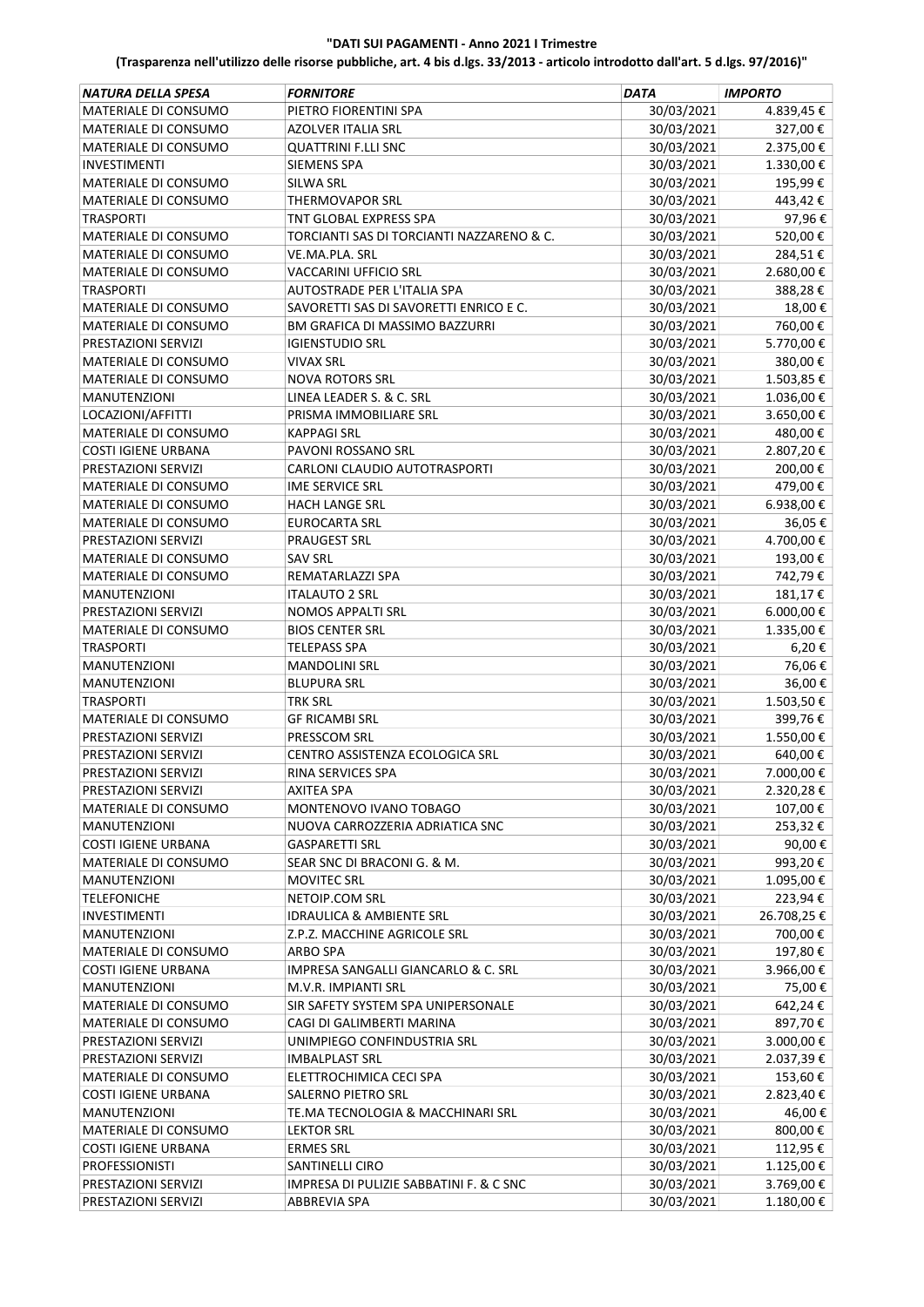| NATURA DELLA SPESA                         | <b>FORNITORE</b>                                                           | <b>DATA</b> | <b>IMPORTO</b> |
|--------------------------------------------|----------------------------------------------------------------------------|-------------|----------------|
| <b>COSTI IGIENE URBANA</b>                 | RIECO SPA                                                                  | 30/03/2021  | 1.288,00 €     |
| MATERIALE DI CONSUMO                       | JOOG SRL                                                                   | 30/03/2021  | 774,00€        |
| <b>MANUTENZIONI</b>                        | FORK LIFT SERVICE SRL                                                      | 30/03/2021  | 132,64€        |
| <b>MANUTENZIONI</b>                        | M.A.I.D. SRL                                                               | 30/03/2021  | 2.260,14€      |
| PRESTAZIONI SERVIZI                        | VEDETTA 2 MONDIALPOL SPA                                                   | 30/03/2021  | 750,00€        |
| MATERIALE DI CONSUMO                       | <b>SIOS SRL</b>                                                            | 30/03/2021  | 1.421,90€      |
| MATERIALE DI CONSUMO                       | <b>FITT SPA</b>                                                            | 30/03/2021  | 2.077,56€      |
| <b>COSTI IGIENE URBANA</b>                 | <b>MTB SRLS</b>                                                            | 30/03/2021  | 100,80€        |
| NOLO/LEASING AUTOMEZZI                     | PROGRAM DI AUTONOLEGGIO FIORENTINO SRL                                     | 30/03/2021  | 4.746,20€      |
| <b>PRESTAZIONI SERVIZI</b>                 | <b>DOGMA SYSTEMS SRL</b>                                                   | 30/03/2021  | 260,00€        |
| MATERIALE DI CONSUMO                       | AMARC DHS SRL                                                              | 30/03/2021  | 2.937,00€      |
| MATERIALE DI CONSUMO                       | <b>GBR ROSSETTO SPA</b>                                                    | 30/03/2021  | 54,00€         |
| <b>INVESTIMENTI</b>                        | <b>FORME SRL</b>                                                           | 30/03/2021  | 2.600,00 €     |
| MATERIALE DI CONSUMO                       | PUNTO VERDE OSIMO SRL                                                      | 30/03/2021  | 265,00€        |
| MATERIALE DI CONSUMO                       | SATEC GAS SNC                                                              | 30/03/2021  | 502,20€        |
| MATERIALE DI CONSUMO                       | <b>HYDROSKOP SRL</b>                                                       | 30/03/2021  | 2.556,80€      |
| <b>COSTI IGIENE URBANA</b>                 | TM SERVIZI ECOLOGICI SRL                                                   | 30/03/2021  | 1.735,20€      |
| <b>COSTI IGIENE URBANA</b>                 | <b>FRANCIONI LUCIANO</b>                                                   | 30/03/2021  | 1.263,60€      |
| MATERIALE DI CONSUMO                       | <b>FERRACUTI SRL</b>                                                       | 30/03/2021  | 1.210,00€      |
| MATERIALE DI CONSUMO                       | <b>ISOLMARCHE SRLS</b>                                                     | 30/03/2021  | 556,85€        |
| MATERIALE DI CONSUMO                       | ME.TE.MA. SRL                                                              | 30/03/2021  | 1.075,00€      |
| PRESTAZIONI SERVIZI                        | <b>COMAP SRL</b>                                                           | 30/03/2021  | 132,00€        |
| PRESTAZIONI SERVIZI                        | <b>CREDEMTEL SPA</b>                                                       | 30/03/2021  | 1.873,19€      |
| SOFTWARE                                   | RANOCCHI SOFTWARE SRL                                                      | 30/03/2021  | 5.392,81€      |
| PRESTAZIONI SERVIZI                        | RECAR DI SEVERINI ARMANDO SNC                                              | 30/03/2021  | 24,59€         |
| SERVIZI PER IL PERSONALE                   | CANTIANI DRIVING PERFORMANCE SRL                                           | 30/03/2021  | 1.480,64€      |
| <b>COSTI IGIENE URBANA</b>                 | SIDER ROTTAMI ADRIATICA S.P.A.                                             | 30/03/2021  | 129,00€        |
| NOLO/LEASING AUTOMEZZI                     | <b>GILMAR SRL</b>                                                          | 30/03/2021  | 2.800,00 €     |
| PRESTAZIONI SERVIZI                        | Cieffe Multiservizi Srl                                                    | 30/03/2021  | 750,00€        |
| <b>TRASPORTI</b>                           | FERCAM S.P.A.                                                              | 30/03/2021  | 88,46€         |
| PRESTAZIONI SERVIZI                        | VENETA ENGINEERING S.R.L                                                   | 30/03/2021  | 680,00€        |
| SERVIZI PER IL PERSONALE                   | SAFETY WORK S.R.L.                                                         | 30/03/2021  | 9.500,00€      |
| SERVIZI PER IL PERSONALE                   | Laboratorio Analisi Del Piano s.r.l.                                       | 30/03/2021  | 137,00€        |
| <b>MANUTENZIONI</b>                        | EDIL 93 SRL                                                                | 30/03/2021  | 3.000,00€      |
| <b>MATERIALE DI CONSUMO</b>                | OFFICINE PAGGI di ALBERTO E VITTORIO PAGGI SNC                             | 30/03/2021  | 614,00€        |
| PRESTAZIONI SERVIZI                        | SEDA & CO. S.R.L. UNIPERSONALE                                             | 30/03/2021  | 5.000,00 €     |
| INVESTIMENTI                               | 2P DI PAOLONI ENRICO & C. SRL                                              | 31/03/2021  | 25.711,01€     |
|                                            | PRESTAZIONI SERVIZI - FACTORING ATLANTE SOCIETA' COOPERATIVA SOCIALE ONLUS | 31/03/2021  | 11.016,70€     |
| MANUTENZIONI - FACTORING                   | <b>BARTOLINI SRL</b>                                                       | 31/03/2021  | 59.659,53€     |
| INVESTIMENTI - FACTORING                   | <b>BC COSTRUZIONI SPA</b>                                                  | 31/03/2021  | 20.000,00€     |
| COSTI IGIENE URBANA -                      |                                                                            |             |                |
| <b>FACTORING</b>                           | CARBONAFTA & CARBOMETALLI SRL                                              | 31/03/2021  | 1.993,55€      |
| MATERIALE DI CONSUMO -                     |                                                                            |             |                |
| <b>FACTORING</b>                           | CARBONAFTA & CARBOMETALLI SRL                                              | 31/03/2021  | 27.488,61€     |
| <b>ANALISI - FACTORING</b>                 | CONSULCHIMICA AMBIENTE SRL                                                 | 31/03/2021  | 10.939,18€     |
| MANUTENZIONI - FACTORING                   | F.C. SNC DI FALASCONI & CUPIDO                                             | 31/03/2021  | 21.431,30€     |
| PRESTAZIONI SERVIZI                        | GESTORE DEI SERVIZI ENERGETICI SPA                                         | 31/03/2021  | 473,52€        |
| MATERIALE DI CONSUMO                       | <b>GRUNDFOS POMPE ITALIA SRL</b>                                           | 31/03/2021  | 2.083,05 €     |
| COSTI IGIENE URBANA -                      |                                                                            |             |                |
| <b>FACTORING</b>                           | <b>MST SRL</b>                                                             | 31/03/2021  | 36.244,42€     |
| MATERIALE DI CONSUMO -<br><b>FACTORING</b> | S.E.A. SOCIETA' ELETTROMECCANICA ARZIGNANESE SPA                           | 31/03/2021  | 7.650,00€      |
| INVESTIMENTI - FACTORING                   | DINAMICA SPURGHI SRL                                                       | 31/03/2021  | 12.146,00€     |
| COSTI DEPURAZIONE - FACTORING              | VIVA SERVIZI SPA                                                           | 31/03/2021  | 89.193,18€     |
| INVESTIMENTI - FACTORING                   | DALMAZI SRL                                                                | 31/03/2021  | 15.128,40€     |
| COSTI IGIENE URBANA -                      |                                                                            |             |                |
| <b>FACTORING</b>                           | AZIENDA SERVIZI AMBIENTALI SRL                                             | 31/03/2021  | 18.723,96€     |
| MANUTENZIONI - FACTORING                   | <b>BLUPURA SRL</b>                                                         | 31/03/2021  | 8.850,00€      |